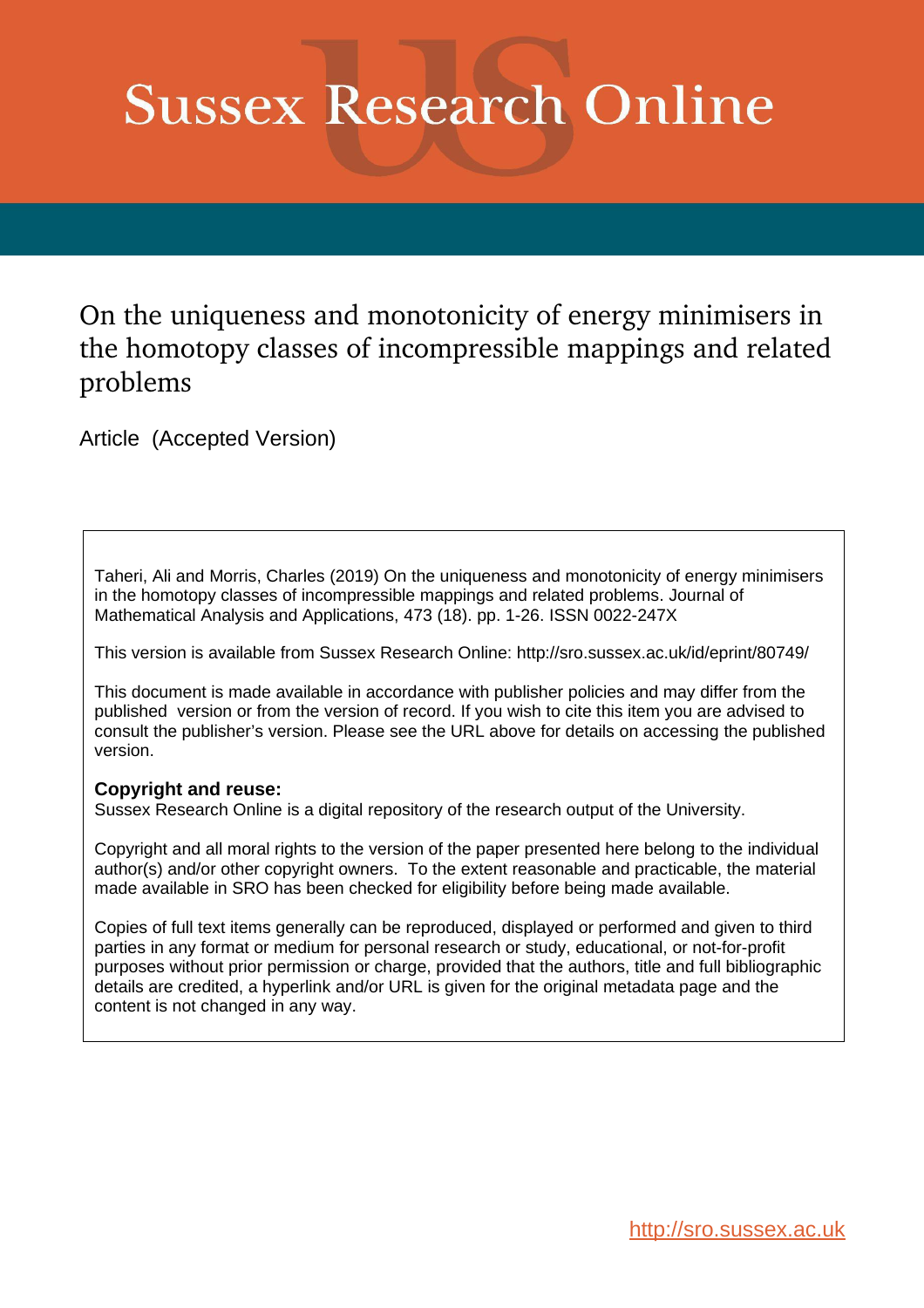# On the Uniqueness and Monotonicity of Energy Minimisers in the Homotopy Classes of Incompressible Mappings and Related Problems

Charles Morris and Ali Taheri

#### Abstract

The goal of this paper is to prove the existence and uniqueness of the so-called energy minimisers in homotopy classes for the variational energy integral

$$
\mathscr{F}[u; \mathbf{X}] = \int_{\mathbf{X}} F(|x|^2, |u|^2) |\nabla u|^2 / 2 \, \mathrm{d}x,
$$

with  $F \ge c > 0$  of class  $\mathscr{C}^2$  and satisfying suitable conditions and u lying in the Sobolev space of weakly differentiable incompressible mappings of a finite open symmetric plane annulus  $X$  onto itself, specifically, lying in  $\mathcal{A}(\mathbf{X}) = \{u \in \mathcal{W}^{1,2}(\mathbf{X}, \mathbb{R}^2) : \det \nabla u = 1 \text{ a.e. in } \mathbf{X}, \text{ and } u \equiv x \text{ on } \partial \mathbf{X}\}.$  It is well known that the space  $\mathcal{A}(\mathbf{X})$  admits a countably infinite homotopy class decomposition  $\mathcal{A}(\mathbf{X}) = \bigcup \mathscr{A}_k$  (with  $k \in \mathbb{Z}$ ). We prove that the energy integral  $\mathscr F$  has a *unique* minimiser in each of these homotopy classes  $\mathscr A_k$ . Furthermore we show that each minimiser is a homeomorphic, monotone, radially symmetric twist mapping of class  $\mathscr{C}^3(\overline{\mathbf{X}}, \overline{\mathbf{X}})$  or as smooth as F allows thereafter whilst also being a local minimiser of  $\mathscr F$  over  $\mathcal A(\mathbf X)$  with respect to the  $L^1$ -metric. To our best knowledge this is the first uniqueness result for minimisers in homotopy classes in the context of incompressible mappings.

#### <span id="page-1-1"></span>1 Statement of the result

Let  $\mathbf{X} \subset \mathbb{R}^2$  be a bounded smooth domain and consider the variational energy integral given by

<span id="page-1-0"></span>
$$
\mathscr{F}[u; \mathbf{X}] = \int_{\mathbf{X}} F(|x|^2, |u|^2) |\nabla u|^2 / 2 \, \mathrm{d}x,\tag{1.1}
$$

with  $F \ge c > 0$  sufficiently smooth and satisfying suitable conditions (see below) and  $u$  in the Sobolev space of weakly differentiable, incompressible (equivalently here area-preserving) mappings on **X** agreeing with identity on  $\partial$ **X**, specifically, in  $\mathcal{A}(\mathbf{X}) = \{u \in \mathcal{W}^{1,2}(\mathbf{X}, \mathbb{R}^2) : \det \nabla u = 1 \text{ a.e. in } \mathbf{X} \text{ and } u \equiv x \text{ on } \partial \mathbf{X}\}.$  Here  $\nabla u$  is the gradient of  $u - a 2 \times 2$  matrix-field in  $X$  – and the boundary condition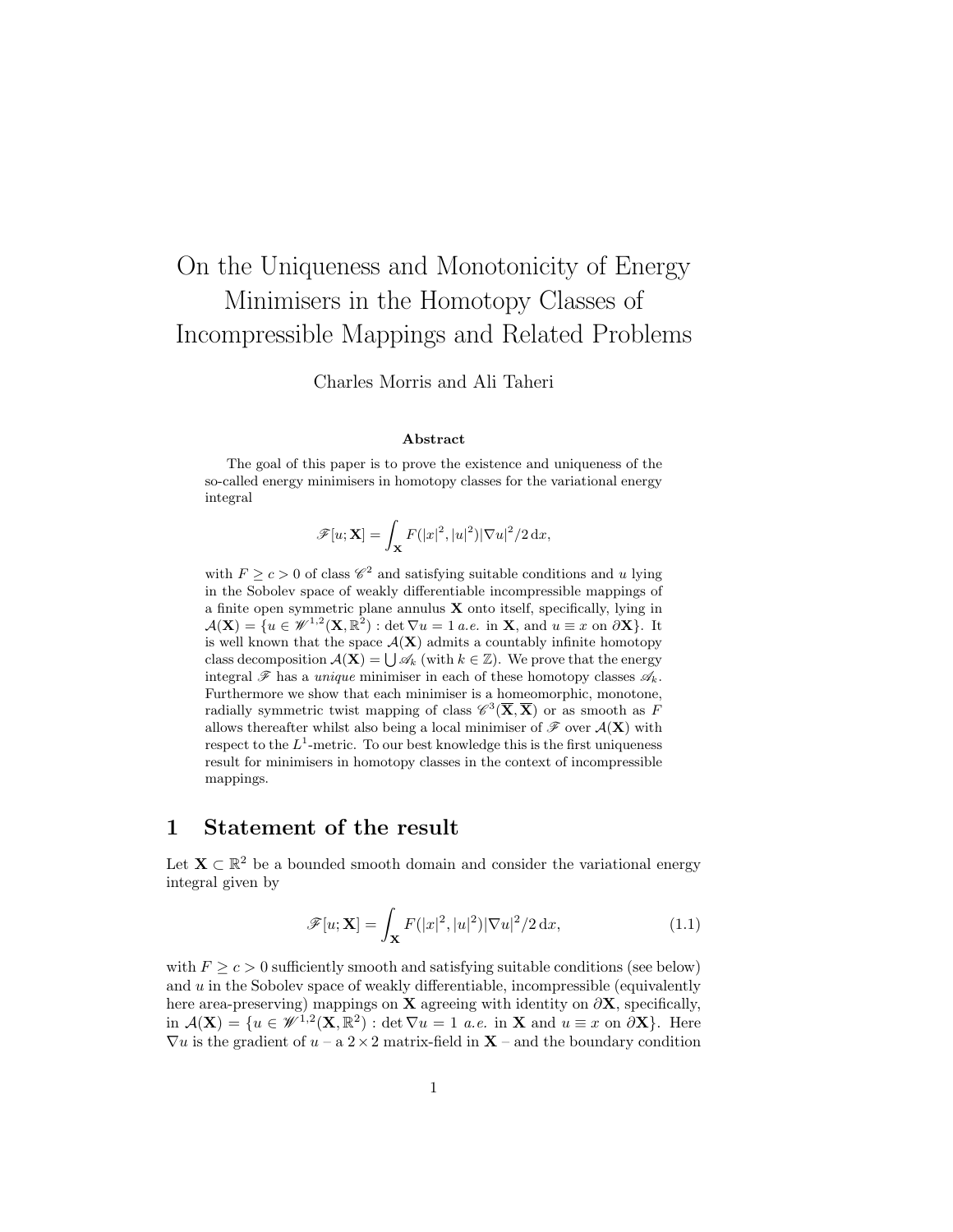$u \equiv x$  on  $\partial$ **X** is interpreted in the usual sense of traces. As a consequence of the L<sup>2</sup>-integrability of  $\nabla u$  on **X**, the incompressibility constraint det  $\nabla u = 1$ a.e. in **X**, and the boundary condition  $u \equiv x$  on  $\partial$ **X**, each  $u \in \mathcal{A}(\mathbf{X})$  has a representative in the space of continuous self-mappings of  $\overline{X}$ , namely, <sup>[1](#page-2-0)</sup>

<span id="page-2-2"></span>
$$
\mathscr{C}_{id}(\mathbf{X}) = \{ u \in \mathscr{C}(\overline{\mathbf{X}}, \overline{\mathbf{X}}) : u \equiv x \text{ on } \partial \mathbf{X} \} = \bigcup_{k \in \mathcal{K}} \mathscr{C}_k,
$$
(1.2)

where referring to the union on the right,  $K$  denotes the index set of the family of pairwise disjoint path-connected components (or homotopy classes) of  $\mathscr{C}_{id}(\mathbf{X})$ , whilst  $\mathscr{C}_k$  denotes the kth homotopy class in the family. As a result one can then consider an associated partitioning of the space of admissible mappings  $\mathcal{A}(\mathbf{X})$  through  $\mathcal{A}(\mathbf{X}) = \bigcup \mathscr{A}_k = \bigcup \{u \in \mathcal{A}(\mathbf{X}) : u \in \mathscr{C}_k\}$  (the unions over  $k \in \mathcal{K}$ ) where  $u \in \mathscr{C}_k$  stands for the continuous representative of  $u \in \mathcal{A}(\mathbf{X})$ . We shall henceforth refer to  $\mathscr{A}_k$  as the kth homotopy class of  $\mathcal{A}(\mathbf{X})$ . It can be shown that on the sub-level sets of the energy each of these homotopy classes are sequentially weakly  $\mathscr{W}^{1,2}$ -closed and therefore by virtue of  $\mathscr{F}[\cdot; \mathbf{X}]$  being sequentially weakly  $\mathcal{W}^{1,2}$ -lower semicontinuous it follows by an application of the direct methods of the calculus of variations that  $\mathscr F$  admits a minimiser  $u_k$ in each  $\mathscr{A}_k$ . Furthermore each such  $u_k$  is an  $L^1$ -local minimiser of  $\mathscr{F}$  in  $\mathcal{A}(\mathbf{X})$ in the sense that for each  $k \in \mathbb{Z}$  there exists  $\delta = \delta[u_k] > 0$  such that  $v \in \mathcal{A}(\mathbf{X})$ and  $||u_k - v||_{L^1} < \delta$  gives the energy inequality  $\mathscr{F}[u_k; \mathbf{X}] \leq \mathscr{F}[v; \mathbf{X}].$ 

The goal of this paper is to tackle the question of uniqueness for minimisers of  $\mathscr F$  in the homotopy classes  $\mathscr A_k$  and to describe certain other qualitative features of these minimisers. For the sake of this paper we confine to the geometric setup where **X** is a finite open plane annulus whose corresponding space  $\mathscr{C}_{id}(\mathbf{X})$  has an infinite (countable) number of connected components with  $\mathcal{K} = \mathbb{Z}$  ([\[30\]](#page-29-0)-[\[33\]](#page-30-0)). As for the energy integral  $\mathscr F$  in [\(1.1\)](#page-1-0) we introduce the class  $\mathfrak F$  of integrands  $\mathfrak F$  =  $\{F \in \mathscr{C}^2(\mathscr{R}) : F \geq c > 0 \text{ satisfies either (H1) or (H2)}\}, \text{ where } \mathscr{R} = [a^2, b^2] \times$  $[a^2, b^2] \subset \mathbb{R}^2_+$ ,  $\mathbf{X} = \mathbf{X}[a, b] = \{(x_1, x_2) : a < |x| < b\}$  with  $b > a > 0$  and

(**H1**) 
$$
F(x, y) = F(1, y)/x
$$
 and  $\partial_y^2 [F(x^2, y^2)^{1/2}] \ge -\partial_y [F(x^2, y^2)^{1/2}/y]$  on  $\mathcal{R}$ ,  
(**H2**)  $F(x, y) = F(x, 1)/y$  and  $\partial_x^2 [F(x^2, y^2)^{1/2}] \ge -\partial_x [F(x^2, y^2)^{1/2}/x]$  on  $\mathcal{R}$ .

Main Theorem. (Uniqueness and Symmetries of Minimisers in  $\mathscr{A}_k$  –  $n = 2$  $n = 2$ : Let  $X = X[a, b]$  and for  $F \in \mathfrak{F}$  consider the energy integral <sup>2</sup>

$$
\mathscr{F}[u; \mathbf{X}] = \int_{\mathbf{X}} F(|x|^2, |u|^2) |\nabla u|^2 / 2 \, \mathrm{d}x,\tag{1.3}
$$

over the space of admissible mappings  $A(X)$ . Then  $\mathscr F$  has a unique minimiser  $u_k$  in each homotopy class  $\mathscr{A}_k$  (with  $k \in \mathbb{Z}$ ). Furthermore  $u_k \in \mathscr{C}^3(\overline{\mathbf{X}}, \overline{\mathbf{X}})$  is a twist mapping of the form  $u_k(x) = \mathbf{Q}[g_k](x|x)$  with  $x \in \overline{\mathbf{X}}$  where  $\mathbf{Q}[g] \in \mathbf{SO}(2)$ 

<span id="page-2-1"></span><span id="page-2-0"></span> ${}^{1}See$  Section [3](#page-10-0) for further discussion and details.

<sup>&</sup>lt;sup>2</sup>Throughout the paper  $|F|$  denotes the Hilbert-Schmidt norm of  $F \in \mathbb{R}^{2 \times 2}$ . In particular  $|\nabla u|^2 = tr\{ |\nabla u|^t |\nabla u| \} = tr\{ |\nabla u| |\nabla u|^t \}.$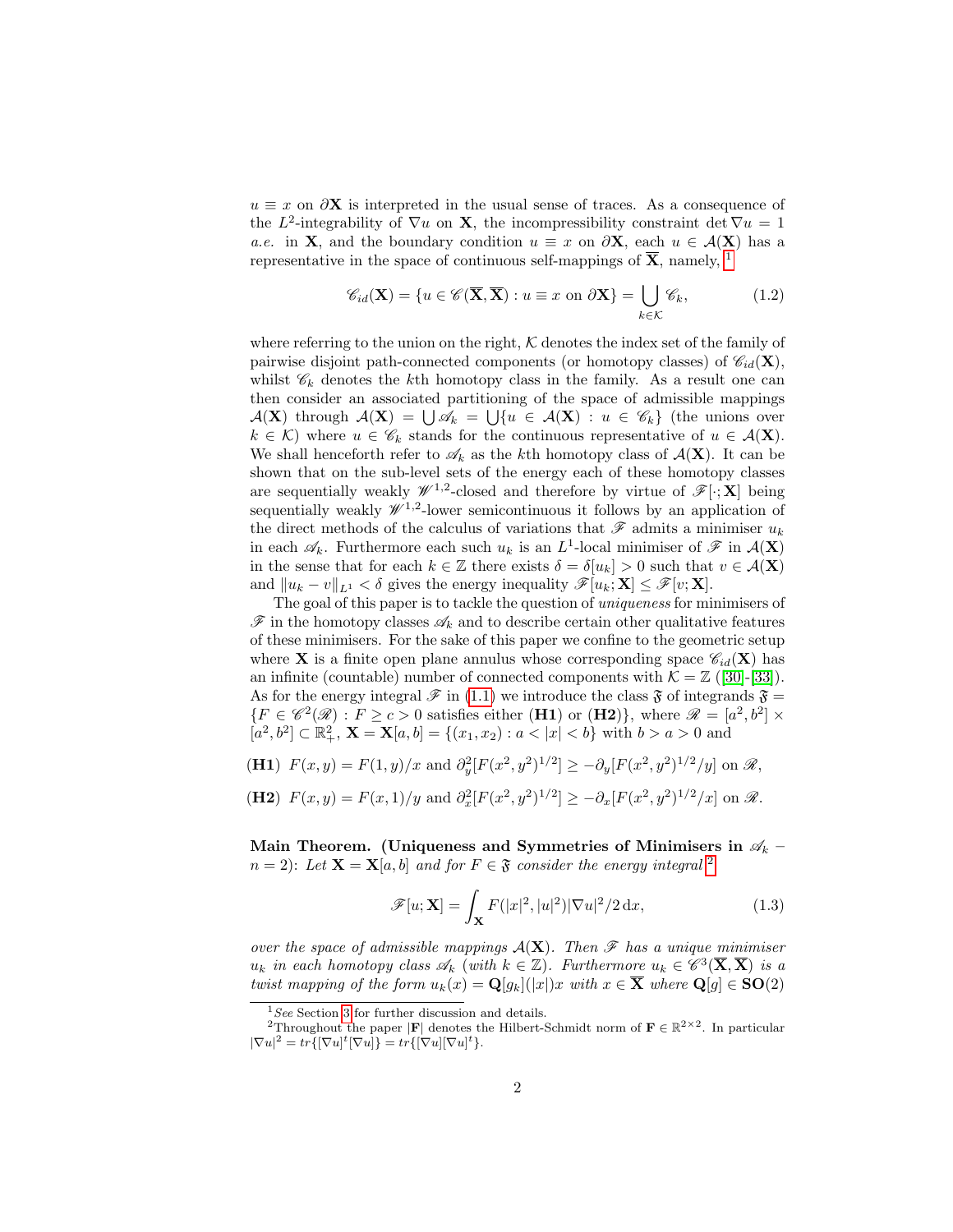is the rotation matrix by angle  $g$  [see [\(4.1\)](#page-14-0)] while the angle of rotation function  $g_k = g(r; k)$  is given explicitly by

$$
g(r;k) = 2\pi k \left\{ \int_a^r \frac{ds}{s^3 F(s^2, s^2)} \right\} \left\{ \int_a^b \frac{ds}{s^3 F(s^2, s^2)} \right\}^{-1} \qquad a \le r \le b. \tag{1.4}
$$

Here  $g_k \in \mathscr{C}^3[a,b]$  is (strictly) monotone and depending on the sign of k is either increasing or decreasing.

Before moving forward let us pause briefly to make a few remarks and discuss some points regarding the above theorem. Firstly the existence of the infinite scale of minimisers in the homotopy classes ( $\mathscr{A}_k : k \in \mathbb{Z}$ ) does not require (H1) or (H2) and all that is needed here is for F to be of class  $\mathscr C$  and to satisfy the bound  $F \ge c > 0$ . Secondly each twist mapping  $u_k = \mathbf{Q}[g_k](x|x)$  as described in the theorem lies in  $\mathscr{A}_k \cap \mathscr{C}^3$  and as is shown in Section [4](#page-14-1) is a solution to the Euler-Lagrange system associated with  $\mathscr F$  over  $\mathcal A(\mathbf X)$  given by

$$
\mathbb{EL}[u,\mathscr{P};\mathbf{X}] = \begin{cases} \operatorname{div} \mathfrak{S}(x,u,\nabla u) = \partial_{\eta} F |\nabla u|^2 u & \text{in } \mathbf{X}, \\ \operatorname{det} \nabla u = 1 & \text{in } \mathbf{X}, \\ u \equiv x & \text{on } \partial \mathbf{X}. \end{cases}
$$
(1.5)

Here  $F = F(\mu, \eta)$  with  $\partial_{\eta} F = \partial_{\eta} F(\mu, \eta)$  for short and  $\mathfrak{S}$  is the 2×2 matrix-field

<span id="page-3-1"></span>
$$
\mathfrak{S}(x, y, \mathbf{F}) = F(|x|^2, |y|^2)\mathbf{F} - \mathcal{P}(x)\mathbf{F}^{-t},\tag{1.6}
$$

where  $\mathscr P$  is a suitable and a priori unknown Lagrange multiplier associated with the incompressibility constraint. Thirdly as a result of  $u_k$  being a minimiser of  $\mathscr F$  over  $\mathscr A_k$  it follows that  $u_k$  is also an  $L^1$ -local minimiser of  $\mathscr F$  over  $\mathcal A(\mathbf X)$ (see Section [3](#page-10-0) for details). Therefore the main theorem proves the existence of a countable family of symmetric  $L^1$ -local minimisers of  $\mathscr F$  over  $\mathcal A(\mathbf X)$  in the form of monotone twists. Fourthly it is only in the uniqueness and structure part of the proof that one of (H1) or (H2) is needed. Indeed speaking of technical details the proof of the main theorem in the case where the integrand  $F \in \mathfrak{F}$  satisfies (H1) relies on the mappings  $u \in \mathcal{A}(\mathbf{X})$  being a Sobolev homeomorphisms. This observation which is of independent interest is proved in Section [2](#page-4-0) Theorem [2.1.](#page-5-0) The proof under  $(H2)$  is based on lifting, energy bounds and symmetrisation.

Let us now proceed on to highlighting some examples of energies that satisfy the assumptions  $(H1)$  or  $(H2)$  in the main theorem above.

• Let  $\alpha^2 \geq 1$  and  $F(x, y) = x^{\alpha}y^{-1}$  then the energy,

$$
\mathscr{F}[u; \mathbf{X}] = \int_{\mathbf{X}} \frac{|x|^{2\alpha} |\nabla u|^2}{2|u|^2} dx, \qquad (1.7)
$$

satisfies  $(H2)$  but not  $(H1)$ . <sup>[3](#page-3-0)</sup>

<span id="page-3-0"></span><sup>&</sup>lt;sup>3</sup>Here we point out that when  $\alpha = 0$  by invoking the isoperimetric inequality and a variation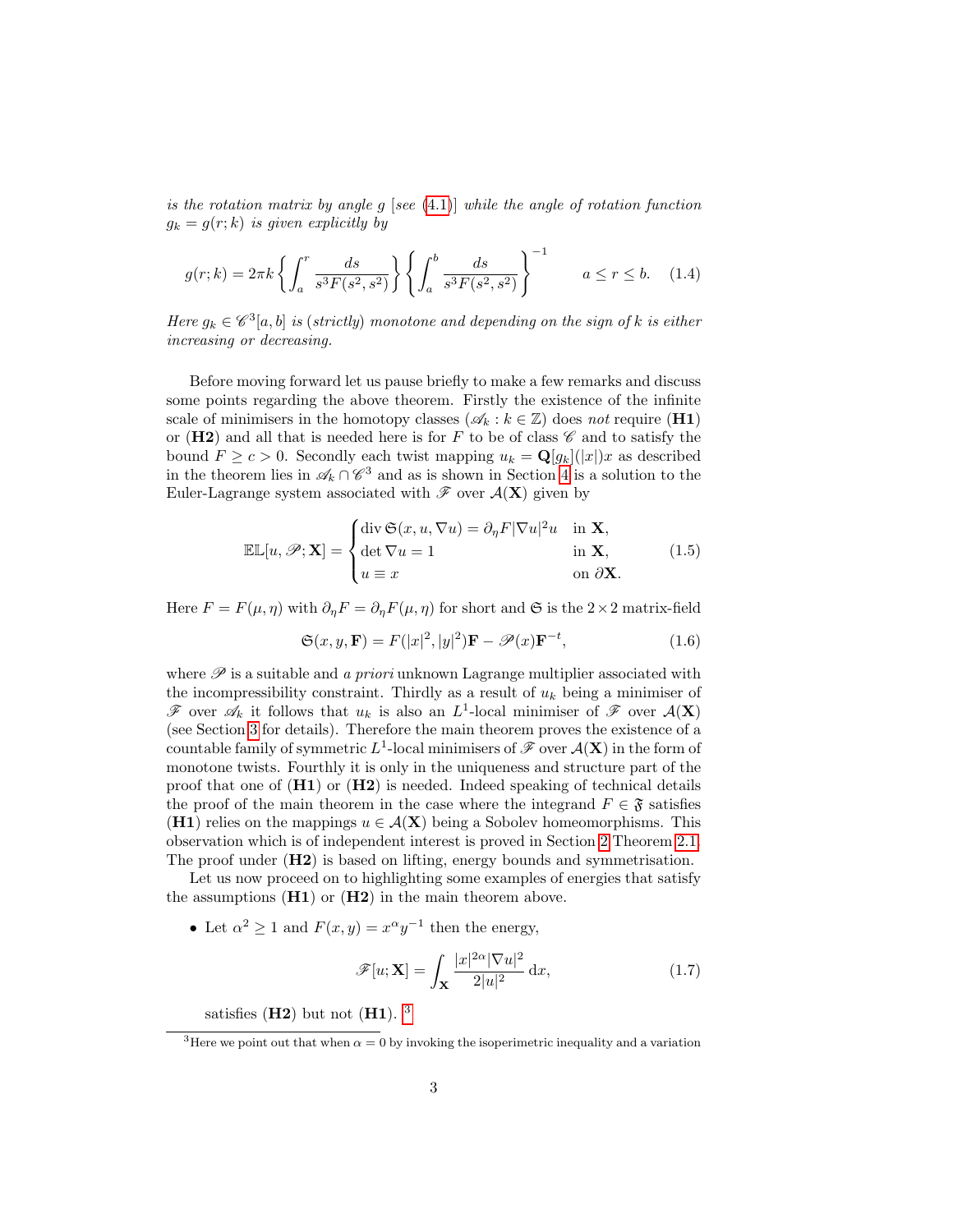• Let  $\alpha^2 \geq 1$  and  $F(x, y) = y^{\alpha} x^{-1}$  then the energy,

$$
\mathscr{F}[u; \mathbf{X}] = \int_{\mathbf{X}} \frac{|u|^{2\alpha} |\nabla u|^2}{2|x|^2} dx,
$$
\n(1.8)

satisfies  $(H1)$  but not  $(H2)$ .

• Let  $\alpha \geq 0$  $\sqrt{2} - 1/a^2$  or  $\alpha \leq -(\sqrt{2} + 1)/a^2$  and  $F(x, y) = e^{\alpha x} y^{-1}$  then

$$
\mathscr{F}[u; \mathbf{X}] = \int_{\mathbf{X}} \frac{e^{\alpha |x|^2} |\nabla u|^2}{2|u|^2} \, \mathrm{d}x,\tag{1.9}
$$

satisfies  $(H2)$  but not  $(H1)$ .

As a non-example we point out that the Dirichlet energy (i.e.,  $F \equiv 1$ ) is not covered by the main theorem as the technical apparatus developed here does not immediately apply  $(F \notin \mathfrak{F})$ . However it is our strong belief that the uniqueness result here would hold for the Dirichlet energy and possibly even a wider class of integrands than  $\mathfrak{F}$ . For motivation and background material on the problems considered here see [\[1\]](#page-28-0)-[\[4\]](#page-28-1), [\[9\]](#page-28-2) and [\[31,](#page-30-1) [32,](#page-30-2) [33\]](#page-30-0). For related results and directions see  $[5, 10, 14, 16, 24]$  $[5, 10, 14, 16, 24]$  $[5, 10, 14, 16, 24]$  $[5, 10, 14, 16, 24]$  $[5, 10, 14, 16, 24]$  along with  $[21, 22, 23, 32]$  $[21, 22, 23, 32]$  $[21, 22, 23, 32]$  $[21, 22, 23, 32]$ . In  $[21]$  by using the planar form of the isoperimetric inequality and the coarea formula for Sobolev functions it is shown that for the explicit choice of integrands  $F(|x|^2, |u|^2) |\nabla u|^2 = |\nabla u|^2 / |u|^2$ , twists are amongst the minimisers in their respective homotopy class. For other related uniqueness results (not in the homotopy class context) see [\[17,](#page-29-5) [26\]](#page-29-6) as well as [\[16,](#page-28-6) [27,](#page-29-7) [29\]](#page-29-8). For a description of the homotopy classes of  $\mathcal{A}(\mathbf{X})$  for more general plane domains  $X$  using braid groups see [\[30\]](#page-29-0).

Let us end this introduction by outlining the plan of the paper. In Section [2](#page-4-0) we show that any admissible Sobolev mapping  $\left[\text{in } A(\mathbf{X})\right]$  is a homeomorphism of class  $\mathscr{C}_{id}(\mathbf{X})$ . This result plays a key role in the proof of the main theorem in Section [5.](#page-18-0) In Section [3](#page-10-0) we recall the necessary topological apparatus leading to  $\mathcal{A}(\mathbf{X}) = \bigcup \mathcal{A}_k$  and justify the existence of a minimiser in each of the homotopy classes  $\mathscr{A}_k$ . We end the section with an interesting result on the  $L^p$ -distances between the classes ( $\mathscr{A}_k : k \in \mathbb{Z}$ ) for  $1 \leq p \leq \infty$ . In Section [4](#page-14-1) we introduce and study twists as solutions to the Euler-Lagrange system [\(1.5\)](#page-3-1) (see Theorem [4.1\)](#page-17-0). In Section [5](#page-18-0) which is the heart of the paper we establish that the extremising twists from Section [4](#page-14-1) are the unique minimisers of  $\mathscr F$  over the classes  $\mathscr A_k$  and so in particular are the same local minimisers found in Section [3.](#page-10-0)

### <span id="page-4-0"></span>2 Sobolev mappings in  $A(X)$  are global homeomorphisms in  $\mathscr{C}_{id}(\mathbf{X})$

The aim of this section is to prove the statement that every mapping  $u \in \mathcal{A}(\mathbf{X})$ is a homeomorphism with its inverse  $u^{-1} \in \mathcal{A}(\mathbf{X})$ . This conclusion is essentially

of the argument here it can be shown that the twist mappings  $u_k$  are minimisers of  $\mathscr F$  in  $\mathscr A_k$ for each  $k \in \mathbb{Z}$  (cf. [\[21\]](#page-29-2)). However in the presence of an x dependence in F more stringent assumptions have to be put in place in order to guarantee minimality and the uniqueness of minimisers.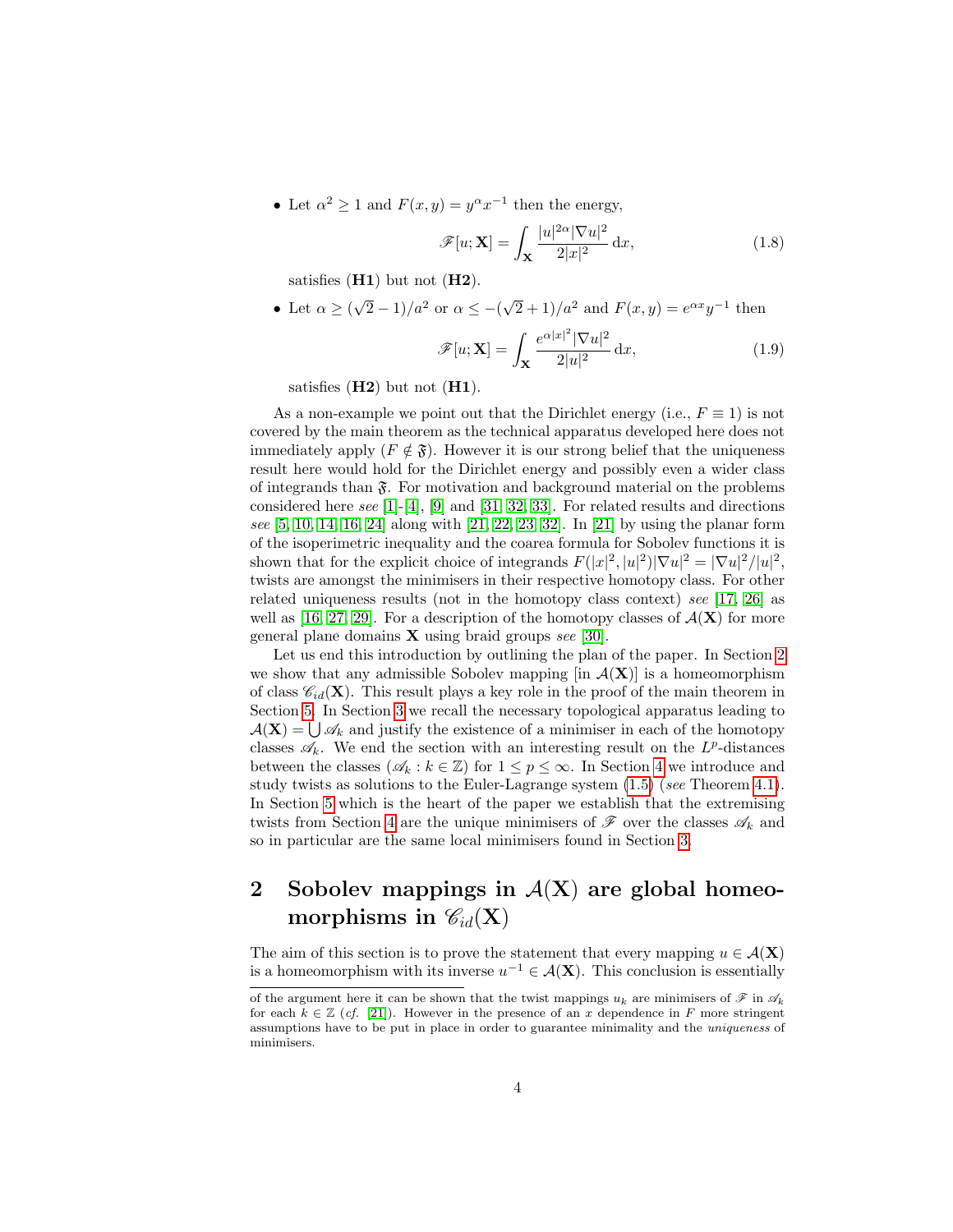a small extension of Theorem 2 in [\[3\]](#page-28-7), however, as the result here does not follow directly from [\[3\]](#page-28-7) we give a complete proof for the convenience of the reader.

Before proceeding on to this however we pause to collect some properties of mappings  $u \in \mathcal{A}(\mathbf{X})$  needed later on. Firstly we recall from the introduction that any  $u \in \mathcal{A}(\mathbf{X})$  has a representative in  $\mathscr{C}(\overline{\mathbf{X}}, \mathbb{R}^2)$  again denoted by  $u$  (see, e.g., [\[20\]](#page-29-9) or [\[18,](#page-29-10) [28\]](#page-29-11)). Additionally since  $u \equiv x$  on  $\partial X$  we have  $deg(u, X, p) = deg(x, X, p)$ (here deg(u,  $X$ , p) denotes the Brouwer degree of u at p with respect to  $X$ ) and therefore  $deg(u, \mathbf{X}, p) = 1$  for all  $p \in \mathbf{X}$  and  $deg(u, \mathbf{X}, p) = 0$  for  $p \in \mathbb{R}^2 \setminus \overline{\mathbf{X}}$ . This now gives  $\overline{X} \subset u(\overline{X})$ . Conversely it can been seen that  $u(\overline{X}) \subset \overline{X}$ . Indeed by applying the integral formula for the degree (see, e.g. Theorem 5.35 in [\[12\]](#page-28-8)) we have for any  $p \in \mathbb{R}^2 \backslash \partial \mathbf{X}$ ,

$$
\deg(u, \mathbf{X}, p) = \int_{\mathbf{X}} f(u(x)) \det \nabla u(x) \, dx = \int_{\mathbf{X}} f(u(x)) \, dx, \tag{2.1}
$$

where  $f \in \mathscr{C}_c(\mathbb{R}^2)$  is any functions satisfying  $\int_{\mathbb{R}^2} f(x) dx = 1$  with support in the connected component of  $\mathbb{R}^2 \setminus \partial X$  containing p. Now suppose for the sake of a contradiction that  $\exists x \in \mathbf{X}$  such that  $u(x) = p \in \mathbb{R}^2 \setminus \overline{\mathbf{X}}$ . Then we can pick  $\delta > 0$  small enough such that  $\overline{\mathbb{B}}_{\delta}(p) \subset \mathbb{R}^2 \setminus \overline{\mathbf{X}}$  and a suitable  $f \geq 0$  with support in  $\overline{\mathbb{B}}_{\delta}(p)$ . The continuity of u means that  $\exists \varepsilon > 0$  such that  $u(\mathbb{B}_{\varepsilon}(x)) \subset \mathbb{B}_{\delta}(p)$ and therefore,

$$
\deg(u, \mathbf{X}, p) = \int_{\mathbf{X}} f(u(x)) dx > 0.
$$
 (2.2)

Hence we have reached a contradiction since  $deg(u, \mathbf{X}, p) = 0$  for  $p \in \mathbb{R}^2 \setminus \overline{\mathbf{X}}$ . Therefore  $\overline{\mathbf{X}} = u(\overline{\mathbf{X}})$ . Now set  $N(y, u, \mathbf{X}) = \sharp \{x \in \mathbf{X} : x \in u^{-1}(y)\}$  for  $y \in \mathbb{R}^2$ . Then by the above  $N(u, \mathbf{X}, y) \ge 1$  for  $y \in \mathbf{X}$  and  $N(y, u, \mathbf{X}) = 0$  for  $y \in \mathbb{R}^2 \setminus \overline{\mathbf{X}}$ . Moreover by the area formula (see, e.g., Theorem 2.3 of p. 285 in [\[13\]](#page-28-9))

$$
|\mathbf{X}| = \int_{\mathbf{X}} |\det \nabla u| \, \mathrm{d}x = \int_{\mathbb{R}^2} N(y, u, \mathbf{X}) \, \mathrm{d}y,
$$

which when combined with the earlier observation  $N(y, u, \mathbf{X}) \geq 1$  on **X** leads to the conclusion  $N(y, u, \mathbf{X}) = \frac{u}{x} \{x \in \mathbf{X} : x \in u^{-1}(y)\} = 1$  for a.e.  $y \in \mathbf{X}$ . Therefore the mappings  $u \in \mathcal{A}(\mathbf{X})$  are injective almost everywhere in **X**. Furthermore the injectivity a.e. of  $u \in \mathcal{A}(\mathbf{X})$  gives the following change of variables formula, see [\[13\]](#page-28-9) p. 285-6 Theorem 2.4,

<span id="page-5-1"></span>
$$
\int_{G} \varphi \circ u(x) dx = \int_{u(G)} \varphi(y) dy,
$$
\n(2.3)

<span id="page-5-0"></span>for all  $G \subset \subset \mathbf{X}$  and  $\varphi \in L^1(\mathbb{R}^n)$ . Note also that u satisfies the Luzin N and  $N^{-1}$ properties which means that the image and pre-image of sets of measure zero under u are also of measure zero. This is a consequence of  $u \in \mathscr{W}^{1,2}(\mathbf{X}, \mathbb{R}^2)$  and  $\det \nabla u = 1 > 0$  almost everywhere in **X**. For a proof of this result the reader is referred to [\[12\]](#page-28-8) p. 141 Theorem 5.32. We are now in a position to state and prove the aforementioned global invertibility result.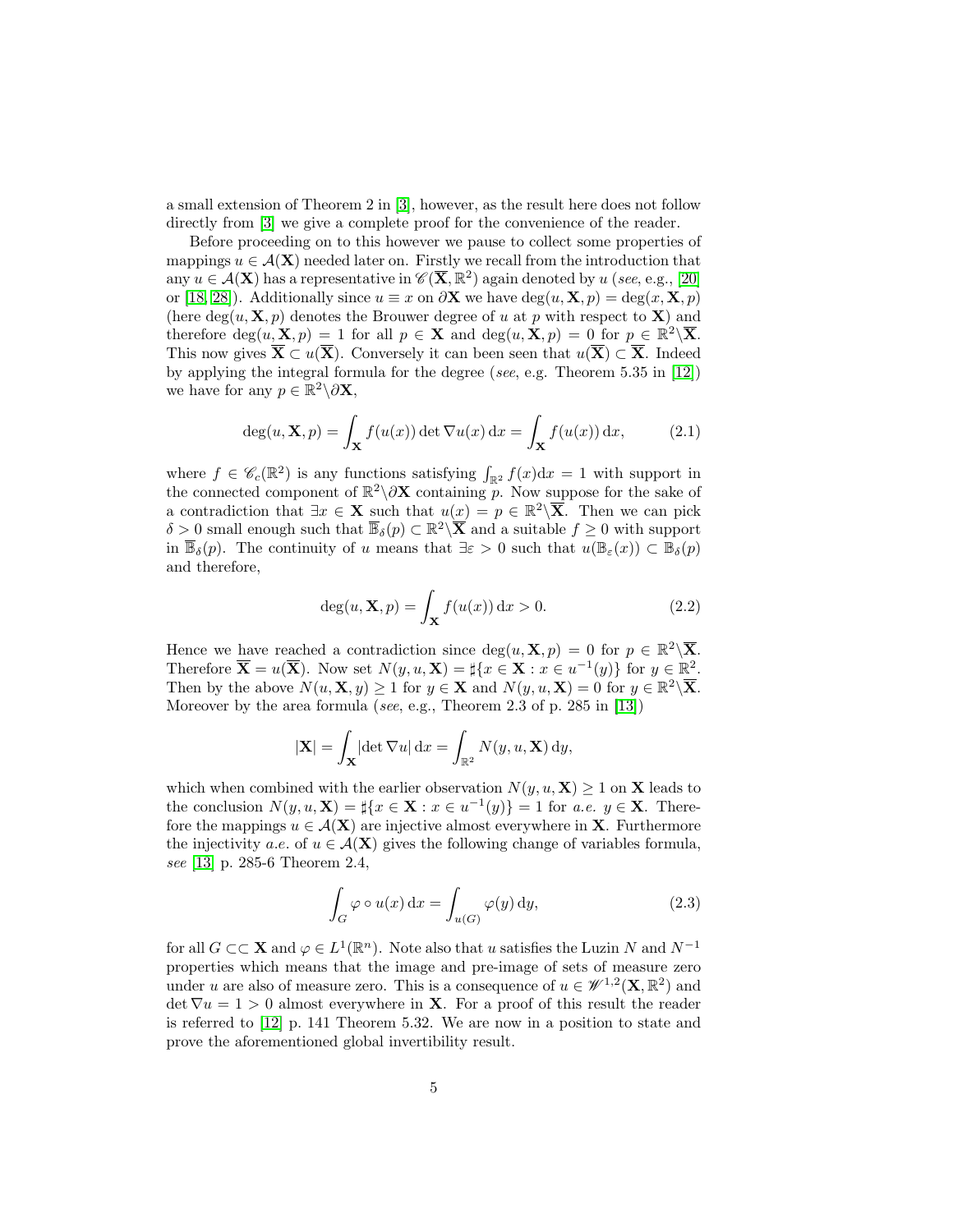**Theorem 2.1.** Let  $\mathcal{A}(\mathbf{X}) = \{u \in \mathcal{W}^{1,2}(\mathbf{X}, \mathbb{R}^2) : \det \nabla u = 1 \text{ a.e. } u \equiv x \text{ on } \partial \mathbf{X} \}.$ Then any  $u \in A(X)$  is a Sobolev homeomorphism with its inverse mapping  $u^{-1} \in \mathcal{A}(\mathbf{X})$ . Furthermore

$$
\nabla u^{-1}(y) = (\nabla u)^{-1} (u^{-1}(y)), \qquad (2.4)
$$

for almost every  $y \in \mathbf{X}$ .

*Proof.* Let  $\mathcal{B} = \mathbb{B}_r(0) \supset \overline{\mathbf{X}}$  denote the open ball with radius  $r = b + \delta$  and  $\delta > 0$ fixed. We extend u by identity off **X** and into  $\mathcal{B}$ , and so,  $u \equiv x$  in  $\mathcal{B}\backslash\mathbf{X}$ . It is therefore clear that  $u \in \mathcal{A}(\mathcal{B})$ . Now let  $\rho_{\varepsilon} \geq 0$  be a standard radially symmetric smooth mollifier with compact support inside  $\mathbb{B}_{\varepsilon}(0)$  and with  $\int_{\mathbb{R}^2} \rho_{\varepsilon}(v) dv = 1$ . As in [\[3\]](#page-28-7) p. 320-3 we let for  $\varepsilon > 0$ 

$$
x_{\varepsilon}(v) = \int_{\mathcal{B}} \rho_{\varepsilon}(v - u(y))y \, dy, \qquad v \in \mathbf{X}, \tag{2.5}
$$

which will play the role of an approximation of the desired inverse mapping for u. Then by taking partial derivatives a basic calculation gives

$$
\frac{\partial x_{\varepsilon}^{\alpha}}{\partial v^{i}}(v) = \int_{\mathcal{B}} \rho_{\varepsilon,i}(v - u(y)) y^{\alpha} dy
$$

$$
= \int_{\mathcal{B}} -\frac{\partial \rho_{\varepsilon}}{\partial y^{\beta}} (v - u(y)) (\nabla u)^{-1}_{\beta,i} y^{\alpha} dy.
$$
(2.6)

Now recalling the Sobolev integrability and uniform continuity of the extended mapping u on the compact set  $\overline{B} \subset \mathbb{R}^2$  we can pick a sequence of smooth mappings  $(u_s)$ , say, via mollification, converging to u strongly in  $\mathscr{W}^{1,2}(\mathcal{B},\mathbb{R}^2)$ and uniformly in  $\mathscr{C}(\overline{\mathcal{B}}, \overline{\mathcal{B}})$ . Furthermore as  $u \equiv x$  on  $\mathcal{B}\setminus\mathbf{X}$  we can arrange this so that  $u_s \equiv x$  on  $\{y \in \mathcal{B} : \text{dist}(y, \partial \mathcal{B}) < \delta/2\}$  whilst  $\sup_{x \in \overline{\mathcal{B}}} |u_s - u| < \delta/4$  for  $s > N(\delta)$ . Thus for any  $v \in \mathbf{X}$  we have  $\mathbb{B}_{\varepsilon}(v) \cap \mathbb{B}_{\delta/4}(u_s(v)) = \varnothing$  for all  $y \in \mathcal{B}$ satisfying dist $(y, \partial \mathbf{X}) < \delta/4$  provided that  $s > N(\delta)$  and  $\varepsilon < \delta/4$ . Hence, in particular, for all such  $y$  we have

$$
\rho_{\varepsilon}(v - u_s(y)) = 0, \qquad \forall v \in \mathbf{X}.
$$
\n(2.7)

Next by invoking the divergence free structure of the minors, here, adj, which by definition is the transpose of the cofactor matrix, it follows via an application of divergence theorem that,

$$
-\int_{\mathcal{B}} \frac{\partial \rho_{\varepsilon}}{\partial y^{\beta}} (v - u_{s}(y)) (\text{adj}\nabla u_{s})_{\beta,i} y^{\alpha} dy = \int_{\mathcal{B}} \rho_{\varepsilon} (v - u_{s}(y)) (\text{adj}\nabla u_{s})_{\alpha,i} dy
$$
\n(2.8)

for all  $v \in \mathbf{X}$  provided  $s > N(\delta)$ . Now since det  $\nabla u = 1$  a.e. and  $u_s \to u$  in  $\mathscr{W}^{1,2}(\mathcal{B},\mathbb{R}^2)$  it follows that  $\text{adj}\nabla u_s \to \text{adj}\nabla u = (\nabla u)^{-1}$  in  $L^2(\mathcal{B},\mathbb{R}^{2\times 2})$ . (Note that by basic considerations here adj $\nabla u = (\nabla u)^{-1}$ . Therefore by passing to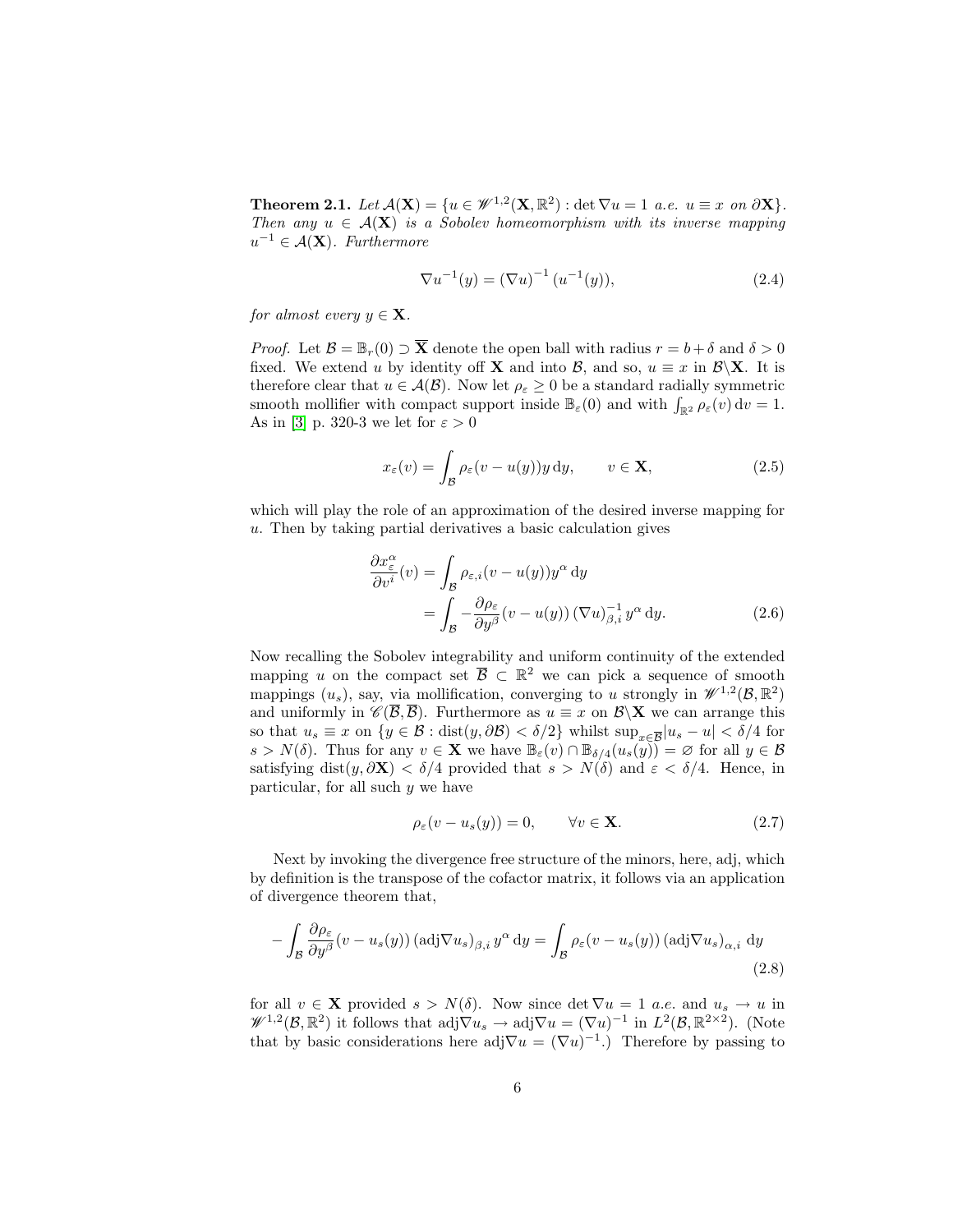the limit in the above and referring to the description of the gradient of  $x_{\varepsilon}$  it is plain that

<span id="page-7-0"></span>
$$
\frac{\partial x_{\varepsilon}^{\alpha}}{\partial v^{i}}(v) = \int_{\mathcal{B}} \rho_{\varepsilon}(v - u(y)) \left(\nabla u\right)_{\alpha,i}^{-1} dy, \qquad \forall v \in \mathbf{X}, \tag{2.9}
$$

provided that  $\varepsilon < \delta/4$ . The aim is now to bound  $(x_{\varepsilon}: \varepsilon > 0)$  in  $\mathscr{W}^{1,2}(\mathbf{X}, \mathbb{R}^2)$ . Towards this end it is firstly seen that that  $||x_{\varepsilon}||_{L^2} \leq c < \infty$  and by the above,

$$
|\nabla x_{\varepsilon}|^{2} \leq \left(\int_{\mathcal{B}} \rho_{\varepsilon}(v - u(y)) |(\nabla u)^{-1}| \, dy\right)^{2}
$$
  
\$\leq \left(\int\_{\mathcal{B}} \rho\_{\varepsilon}(v - u(y)) \, dy\right) \left(\int\_{\mathcal{B}} \rho\_{\varepsilon}(v - u(y)) |(\nabla u)^{-1}|^{2} \, dy\right)\$  
\$\leq \int\_{\mathcal{B}} \rho\_{\varepsilon}(v - u(y)) |(\nabla u)^{-1}|^{2} \, dy\$.

Now as a result of  $\nabla u$  being a 2 × 2 matrix-field satisfying det  $\nabla u = 1$  a.e. we have  $|(\nabla u)^{-1}|(x) = |\nabla u|(x)$  for  $a.e.$   $x \in \mathcal{B}$ . Hence referring to the above, upon substitution, for  $v \in \mathbf{X}$  with  $\varepsilon < \delta/4$  we have

$$
|\nabla x_{\varepsilon}(v)|^2 \le \int_{\mathcal{B}} \rho_{\varepsilon}(v - u(y)) |\nabla u|^2 \, \mathrm{d}y. \tag{2.10}
$$

Therefore integrating both sides, applying Fubini's theorem and noting that the mollifier  $\rho_{\varepsilon}$  has unit mass together give

$$
\int_{\mathbf{X}} |\nabla x_{\varepsilon}(v)|^2 dv \le \int_{\mathbf{X}} \int_{\mathcal{B}} \rho_{\varepsilon}(v - u(y)) |\nabla u|^2 dy \le \int_{\mathcal{B}} |\nabla u|^2 dy. \tag{2.11}
$$

Therefore as envisaged  $(x_\varepsilon : \varepsilon > 0)$  is bounded in  $\mathscr{W}^{1,2}(\mathbf{X}, \mathbb{R}^2)$  if  $\varepsilon < \delta/4$ and so the segment  $(x_\varepsilon: 0 < \varepsilon < \delta/4)$  has a subsequence (not re-labelled) such that  $x_{\varepsilon} \to x$  as  $\varepsilon \searrow 0$  in  $\mathscr{W}^{1,2}(\mathbf{X}, \mathbb{R}^2)$ . Hence in particular for any compact set  $A \subset \mathbf{X}$  we have

<span id="page-7-1"></span>
$$
\int_{A} \frac{\partial x_{\varepsilon}^{\alpha}}{\partial v^{i}}(v) dv \to \int_{A} \frac{\partial x^{\alpha}}{\partial v^{i}}(v) dv, \qquad \varepsilon \searrow 0.
$$
 (2.12)

Now to utilise the above we integrate  $(2.9)$  over A and apply Fubini's theorem to obtain

$$
\int_{A} \frac{\partial x_{\varepsilon}^{\alpha}}{\partial v^{i}}(v) dv = \int_{\mathcal{B}} \int_{A} \rho_{\varepsilon}(v - u(y)) dv (\nabla u)_{\alpha,i}^{-1} dy
$$

$$
= \int_{\mathcal{B}} \rho_{\varepsilon} \star \chi_{A}(u(y)) (\nabla u)_{\alpha,i}^{-1} dy.
$$
(2.13)

Thus combining with [\(2.12\)](#page-7-1) results in the identity,

$$
\int_{\mathcal{B}} \left(\nabla u\right)^{-1} i_{,\alpha}(y) \chi_A(u(y)) \, \mathrm{d}y = \int_A \frac{\partial x^{\alpha}}{\partial v^i}(v) \, \mathrm{d}v. \tag{2.14}
$$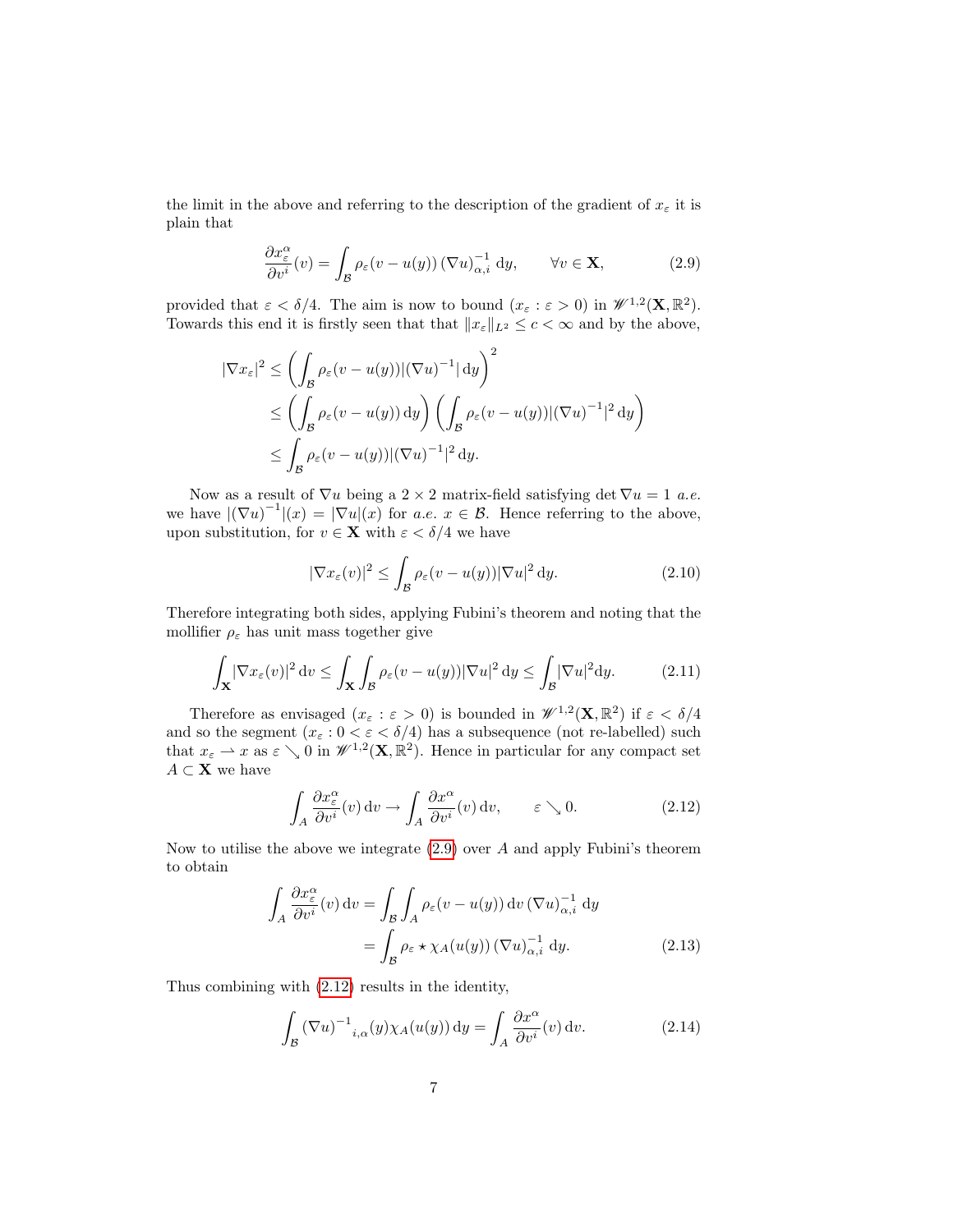Let us now pick  $A = u(\overline{\mathbb{B}}_s(\zeta))$  where  $\zeta \in \mathbf{X}$  and  $s > 0$  is such that  $\overline{\mathbb{B}}_s(\zeta) \subset \mathbf{X}$ . Then as u is injective a.e. and satisfies the Luzin  $N^{-1}$  property we know that  $u^{-1}(A) = \overline{\mathbb{B}}_s(\zeta)$  up to a set of measure zero. Thus,

$$
\int_{\mathbb{B}_s(\zeta)} (\nabla u)^{-1} i_{,\alpha}(y) dy = \int_{u(\overline{\mathbb{B}}_s(\zeta))} \frac{\partial x^{\alpha}}{\partial v^i}(v) dv = \int_{\mathbb{B}_s(\zeta)} \frac{\partial x^{\alpha}}{\partial v^i}(u(y)) dy. \tag{2.15}
$$

The last equality here comes from [\(2](#page-5-1).3) and noting that  $G = \overline{\mathbb{B}}_s(\zeta)$ . Hence,

$$
\int_{\mathbb{B}_s(\zeta)} (\nabla u)^{-1} i_{,\alpha}(y) \, \mathrm{d}y = \int_{\mathbb{B}_s(\zeta)} \frac{\partial x^{\alpha}}{\partial v^i}(u(y)) \, \mathrm{d}y,\tag{2.16}
$$

for all  $s < \text{dist}(\zeta, \partial \mathbf{X})$  and any  $\zeta \in \mathbf{X}$ . Then by an application of the Lebesgue differentiation theorem we have that,

<span id="page-8-0"></span>
$$
(\nabla u)^{-1}_{i,\alpha}(y) = \frac{\partial x^{\alpha}}{\partial v^{i}}(u(y)),
$$
\n(2.17)

for a.e.  $y \in \mathbf{X}$  and hence  $(\nabla u)^{-1}(y) = \nabla x(u(y))$  for a.e.  $y \in \mathbf{X}$ . Now let us set  $\mathcal{S} = \{y \in \mathbf{X} : (2.17) \text{ fails}\}\.$  $\mathcal{S} = \{y \in \mathbf{X} : (2.17) \text{ fails}\}\.$  $\mathcal{S} = \{y \in \mathbf{X} : (2.17) \text{ fails}\}\.$  Then by virtue of the Luzin N property  $u(\mathcal{S}) \subset \mathbf{X}$ has measure zero. Hence combining this with the almost everywhere injectivity of u implies that for  $a.e. y \in \mathbf{X}$ ,

<span id="page-8-1"></span>
$$
(\nabla u)^{-1}_{i,\alpha}(u^{-1}(y)) = \frac{\partial x^{\alpha}}{\partial v^i}(y).
$$
 (2.18)

Moreover det  $\nabla x(y) = \det (\nabla u)^{-1}(u^{-1}(y)) = \det \nabla u(u^{-1}(y)) = 1$  almost everywhere in **X** which gives that  $x(\cdot)$  is continuous.

Recall that  $x_{\varepsilon} \rightharpoonup x$  in  $\mathscr{W}^{1,2}(\mathbf{X}, \mathbb{R}^2)$  then on a subsequence, again not relabelling,  $x_{\varepsilon} \to x$  for almost every  $v \in \mathbf{X}$ . Additionally since  $u(\cdot)$  is injective almost everywhere we let  $N \subset \mathbf{X}$  denote the set of points where u fails to be injective or  $x_{\varepsilon}$  fails to converge pointwise. Then for  $v \in \mathbf{X}\backslash N$  we have that  $\exists ! z \in \mathbf{X}$  s.t  $u(z) = v$  and,

$$
x_{\varepsilon}(v) - z = \int_{\mathcal{B}} \rho_{\varepsilon}(u(z) - u(y))(y - z) \, dy.
$$
 (2.19)

Then by the uniqueness of z and the uniform continuity of u on  $\overline{\mathbf{X}}$  we have that  $\forall \mu > 0, \exists \delta(\mu)$  such that  $|z - y| < \mu$  if  $|u(z) - u(y)| \leq \delta$ . Take  $\varepsilon < \delta(\mu)$  then,

$$
|x_{\varepsilon}(v) - z| \le \mu \int_{\mathcal{B}} \rho_{\varepsilon}(u(z) - u(y)) \, \mathrm{d}y = \mu,\tag{2.20}
$$

which therefore gives that  $x_{\varepsilon}(v) \to x(v) = z$  as  $\varepsilon \searrow 0$  for all  $v \in \mathbf{X} \setminus N$ . Hence  $u(x(v)) = u(z) = v$  for all  $v \in \mathbf{X} \backslash N$  and therefore by the continuity of  $x(\cdot)$  and  $u(\cdot)$  we have that  $u(x(v)) = v$  for all  $v \in \mathbf{X}$ . To see that it is a left inverse let  $y \in \mathbf{X}$  and take  $(y_n : n \ge 1) \subset \mathbf{X}$  such that  $y_n \to y$  with  $z_n = u(y_n) \in \mathbf{X} \backslash N$ . Then we have that  $u(v) = z_n$  if and only if  $v = y_n$  and therefore using this with  $u(x(v)) = v$  for all  $v \in \mathbf{X}$  we conclude that,

$$
x(u(y_n)) = y_n \implies x(u(y)) = y,\tag{2.21}
$$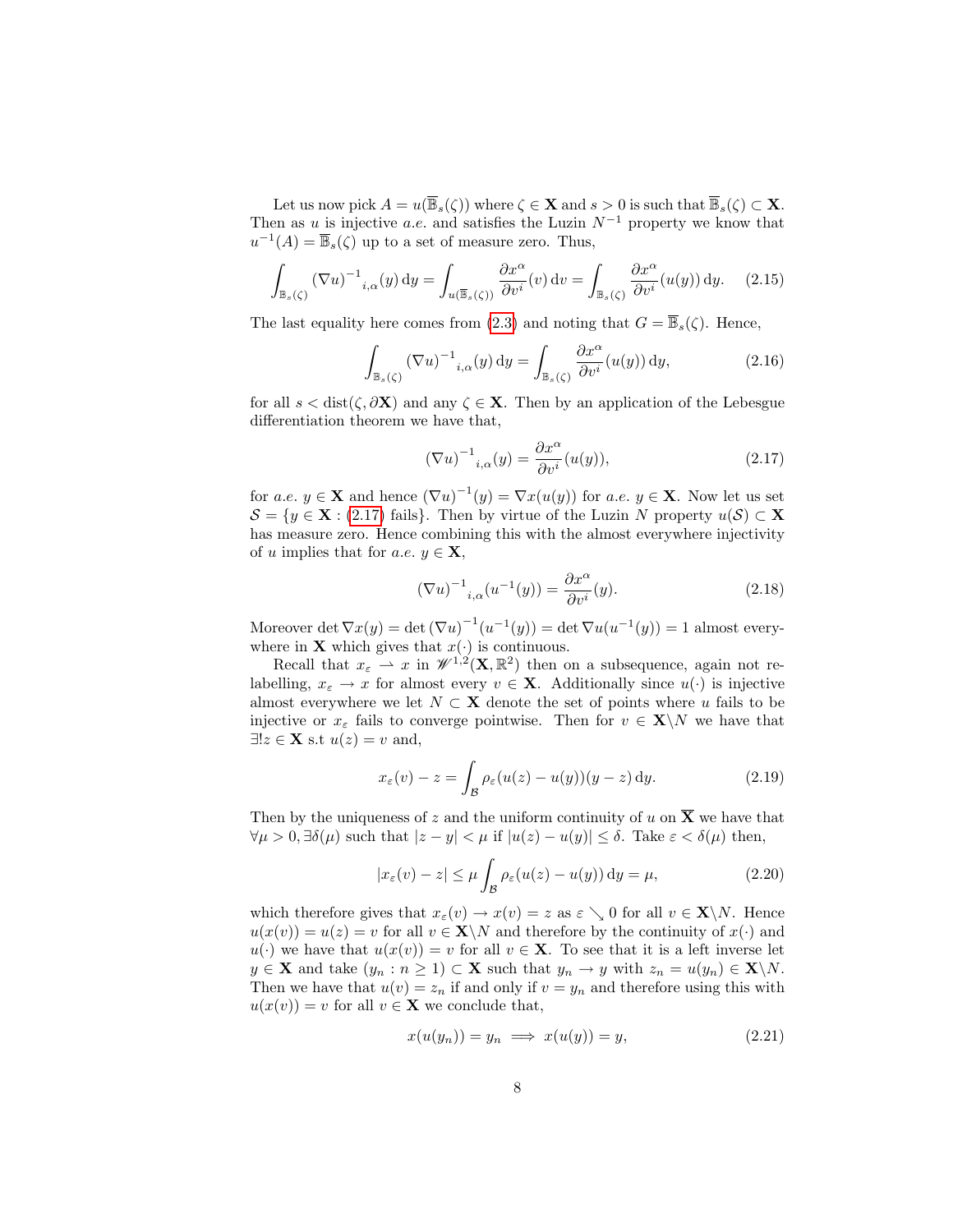by the continuity of both  $x(\cdot)$  and  $u(\cdot)$ . Thus  $x(u(y)) = y$  for all  $y \in \mathbf{X}$ . One immediate consequence of this is that [\(2.18\)](#page-8-1) gives,

$$
\nabla x(v) = (\nabla u)^{-1}(x(v)),\tag{2.22}
$$

for almost every  $v \in \mathbf{X}$ . Additionally if we let  $y \in \partial \mathbf{X}$  and take  $(y_n : n \ge 1) \subset \mathbf{X}$ such that  $y_n \to y$  as  $n \nearrow \infty$  then we have the following consequences

$$
\lim_{n \nearrow \infty} u(y_n) = u(y) = y,
$$
  
\n
$$
\lim_{n \nearrow \infty} x(u(y_n)) = x(u(y)),
$$
  
\n
$$
\lim_{n \nearrow \infty} x(u(y_n)) = \lim_{n \nearrow \infty} y_n = y.
$$

Therefore  $x(y) = y$  on  $\partial X$ . Hence x serves as the global inverse of  $u \in \mathcal{A}(X)$ and as seen  $x = u^{-1} \in \mathcal{A}(\mathbf{X})$ . This completes the proof.  $\Box$ 

Let us finish this section by outlining an alternative proof for Theorem [2.1](#page-5-0) by invoking results from complex function theory. Given  $u \in \mathcal{A}(\mathbf{X})$  we begin by extending u by identity of **X** and into a larger ball  $\mathbb{B}_{2R}$  where  $R > b$ . Therefore  $\overline{\mathbf{X}} \subset \mathbb{B}_R$  and as a result  $u \in \mathcal{A}(\mathbb{B}_{2R})$ . Now by virtue of the  $L^1$ -integrability of the dilatation  $|\nabla u|^2/\det \nabla u$  over  $\mathbb{B}_{2R}$  here it follows that u admits a Stoilow's type factorisation; namely, that there exists a homeomorphism  $h \in \mathscr{W}^{1,2}(\Omega,\mathbb{B}_{2R})$ and a holomorphic mapping  $\varphi \in \mathscr{W}^{1,2}(\Omega,\mathbb{C})$ , where  $\Omega \subset \mathbb{C}$  is some open set  $(cf.$ Theorem 1 in [\[15\]](#page-28-10)) such that,

$$
u = \varphi \circ h^{-1} \qquad \text{in } \mathbb{B}_{2R} \supset \mathbf{X}.
$$
 (2.23)

Now as  $h^{-1}(\overline{\mathbb{B}}_R) \subset \Omega$  is compact and the zeros of  $\varphi'$  are isolated, it follows that  $\varphi$  restricted to  $h^{-1}(\overline{\mathbb{B}}_R)$  is locally conformal at all but finitely many points. Thus, since  $h$  is a homeomorphism, it follows that  $u$  is a local homeomorphism at all but finitely many points in  $\mathbb{B}_R$ . Furthermore (see [\[19\]](#page-29-12)) since  $\partial \mathbb{B}_R$  is connected, u is one-to-one on  $\partial \mathbb{B}_R$  and a local homeomorphism at all but finitely many points in  $\mathbb{B}_R$  we obtain that u is a global homeomorphism on  $\mathbb{B}_R$ , which in turn implies that u is a global homeomorphism on  $\overline{X}$  as claimed. Note however that the proof presented above is more direct and avoids Stoilow's factorisation, the machinery complex function theory and the topological results in [\[19\]](#page-29-12).

Remark 2.1. A basic adjustment of the proof of Theorem [2.1](#page-5-0) leads to a similar conclusion for  $n \geq 3$ : If  $u \in \mathscr{W}^{1,n}(\Omega,\mathbb{R}^n)$  with  $\det \nabla u = 1$  *a.e.* in  $\Omega$  and  $u \equiv x$ on  $\partial\Omega$  satisfies  $(\nabla u)^{-1} \in L^n(\Omega,\mathbb{R}^{n\times n})$  [equivalently here adj $\nabla u \in L^n(\Omega,\mathbb{R}^{n\times n})$ ] then u is a homeomorphism of  $\overline{\Omega}$  onto itself. Although we do not use this results here but it is evident that this higher dimensional conclusion is outside the reach of complex function theory. (Note also that for  $n = 2$  the  $L^2$ -integrability of adj $\nabla u$  follows for free from the L<sup>2</sup>-integrability of  $\nabla u$ .)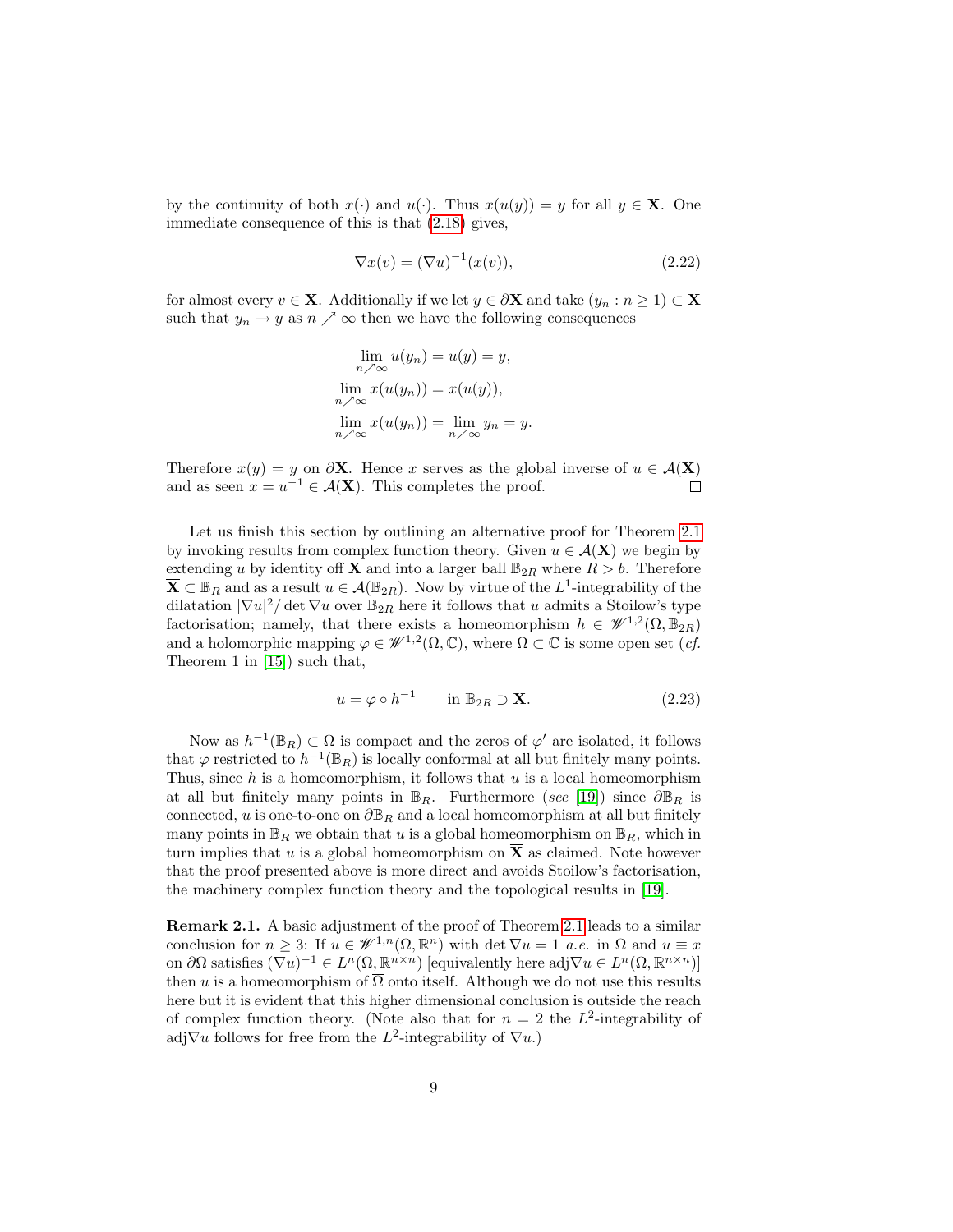## <span id="page-10-0"></span>3 Energy minimisers in  $\mathscr{A}_k$ ,  $L^1$ -local minimisers in  $\mathcal{A}(\mathbf{X})$  and the  $L^p$ -distances between  $\mathscr{A}_k$

The purpose of this section is to put together some results that were eluded to in the introduction regarding the homotopy structure of  $A(X)$ . These results lead to the existence of minimisers for  $\mathscr F$  in each of the homotopy classes  $\mathscr A_k$ with  $k \in \mathbb{Z}$  that are then  $L^1$ -local minimisers of  $\mathscr{F}$  over the whole space  $\mathcal{A}(\mathbf{X})$ . The proof of Theorem [3.1](#page-11-0) below follows closely the arguments in [\[31,](#page-30-1) [32\]](#page-30-2) and for this we will remain brief and focus mainly on the differences as much as needed.

Definition 3.1. Let  $X = X[a, b] = \{x \in \mathbb{R}^2 : a < |x| < b\}$  with  $0 < a < b < \infty$ . We denote by  $\mathscr{C}_{id}(\mathbf{X})$  the space of continuous self-mappings of  $\overline{\mathbf{X}}$  onto itself that agree with the identity mapping on  $\partial X$ , that is,

$$
\mathscr{C}_{id} = \mathscr{C}_{id}(\mathbf{X}) := \{ f \in \mathscr{C}(\overline{\mathbf{X}}, \overline{\mathbf{X}}) : f \equiv x \text{ on } \partial \mathbf{X} \}. \tag{3.1}
$$

We equip  $\mathscr{C}_{id}(\mathbf{X})$  with the uniform metric, i.e., metric of uniform convergence.

The intrinsic interest in this space of continuous self-mappings of  $\overline{X}$  comes from the fact that  $\mathcal{A}(\mathbf{X})$  'embeds' into  $\mathcal{C}_{id}(\mathbf{X})$ . Now note that in Section [2](#page-4-0) we proved that each  $u \in \mathcal{A}(\mathbf{X})$  has a continuous representative that is additionally a homeomorphism of  $\overline{X}$  onto itself. Thus every  $u \in \mathcal{A}(X)$  has a representative (again denoted by u) in the space  $\mathscr{H}_{id}(\mathbf{X}) \subset \mathscr{C}_{id}(\mathbf{X})$  defined by

$$
\mathcal{H}_{id}(\mathbf{X}) = \{ f \in \mathcal{C}_{id}(\mathbf{X}) : f \text{ is a homeomorphism on } \overline{\mathbf{X}} \}
$$
(3.2)

Moreover associated to each  $u \in \mathscr{C}_{id}(\mathbf{X})$  [therefore also  $u \in \mathscr{H}_{id}(\mathbf{X})$ ] is the topological invariant  $deg(u)$  that denotes the index or winding number of the closed plane curve  $r \mapsto \gamma_u(r) = u/|u|(r, \theta) : [a, b] \to \mathbb{S}^1$  with fixed  $\theta \in [0, 2\pi]$ . Note that by continuity of  $u$  this  $\mathbb{Z}$ -valued invariant is independent of the choice of  $\theta$ . More importantly  $deg(u)$  provides an enumeration of the homotopy classes of  $\mathscr{C}_{id}(\mathbf{X})$  that is summarised in the following proposition.

**Proposition 3.1.** Let  $\mathcal{H}_k = \{u \in \mathcal{H}_{id}(\mathbf{X}) : \text{deg}(u) = k\}$  for  $k \in \mathbb{Z}$ . Then  $\mathcal{H}_k$ are pairwise disjoint,  $\mathscr{H}_k \subset \mathscr{C}_k$  and  $\mathscr{H}_{id}(\mathbf{X}) = \bigcup_{k \in \mathbb{Z}} \mathscr{H}_k$ . Here the degree map in either form  $\deg: \{[u]: u \in \mathscr{H}_{id}(\mathbf{X})\} \to \mathbb{Z}$  or  $\deg: \{[u]: u \in \mathscr{C}_{id}(\mathbf{X})\} \to \mathbb{Z}$ is a bijection.

Note that if we impose further differentiability on the mapping  $u \in \mathscr{C}_{id}(\mathbf{X})$ then we have the following integral representation of **deg**: <sup>[4](#page-10-1)</sup>

<span id="page-10-2"></span>
$$
\deg(u) = \frac{1}{2\pi} \int_a^b \frac{u \times \partial_r u}{|u|^2} (r\omega) dr, \qquad \omega = x/|x| \in \mathbb{S}^1, \quad r = |x| \in [a, b]. \tag{3.3}
$$

Let us emphasise here that  $deg(u)$  should not be confused with the classical Brouwer degree of u. Indeed in this context as a result of  $u \equiv x$  on  $\partial X$  every

<span id="page-10-1"></span><sup>4</sup>Note that for  $u = (u_1, u_2), v = (v_1, v_2)$  we write  $u \times v = u_1v_2 - v_1u_2$ .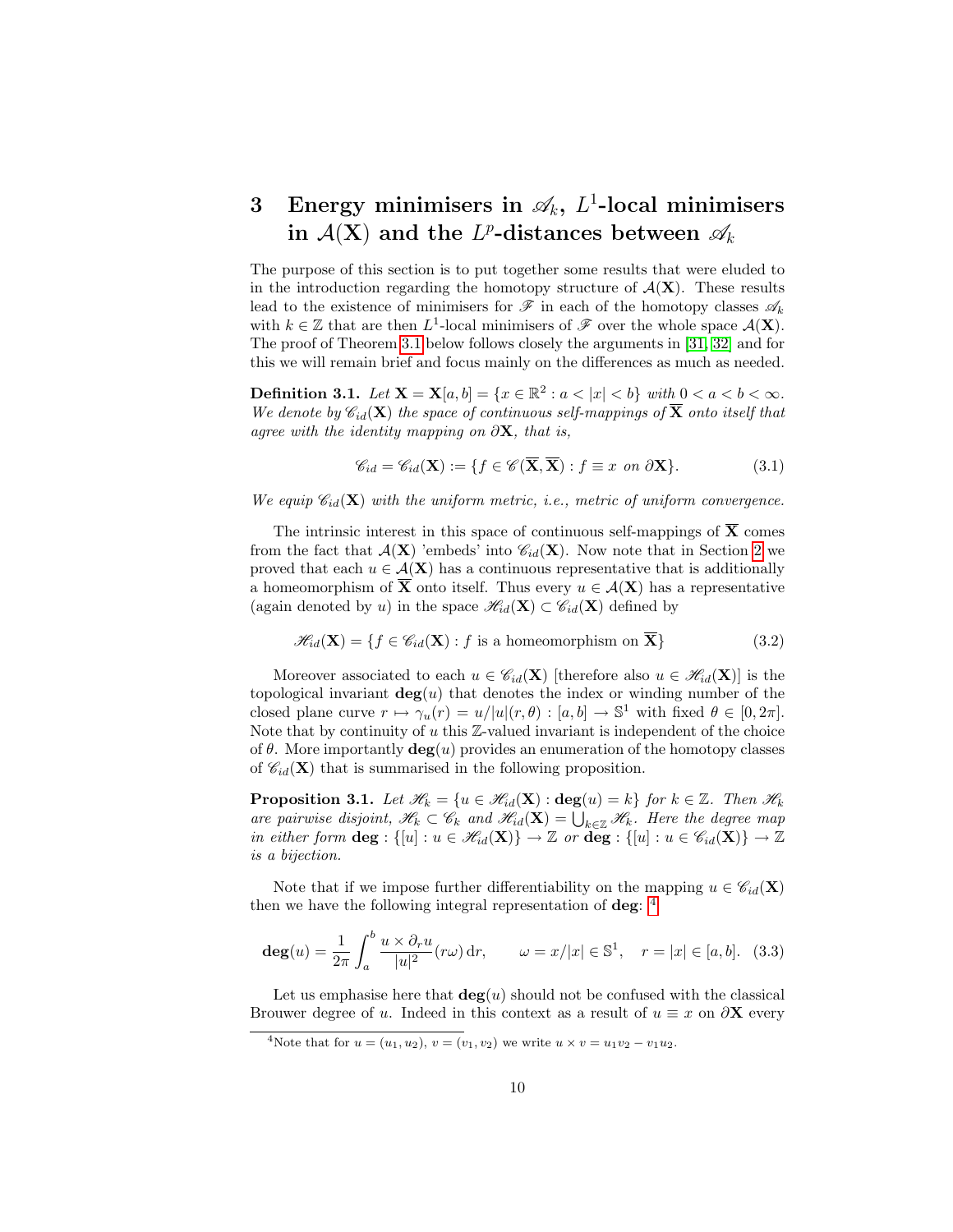mapping  $u \in \mathscr{C}_{id}(\mathbf{X})$  and so  $u \in \mathcal{A}(\mathbf{X})$  would have Brouwer degree +1. The degree formula [\(3.3\)](#page-10-2) identifies the homotopy class membership of  $u \in \mathcal{C}_{id}(\mathbf{X})$  in [\(1.2\)](#page-2-2) and as seen can take any value in  $\mathbb Z$ . Utilising that each mapping  $u \in \mathcal A(\mathbf X)$ has a continuous representative [indeed a homeomorphism by Theorem [2.1\]](#page-5-0) it is possible to partition the space  $\mathcal{A}(\mathbf{X})$  by setting

$$
\mathcal{A}(\mathbf{X}) = \bigcup_{k \in \mathbb{Z}} \mathscr{A}_k \quad \text{where} \quad \mathscr{A}_k = \{ u \in \mathcal{A}(\mathbf{X}) : \deg(u) = k \}. \tag{3.4}
$$

The outcome of this rich homotopy structure is that we gain the existence of countably many  $L^1$ -local minimisers of  $\mathscr F$  as described below.

<span id="page-11-0"></span>**Theorem 3.1.** Consider  $\mathscr F$  as in [\(1.1\)](#page-1-0) with  $F \in \mathscr C(\mathscr R)$  satisfying  $F \ge c > 0$ . Then for each  $k \in \mathbb{Z}$  there exists  $u_k \in \mathscr{A}_k \subset \mathcal{A}(\mathbf{X})$  that minimises  $\mathscr{F}$  over  $\mathscr{A}_k$ , that is,

$$
\mathscr{F}[u_k; \mathbf{X}] = \inf_{v \in \mathscr{A}_k} \mathscr{F}[v; \mathbf{X}]. \tag{3.5}
$$

Moreover for each such minimiser  $u_k$  there exists an associated  $\delta = \delta(u_k) > 0$ such that  $\mathscr{F}[u_k; \mathbf{X}] \leq \mathscr{F}[v; \mathbf{X}]$  for all  $v \in \mathcal{A}(\mathbf{X})$  satisfying  $||v - u_k||_{L^1} < \delta$ . Thus for each  $k \in \mathbb{Z}$  the mapping  $u_k$  is a local minimiser of  $\mathscr{F}$  in  $\mathcal{A}(\mathbf{X})$  with respect to the  $L^1$ -metric.

*Proof.* Firstly fix  $k \in \mathbb{Z}$  and pick  $(v_i) \subset \mathcal{A}_k$  to be an *infimizing* sequence, i.e.,  $\mathscr{F}[v_j] \downarrow \alpha := \inf_{\mathscr{A}_k} \mathscr{F}[\cdot]$  where  $\alpha < \infty$  as  $a \leq |x|, |u| \leq b$  for  $u \in \mathcal{A}(\mathbf{X})$ . Now by passing to a subsequence (not re-labeled) this gives  $v_j \to u$  in  $\mathscr{W}^{1,2}(\mathbf{X}, \mathbb{R}^2)$ . Moreover it can be shown (see the proof of Proposition 4.3 on page 404 in [\[31\]](#page-30-1)) that we can extract a further subsequence [still denoted  $(v_j)$ ] such that  $v_j \to u$ uniformly in  $\overline{X}$  and so in particular  $u \in \mathscr{A}_k$ . Finally to justify the existence of a minimiser in  $\mathscr{A}_k$  it remains to demonstrate that  $\mathscr F$  is sequentially weakly  $\mathscr W^{1,2}$ lower semicontinuous. To this end note that for  $(v_i)$  and u as above we have

$$
\left| \int_{\mathbf{X}} F(|x|^2, |v_j|^2) |\nabla v_j|^2 - \int_{\mathbf{X}} F(|x|^2, |u|^2) |\nabla v_j|^2 \right| \tag{3.6}
$$
\n
$$
\leq \int_{\mathbf{X}} |\nabla v_j|^2 \left| F(|x|^2, |v_j|^2) - F(|x|^2, |u|^2) \right|
$$
\n
$$
\leq \sup_{\overline{\mathbf{X}}} \left| F(|x|^2, |v_j|^2) - F(|x|^2, |u|^2) \right| \int_{\mathbf{X}} |\nabla v_j|^2 \to 0
$$

as  $j \nearrow \infty$  as a result of the  $\mathcal{W}^{1,2}$  boundedness of  $(v_i)$ , the uniform convergence  $v_i \to u$  on  $\overline{\mathbf{X}}$  and the uniform continuity of F over  $\mathscr{R}$ . Combining this with

$$
\int_{\mathbf{X}} F(|x|^2, |u|^2) |\nabla u|^2 \le \lim_{\Delta} \int_{\mathbf{X}} F(|x|^2, |u|^2) |\nabla v_j|^2 \tag{3.7}
$$

gives the desired lower semicontinuity of the  $\mathscr F$  energy on  $\mathcal A(\mathbf X)$  as claimed. Next to justify the  $L^1$ -local minimiser claim we argue by contradiction. Indeed fix k and suppose that  $u = u_k$  is not a  $L^1$ -local minimiser; then  $\exists (v_n : n \ge 1) \subset \mathcal{A}(\mathbf{X})$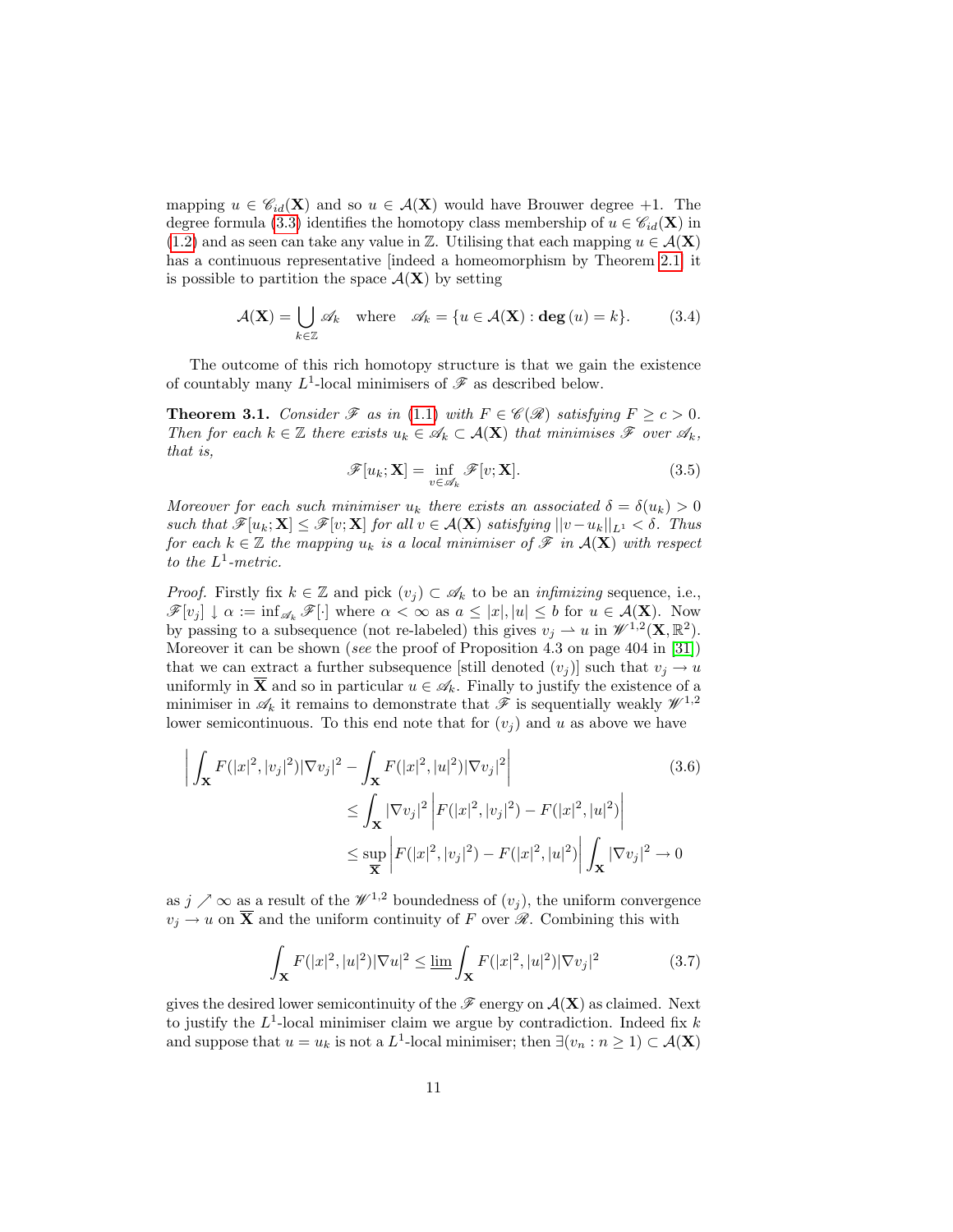so that  $||v_n - u||_{L^1} \to 0$  as  $n \nearrow \infty$  whilst  $\mathscr{F}[v_n; \mathbf{X}] < \mathscr{F}[u; \mathbf{X}]$  for every  $n \geq 1$ . Now recall that  $0 < c \leq F$  and therefore on the level of energy integrals we have

$$
c||\nabla v_n||_2^2 \leq \int_{\mathbf{X}} F(|x|^2, |v_n|^2) |\nabla v_n|^2 \, dx < \int_{\mathbf{X}} F(|x|^2, |u|^2) |\nabla u|^2 \, dx = 2\mathscr{F}[u; \mathbf{X}],
$$

which in turn results in  $(v_n)$  being bounded in  $\mathcal{W}^{1,2}$ . Thus as earlier it is possible to extract a subsequence such that  $(v_n)$  converges weakly in  $\mathscr{W}^{1,2}$  and uniformly in  $\overline{X}$  to u. Hence as  $deg(v_n)$  is integer-valued  $\exists N > 0$  such that  $v_n \in \mathscr{A}_k$  for  $n \geq N$ . This however is a contradiction as  $\mathscr{F}[v_n; \mathbf{X}] < \mathscr{F}[u; \mathbf{X}] = \inf_{\mathscr{A}_k} \mathscr{F}$ . Hence  $u = u_k$  must be an  $L^1$ -local minimiser as claimed.  $\Box$ 

In the final section of the paper we improve this by showing that subject to further structural assumptions on F (specifically assuming  $F \in \mathfrak{F}$ ) the minimiser  $u_k$  in the homotopy class  $\mathscr{A}_k$  is unique and indeed a monotone twist mapping. Thus in particular the energy integral  $\mathscr F$  in [\(1.1\)](#page-1-0) has a countably infinite family of symmetric  $L^1$ -local minimisers. (For a formal definition of twist mappings see Definition [4.1.](#page-14-2)) We end this section with an interesting observation on the distances between the homotopy classes  $\mathscr{A}_k$  described and used above in the familiar context of  $L^p$ -norms with  $1 \leq p \leq \infty$ .

<span id="page-12-0"></span>Proposition 3.2. The uniform distance between any pair of homotopy classes  $\mathscr{A}_k$ ,  $\mathscr{A}_m$  with  $k \neq m$  is given by the inner diameter of **X**, that is,

$$
d_U(k,m) := \inf_{\substack{u \in \mathscr{A}_k \\ v \in \mathscr{A}_m}} ||u - v||_{L^{\infty}(\mathbf{X}; \mathbb{R}^2)} = 2a.
$$
 (3.8)

Proof. Firstly by restricting to the subclass of twist mappings, as in Definition [4.1,](#page-14-2) we have the upper bound

$$
d_U(k,m) \leq \inf_{\substack{u \in \mathscr{A}_k \\ v \in \mathscr{A}_m \\ u, v \text{ twists}}} ||u - v||_{L^{\infty}(\mathbf{X}; \mathbb{R}^2)}.
$$
 (3.9)

Now focusing on the term on the right a straightforward calculation using  $u = \mathbf{Q}[g_u]x, v = \mathbf{Q}[g_v]x$  with  $g_u = g_u(r), g_v = g_v(r)$  gives

$$
||u - v||_{L^{\infty}(\mathbf{X};\mathbb{R}^2)} = \sup_{x \in \mathbf{X}} |u(x) - v(x)|
$$
  
= 
$$
\sup_{x \in \mathbf{X}} |(\mathbf{Q}[g_u] - \mathbf{Q}[g_v])x|
$$
  
= 
$$
\sup_{a \le r \le b} r\sqrt{2 - 2\cos(g_u - g_v)},
$$
 (3.10)

where we have taken advantage of  $|(\mathbf{Q}[g_u] - \mathbf{Q}[g_v])x|x|^{-1}| = \sqrt{2 - 2\cos(g_u - g_v)}$ . Next suppose that we consider the particular twists  $u = u^{\varepsilon}$ ,  $v = v^{\varepsilon}$  with angle of rotation functions defined for  $0 < \varepsilon < b - a$  by

$$
g_u^{\varepsilon}(r) = \begin{cases} 0 & a \le r \le a + \varepsilon, \\ 2\pi k(r - a - \varepsilon)(b - a - \varepsilon)^{-1} & a + \varepsilon \le r \le b, \end{cases}
$$
(3.11)

$$
g_v^{\varepsilon}(r) = \begin{cases} 2\pi(m-k)(r-a-\varepsilon)\varepsilon^{-1} & a \le r \le a+\varepsilon, \\ 2\pi k(r-a-\varepsilon)(b-a-\varepsilon)^{-1} & a+\varepsilon \le r \le b. \end{cases}
$$
 (3.12)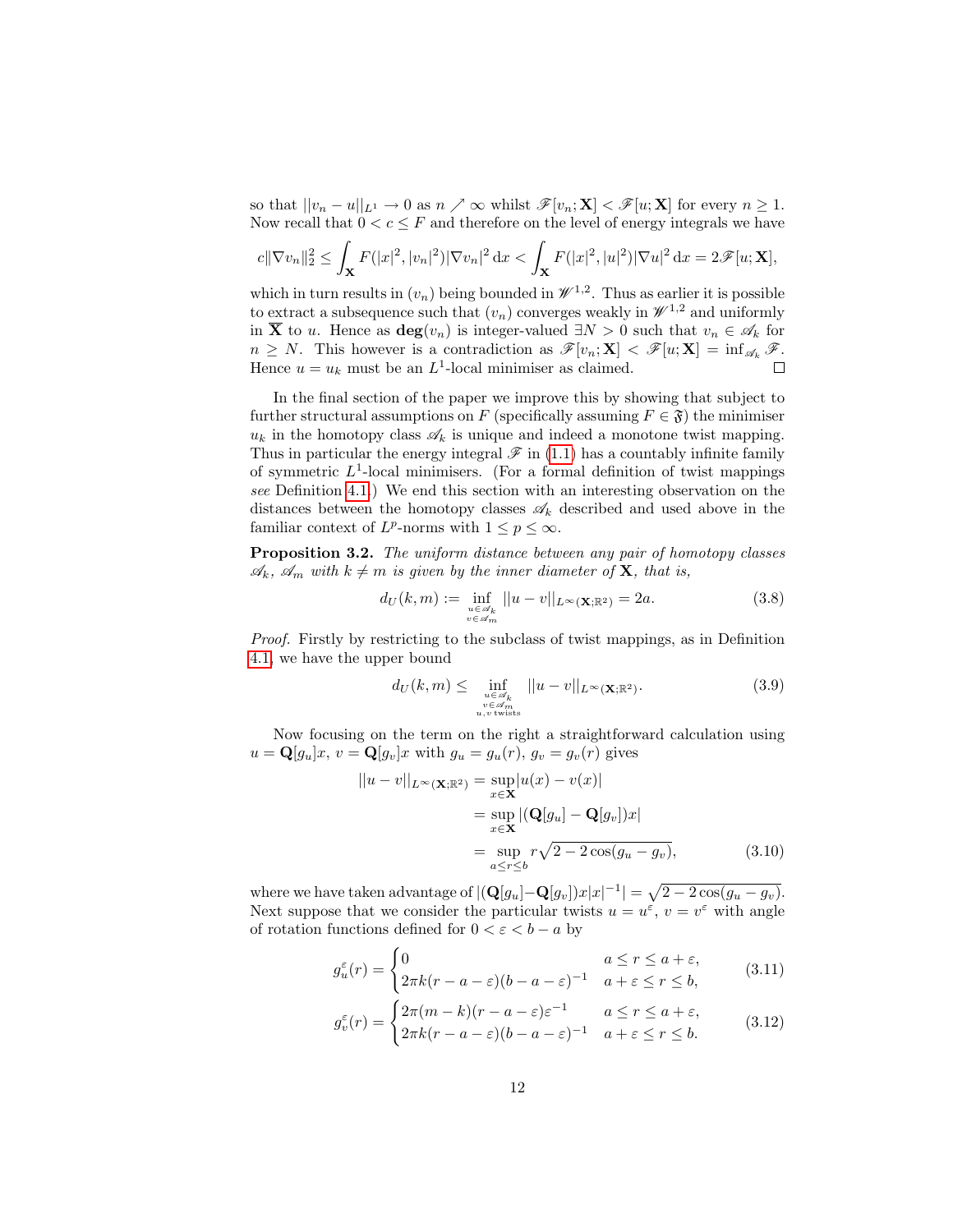Referring to earlier formulae one checks that  $\deg(u^{\varepsilon}) = k$  and  $\deg(v^{\varepsilon}) = m$ and so  $u^{\varepsilon} \in \mathscr{A}_k$ ,  $v^{\varepsilon} \in \mathscr{A}_m$ . Moreover  $\sqrt{1 - \cos[2\pi(k-m)\varepsilon^{-1}(r-a-\varepsilon)]} \leq \sqrt{2}$ for  $a \leq r \leq a + \varepsilon$  and so

$$
||u^{\varepsilon} - v^{\varepsilon}||_{L^{\infty}(\mathbf{X};\mathbb{R}^{2})} = \sup_{a \le r \le b} \sqrt{2}r\sqrt{1 - \cos(g_{u}^{\varepsilon} - g_{v}^{\varepsilon})}
$$
  
= 
$$
\sup_{a \le r \le a+\varepsilon} \sqrt{2}r\sqrt{1 - \cos[2\pi(k-m)\varepsilon^{-1}(r-a-\varepsilon)]}
$$
  

$$
\le 2(a+\varepsilon).
$$
 (3.13)

Thus  $d_U(k,m) \leq 2(a+\varepsilon)$  for all  $\varepsilon \in (0,b-a]$  and hence  $d_U(k,m) \leq 2a$ . Now to obtain a lower bound we first note the pointwise and elementary geometric inequality

$$
|u - v| = \left| |u| \frac{u}{|u|} - |v| \frac{v}{|v|} \right| \ge \min\{|u|, |v|\} \left| \frac{u}{|u|} - \frac{v}{|v|} \right| \ge a \left| \frac{u}{|u|} - \frac{v}{|v|} \right|.
$$
 (3.14)

Therefore by virtue of  $|u|^{-1}u$  and  $|v|^{-1}v$  being  $\mathbb{S}^1$ -valued we obtain

$$
\sup_{x \in \mathbf{X}} |u(x) - v(x)| \ge a \sup_{x \in \mathbf{X}} \left| \frac{u}{|u|}(x) - \frac{v}{|v|}(x) \right| = 2a,
$$
\n(3.15)

where the last equality results from the fact that for each fixed  $0 \le \theta \le 2\pi$  the continuous  $\mathbb{S}^1$ -valued curves  $r \mapsto u/|u|(r,\theta)$  and  $r \mapsto v/|v|(r,\theta)$  with  $a \leq r \leq b$ have unequal indexes. Indeed by virtue of  $k \neq m$ , at least one of these curves covers all of  $\mathbb{S}^1$  and so there exists  $a < \bar{r} < b$  such that  $u/|u|(\bar{r}, \theta) = -v/|v|(\bar{r}, \theta)$ and thus  $\bar{x} = \bar{r}\theta \in \mathbf{X}$  such that  $||u|^{-1}u(\bar{x}) - |v|^{-1}v(\bar{x})| = 2$ . Therefore as claimed  $d_U(k,m) = 2a$  for any pair of distinct integers  $k, m \in \mathbb{Z}$ .  $\Box$ 

For the remaining  $L^p$ -norms we can again calculate the distance between homotopy classes but with a completely different outcome as is described below.

**Proposition 3.3.** For  $k, m \in \mathbb{Z}$  and  $1 \leq p < \infty$  the corresponding  $L^p$ -distance between the homotopy classes  $\mathcal{A}_k$  and  $\mathcal{A}_m$  is zero, that is,

$$
d_p(k,m) = \inf_{\substack{u \in \mathscr{A}_k \\ v \in \mathscr{A}_m}} \|u - v\|_{L^p(\mathbf{X};\mathbb{R}^2)} = 0.
$$
 (3.16)

Proof. As in the case of uniform distance treated in Proposition [3.2](#page-12-0) above we can bound this distance from above by restricting to the class of twist mappings contained in the corresponding homotopy classes, that is,

$$
d_p(k,m) \leq \inf_{\substack{u \in \mathscr{A}_k \\ v \in \mathscr{A}_m \\ u, v \text{ twists}}} \|u - v\|_{L^p(\mathbf{X};\mathbb{R}^2)}.
$$
 (3.17)

Now regarding the  $L^p$ -distance between a pair of twists  $u, v$ , using the notation as in the previous proposition, we can easily calculate

$$
||u - v||_{L^{p}(\mathbf{X};\mathbb{R}^{2})}^{p} = \int_{\mathbf{X}} |(\mathbf{Q}[g_{u}] - \mathbf{Q}[g_{v}])x|^{p} dx = \int_{\mathbf{X}} 2^{\frac{p}{2}} |1 - \cos(g_{u} - g_{v})|^{\frac{p}{2}} |x|^{p} dx.
$$
\n(3.18)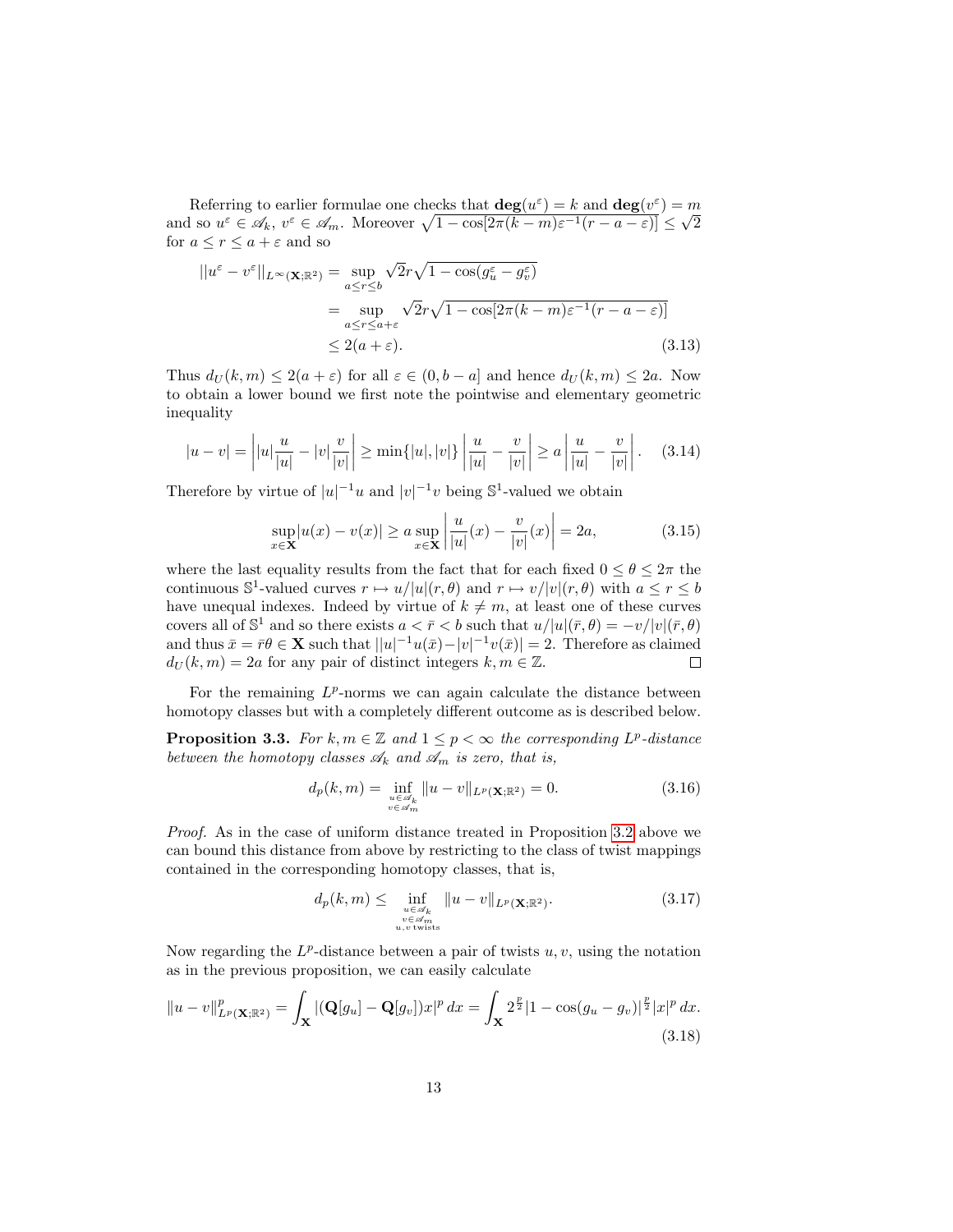Next specialising to the case where  $g_u = g_u^{\varepsilon} = 2\pi k f_{\varepsilon}$  and  $g_v = g_v^{\varepsilon} = 2\pi mf_{\varepsilon}$ with  $0 < \varepsilon < b - a$  and  $f_{\varepsilon}$  defined by,

$$
f_{\varepsilon}(r) = \begin{cases} 0 & a \le r \le b - \varepsilon, \\ (r - b + \varepsilon)/\varepsilon & b - \varepsilon \le r \le b, \end{cases}
$$
(3.19)

it is easily seen that firstly  $\deg(u^{\varepsilon}) = k$  and  $\deg(v^{\varepsilon}) = m$  therefore  $u^{\varepsilon} \in \mathscr{A}_k$ ,  $v^{\varepsilon} \in \mathscr{A}_m$ ; and secondly that

$$
||u - v||_{L^{p}(\mathbf{X};\mathbb{R}^{2})}^{p} = \int_{0}^{2\pi} \int_{b-\varepsilon}^{b} 2^{\frac{p}{2}} |1 - \cos(2\pi(k-m)(r-b+\varepsilon)/\varepsilon)|^{\frac{p}{2}} r^{p+1} dr d\theta
$$
  
\$\leq \int\_{0}^{2\pi} \int\_{b-\varepsilon}^{b} 2^{p} r^{p+1} dr d\theta = \frac{\pi 2^{p+1}}{p+2} (b^{p+2} - (b-\varepsilon)^{p+2}). (3.20)

As a result it is seen that  $||u - v||_{L^p(\mathbf{X};\mathbb{R}^2)}$  can be made arbitrarily small and so the sought  $L^p$ -distance between the components  $\mathscr{A}_k$  and  $\mathscr{A}_m$  is zero, that is,  $d_p(k, m) = 0$  for  $1 \leq p < \infty$ . П

#### <span id="page-14-1"></span>4 Monotone twist mappings and a countably infinite family of solutions to the nonlinear system [\(1.5\)](#page-3-1)

The aim of this section is to prove the existence of an infinite family of solutions in the form of twists to the Euler-Lagrange system associated  $\mathscr F$  over  $\mathcal A(\mathbf{X})$ . In Section [5](#page-18-0) we shall demonstrate that each of these twists are indeed the unique minimisers of  $\mathscr F$  in their respective homotopy class  $\mathscr A_k$ . Let us proceed by first defining twist mappings (or twists for short) and examining some of their main properties.

<span id="page-14-2"></span>**Definition 4.1.** A mapping  $u \in \mathscr{C}(\overline{\mathbf{X}}, \overline{\mathbf{X}})$  is a called a twist mapping iff it can be represented in the form

$$
u(x) = \begin{bmatrix} u_1(x) \\ u_2(x) \end{bmatrix} = \begin{bmatrix} \cos g(|x|) & -\sin g(|x|) \\ \sin g(|x|) & \cos g(|x|) \end{bmatrix} \begin{bmatrix} x_1 \\ x_2 \end{bmatrix}, \qquad a \le |x| \le b,\tag{4.1}
$$

for some angle of rotation function  $g = g(r) \in \mathscr{C}[a, b]$  with  $r = |x| = \sqrt{x_1^2 + x_2^2}$ . For the sake of brevity we often write  $u = \mathbf{Q}[g](r)x$  where  $\mathbf{Q}[g]$  is the  $\mathbf{SO}(2)$ -valued matrix on the right in [\(4.1\)](#page-14-0). Furthermore upon identifying  $x = (x_1, x_2)$ with  $z = x_1 + ix_2$  and  $u = (u_1, u_2)$  with  $w = u_1 + iu_2$ , [\(4.1\)](#page-14-0) is seen to have the complex form [5](#page-14-3)

<span id="page-14-4"></span><span id="page-14-0"></span>
$$
w(z) = e^{ig(r)}z, \qquad r = \sqrt{z\bar{z}}.
$$
 (4.2)

<span id="page-14-3"></span><sup>&</sup>lt;sup>5</sup>The advantage of  $(4.1)$  over  $(4.2)$  is that it immediately lends itself to generalisations to higher dimensions (see [\[25,](#page-29-13) [32,](#page-30-2) [33\]](#page-30-0) for more).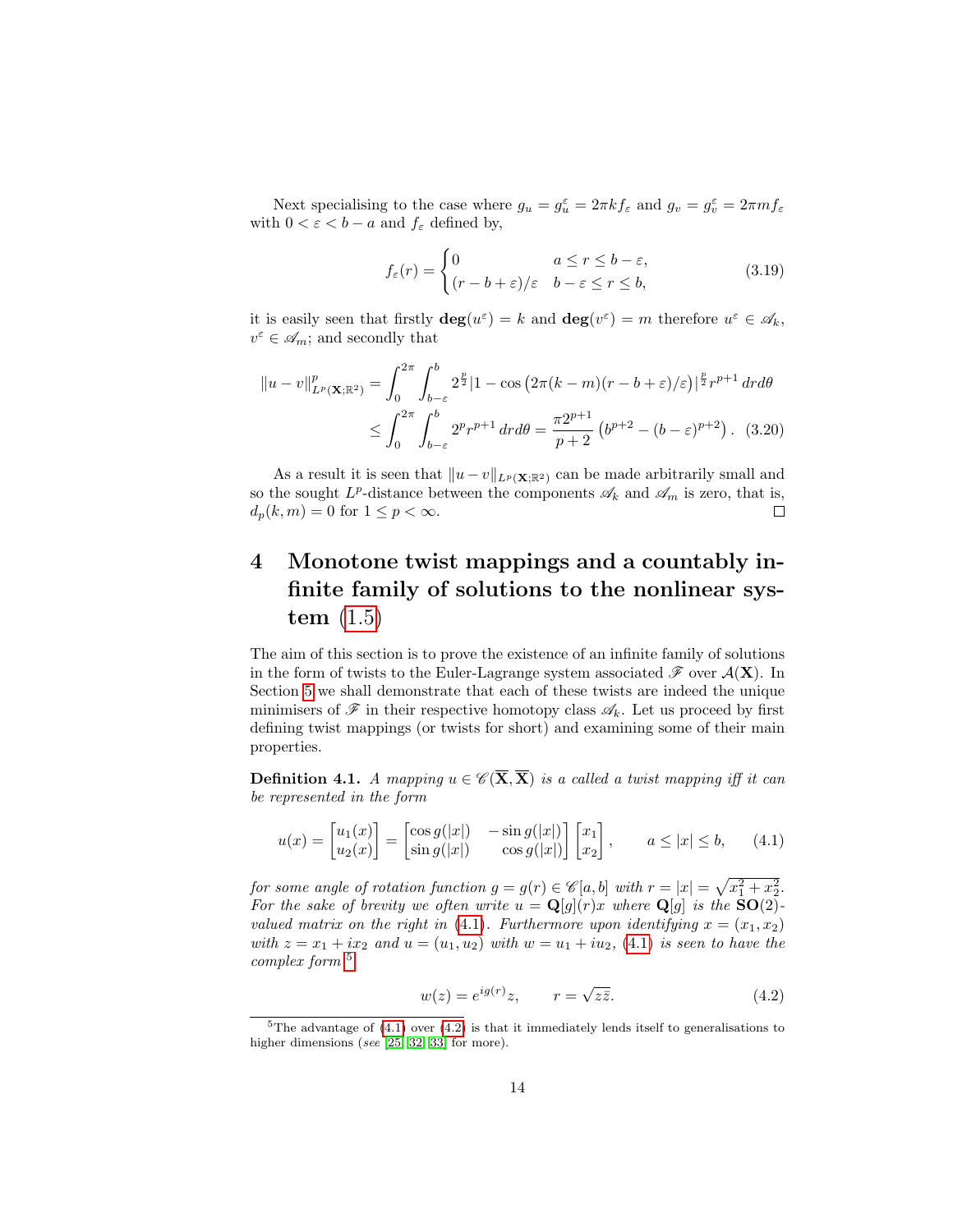Clearly the twist  $u = \mathbf{Q}[g]x$  will lie in  $\mathscr{C}_{id}(\mathbf{X})$  iff  $g(a), g(b) \in 2\pi\mathbb{Z}$ . Moreover subject to an additional differentiability assumption on the angle of rotation function  $g$  it is seen that

$$
\nabla u = \mathbf{Q}[g] + r\dot{g}(r)\dot{\mathbf{Q}}[g]\theta \otimes \theta,\tag{4.3}
$$

$$
|\nabla u|^2 = tr\{[\nabla u][\nabla u]^t\} = 2 + r^2|\dot{g}|^2,
$$
\n(4.4)

$$
\det \nabla u = \det \left( \mathbf{Q}[g] + r\dot{g}(r)\dot{\mathbf{Q}}[g]\theta \otimes \theta \right) = 1. \tag{4.5}
$$

Thus setting  $\mathscr{G} = \mathscr{G}[(a, b); k_1, k_2] = \{g \in \mathscr{W}^{1,2}(a, b) : g(a) = 2\pi k_1, g(b) = 2\pi k_2\}$ with  $k_1, k_2 \in \mathbb{Z}$  we have

<span id="page-15-0"></span>
$$
g \in \mathscr{G} \implies u = \mathbf{Q}[g](r)x \in \mathcal{A}(\mathbf{X}).\tag{4.6}
$$

Whilst the end-point conditions here on g result in  $u \equiv x$  on  $\partial X$  a straightforward calculation gives

$$
\deg(u) = \frac{1}{2\pi} \int_{a}^{b} \frac{u \times \partial_r u}{|u|^2} (r\omega) dr = \frac{1}{2\pi} \int_{a}^{b} \dot{g}(r) dr = k_2 - k_1.
$$
 (4.7)

Hence we can refine [\(4.6\)](#page-15-0) to the level of components (homotopy classes) of  $\mathcal{A}(\mathbf{X})$ , namely,

$$
g \in \mathscr{G}[(a,b);k_1,k_2] \implies u = \mathbf{Q}[g](r)x \in \mathscr{A}_{k_2 - k_1} \subset \mathcal{A}(\mathbf{X}). \tag{4.8}
$$

Note also that a twist mapping as defined by  $(4.1)$  is invariant under  $SO(2)$  in the sense that,

$$
u(x) = \mathbf{R}^t u(\mathbf{R}x), \qquad \forall \mathbf{R} \in \mathbf{SO}(2), \quad \forall x \in \mathbf{X}, \tag{4.9}
$$

which follows by a direct substitution. Therefore twist mappings by their nature posses an inherent  $SO(2)$ -invariant rotational symmetry.

We now wish to prove that there are countably many twist mappings serving as solutions to the Euler-Lagrange system associated with the energy  $\mathscr F$  over  $A(X)$ . To this end recall that the Euler-Lagrange system here is given by <sup>[6](#page-15-1)</sup>

$$
\mathbb{EL}[u,\mathscr{P};\mathbf{X}] = \begin{cases} \operatorname{div} \mathfrak{S}(x,u,\nabla u) = \partial_{\eta} F |\nabla u|^2 u & \text{in } \mathbf{X}, \\ \operatorname{det} \nabla u = 1 & \text{in } \mathbf{X}, \\ u \equiv x & \text{on } \partial \mathbf{X}, \end{cases}
$$
(4.10)

where  $F = F(\mu, \eta)$  with  $\partial_{\eta} F = \partial_{\eta} F(\mu, \eta)$  and referring to the first line in the system above

<span id="page-15-2"></span>
$$
\mathfrak{S}(x, u, \nabla u) = F(|x|^2, |u|^2) \nabla u - \mathcal{P}(x) (\nabla u)^{-t}.
$$
 (4.11)

<span id="page-15-1"></span><sup>6</sup>This follows by an application of the Lagrange multiplier method that in the interest of brevity will not be presented here. See, e.g., [\[23,](#page-29-4) [32\]](#page-30-2).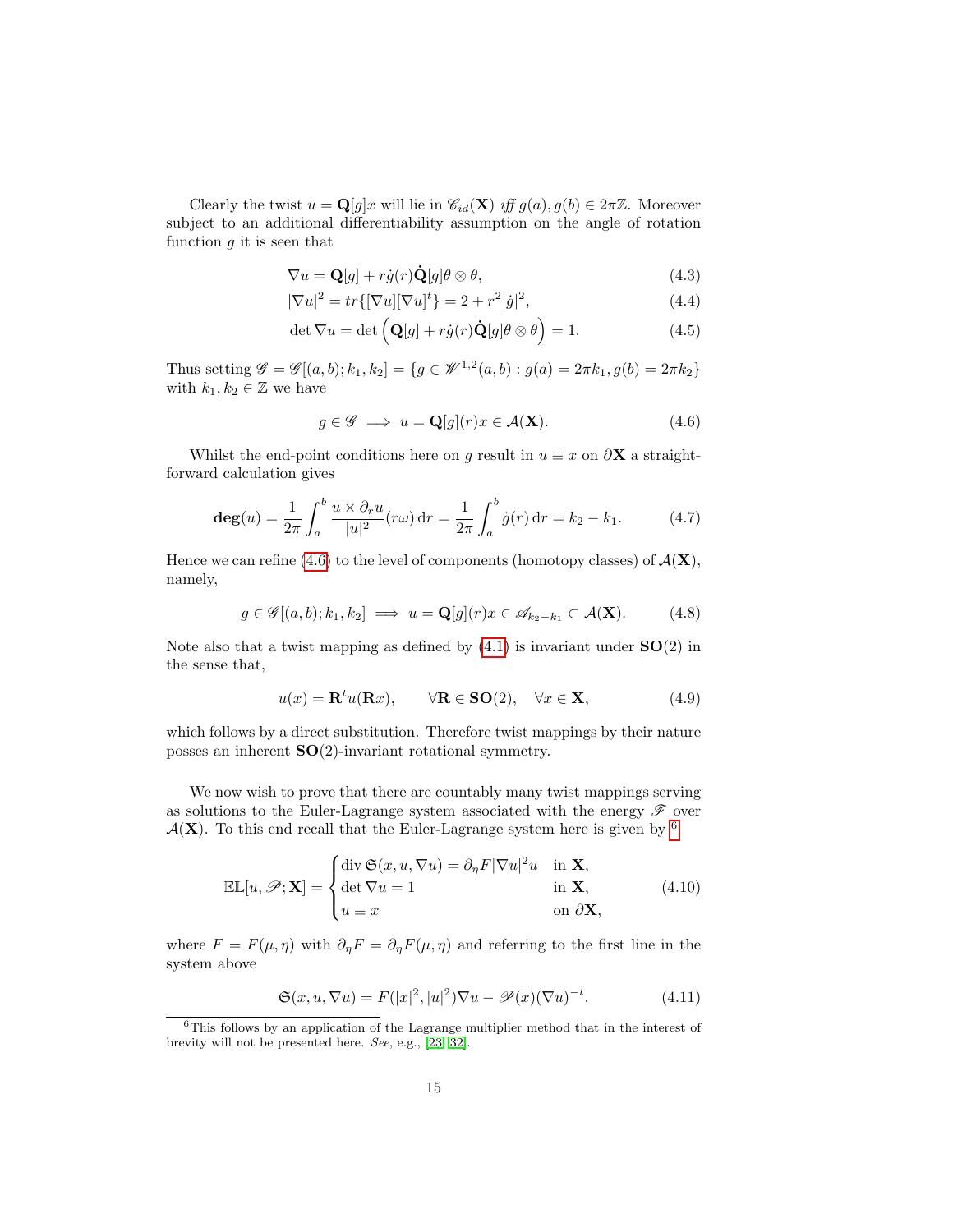In particular note that for mappings u of class  $\mathbb{C}^2$  by taking advantage of the Piola identity we have

<span id="page-16-1"></span>
$$
\operatorname{div} \mathfrak{S}(x, u, \nabla u) = \partial_{\eta} F |\nabla u|^2 u \iff (\nabla u)^t \left[ \operatorname{div} (F \nabla u) - \partial_{\eta} F |\nabla u|^2 u \right] = \nabla \mathcal{P}.
$$
\n(4.12)

Now for the sake of clarity by a classical solution we mean a pair  $(u, \mathscr{P})$  with  $u \in \mathscr{C}^2(\mathbf{X}, \mathbb{R}^2) \cap \mathscr{C}(\overline{\mathbf{X}}, \mathbb{R}^2)$  and  $\mathscr{P} \in \mathscr{C}^1(\mathbf{X}) \cap \mathscr{C}(\overline{\mathbf{X}})$  satisfying  $\mathbb{E} \mathbb{L}[u, \mathscr{P}; \mathbf{X}]$ . In order to achieve our aim we begin by restricting the energy to the class of twist mappings  $u = \mathbf{Q}[g](r)x$  in  $\mathcal{A}(\mathbf{X})$ . The Euler-Lagrange equation associated with this restricted energy is a two-point boundary value problem (an ODE) for  $\mathbf{Q}[g]$ whose solutions give candidate twist mappings  $u$  that can serve as solutions to the system  $\mathbb{EL}[u,\mathscr{P};\mathbf{X}]$  in [\(4.10\)](#page-15-2). A selection of these twists is then based on directly examining the latter against the full system  $\mathbb{EL}[u,\mathscr{P};\mathbf{X}]$ . Now to move forward note firstly that the energy  $\mathscr F$  over the sub-class of twist mappings takes the form

<span id="page-16-2"></span>
$$
\mathscr{F}[u; \mathbf{X}] = \int_{\mathbf{X}} 2^{-1} F(r^2, r^2) |\mathbf{Q}[g] + r \dot{g}(r) \dot{\mathbf{Q}}[g] \theta \otimes \theta|^2 dx
$$
  
= 
$$
\int_{\mathbf{X}} \mathbf{H}(r) \left( 2 + 2r \dot{g} \langle \mathbf{Q}^t \dot{\mathbf{Q}} \theta, \theta \rangle + r^2 \dot{g}^2 |\mathbf{Q}^t \dot{\mathbf{Q}} \theta| \right) dx
$$
  
= 
$$
2\pi \int_a^b \mathbf{H}(r) \left( 2 + r^2 \dot{g}^2 \right) r dr = \mathbf{H} + 2\pi \mathscr{E}[g; a, b]. \tag{4.13}
$$

Note that in the last line above we have set  $H(r) = F(r^2, r^2)/2 \ge c/2 > 0$ ,  $H = 4\pi ||rH(r)||_{L^{1}(a,b)} = 4\pi \int_{a}^{b} rH(r) dr$  and introduced the restricted energy by setting

$$
\mathcal{E}[g; (a, b)] = \int_a^b r^3 \mathcal{H}(r) \dot{g}^2(r) dr, \qquad g \in \mathcal{G}[(a, b); k_1, k_2].
$$
 (4.14)

It is then straightforward to verify that the Euler-Lagrange equation associated with the energy  $\mathscr F$  restricted to the sub-class of twist mappings in  $\mathcal A(\mathbf X)$  is given by,

$$
\mathbb{EL}[g, k_1, k_2; (a, b)] = \begin{cases} d/dr \left[ r^3 \mathcal{H}(r) \dot{g}(r) \right] = 0, & a < r < b \\ g(a) = 2\pi k_1, & g(b) = 2\pi k_2. \end{cases}
$$
(4.15)

Upon noting that by assumption  $2H(r) = F(r^2, r^2) \ge c > 0$  on [a, b] it follows that solutions to [\(4.15\)](#page-16-0) can be expressed as

<span id="page-16-3"></span><span id="page-16-0"></span>
$$
g(r) = \int_{a}^{r} \frac{c_1 ds}{s^3 H(s)} + c_2, \qquad a \le r \le b,
$$
 (4.16)

where  $c_1 = 2\pi (k_2 - k_1)/\mathscr{H}$  with  $\mathscr{H} = \int_a^b r^{-3}H(r)^{-1}dr$  and  $c_2 = 2\pi k_1$ . Now as adding or subtracting an integer multiple of  $2\pi$  to g does not affect the ODE and the twist mapping  $u = \mathbf{Q}[g](r)x$  resulting from g, without loss of generality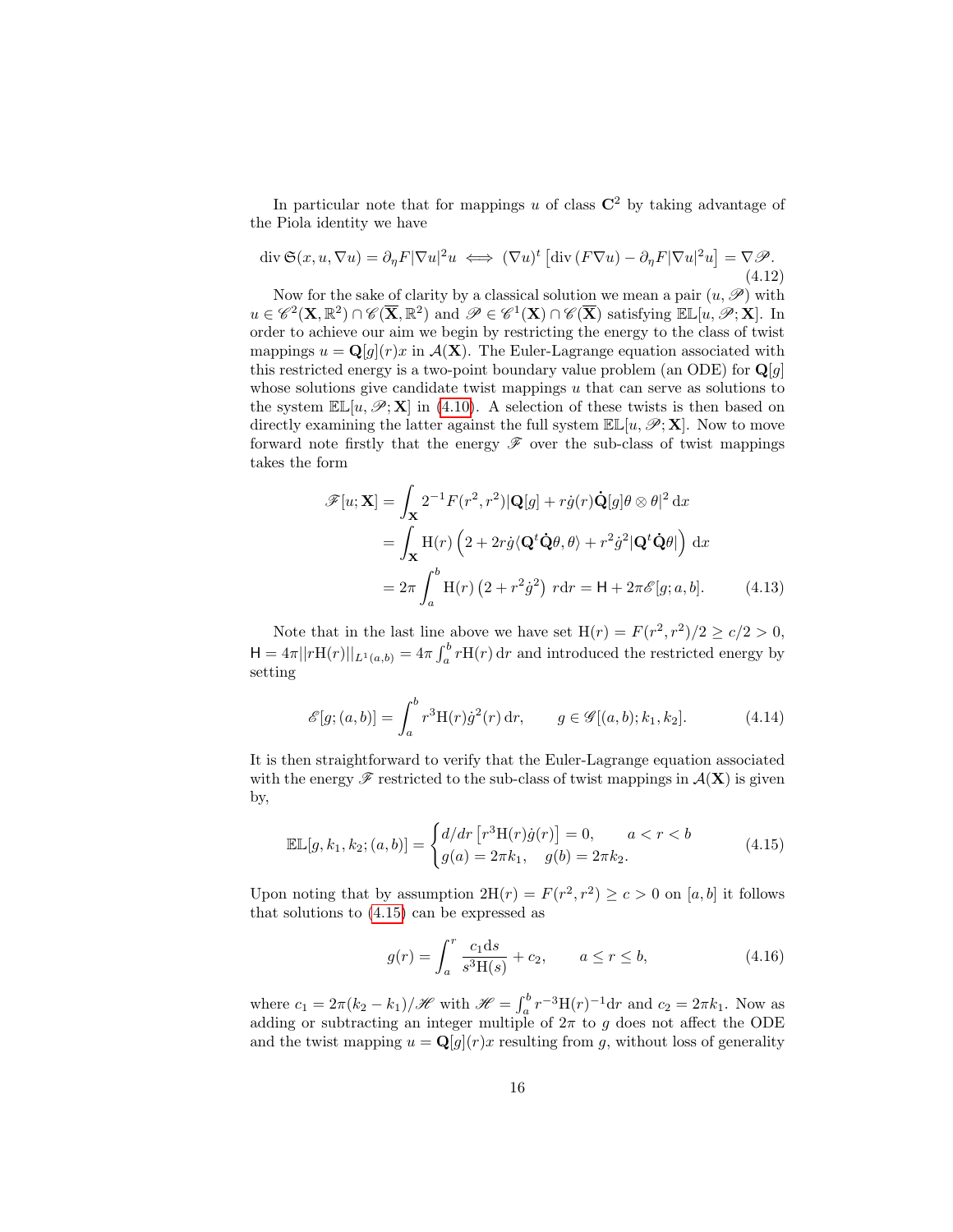we set  $k_1 = 0$  with  $k_2 = k$ . Consequently for each  $k \in \mathbb{Z}$  there exists an angle of rotation function  $g_k = g(r; k)$  serving as solution to the Euler-Lagrange equation associated with the restricted  $\mathscr E$  which is explicitly given by

$$
g_k(r) = \frac{1}{\mathcal{H}} \int_a^r \frac{2\pi k \mathrm{d}s}{s^3 \mathrm{H}(s)}, \qquad \mathcal{H} = \int_a^b r^{-3} \mathrm{H}(r)^{-1} \mathrm{d}r. \tag{4.17}
$$

We shall from now on denote by  $u_k \in \mathscr{A}_k$  the twist mapping with corresponding angle of rotation function  $g(r; k)$  given by (4.[17\)](#page-17-1). The next task as described earlier is to show that these twists are solutions to the Euler-Lagrange system  $(4.10).$  $(4.10).$  $(4.10).$ 

<span id="page-17-0"></span>**Theorem 4.1.** Let  $F \in \mathscr{C}^2(\mathscr{R})$  satisfy  $F \geq c > 0$  and consider the energy integral  $\mathscr F$  defined by,

<span id="page-17-1"></span>
$$
\mathscr{F}[u; \mathbf{X}] = \int_{\mathbf{X}} F(|x|^2, |u|^2) |\nabla u|^2 / 2 \, \mathrm{d}x,\tag{4.18}
$$

over the space of admissible incompressible mappings  $A(X)$ . Then the infinite family of monotone twist mappings  $u_k = \mathbf{Q}[g_k](r)x$  with  $g_k$  given by (4.[17\)](#page-17-1) for  $k \in \mathbb{Z}$  are solutions to the Euler-Lagrange system [\(4.10\)](#page-15-2).

*Proof.* Firstly by inspection it is seen that the angle of rotation functions  $g(r; k)$ is of class  $\mathscr{C}^3[a,b]$  and is monotone in r, that is, increasing when  $k > 0$  and decreasing when  $k < 0$ . Hence each  $u_k$  is a monotone twist of class  $\mathscr{C}^3(\overline{X}, \overline{X})$ . Now by direct verification we can see that each twist mapping  $u = \mathbf{Q}[g](r)x$ with an at least twice continuously differentiable angle of rotation function  $q$ satisfies the differential identities:

$$
\nabla u = \mathbf{Q} + r\dot{g}\dot{\mathbf{Q}}\theta \otimes \theta, \quad |\nabla u|^2 = 2 + r^2\dot{g}^2, \quad \Delta u = \left[3\dot{g}\dot{\mathbf{Q}} + r\ddot{g}\dot{\mathbf{Q}} - r\dot{g}^2\mathbf{Q}\right]\theta.
$$

A further set of direct and straightforward calculations based on the above also shows that for the quantities  $\mathcal{I}_1, \mathcal{I}_2, \mathcal{I}_3$  defined below we have

$$
\mathcal{J}_1 = (\nabla u)^t \nabla u (\nabla u)^t u = (1 + r^2 \dot{g}^2) x + r \dot{g} \mathbf{J} x,\tag{4.19}
$$

$$
\mathcal{I}_2 = |\nabla u|^2 (\nabla u)^t u = (2 + r^2 \dot{g}^2) x,\tag{4.20}
$$

$$
\mathcal{J}_3 = (\nabla u)^t \Delta u = \left[ \left( 3r^{-1}\dot{g} + \ddot{g} \right) \mathbf{J} + (2\dot{g}^2 + r\dot{g}\ddot{g})\mathbf{I} \right] x. \tag{4.21}
$$

Now by taking advantage of the Piola identity and the divergence free structure of the cofactor matrix of a gradient field we can rewrite the Euler-Lagrange system  $(4.10)$  $(4.10)$  in the more suggestive form  $cf. (4.12)$  $cf. (4.12)$ 

$$
\nabla \mathcal{P} = (\nabla u)^t \left[ \text{div} \left( F \nabla u \right) - \partial_\eta F |\nabla u|^2 u \right]
$$
  
= 2 \left( \partial\_\mu F + \partial\_\eta F \right) \mathcal{I}\_1 - \partial\_\eta F \mathcal{I}\_2 + F \mathcal{I}\_3. (4.22)

Note that here  $F = F(r^2, r^2) = 2H(r)$  and therefore  $\dot{H}(r)/r = \partial_\mu F + \partial_\eta F$ . Thus,

<span id="page-17-2"></span>
$$
\nabla \mathcal{P} = 2r^{-1} \dot{H} \mathcal{I}_1 - \partial_{\eta} F \mathcal{I}_2 + 2H \mathcal{I}_3.
$$
 (4.23)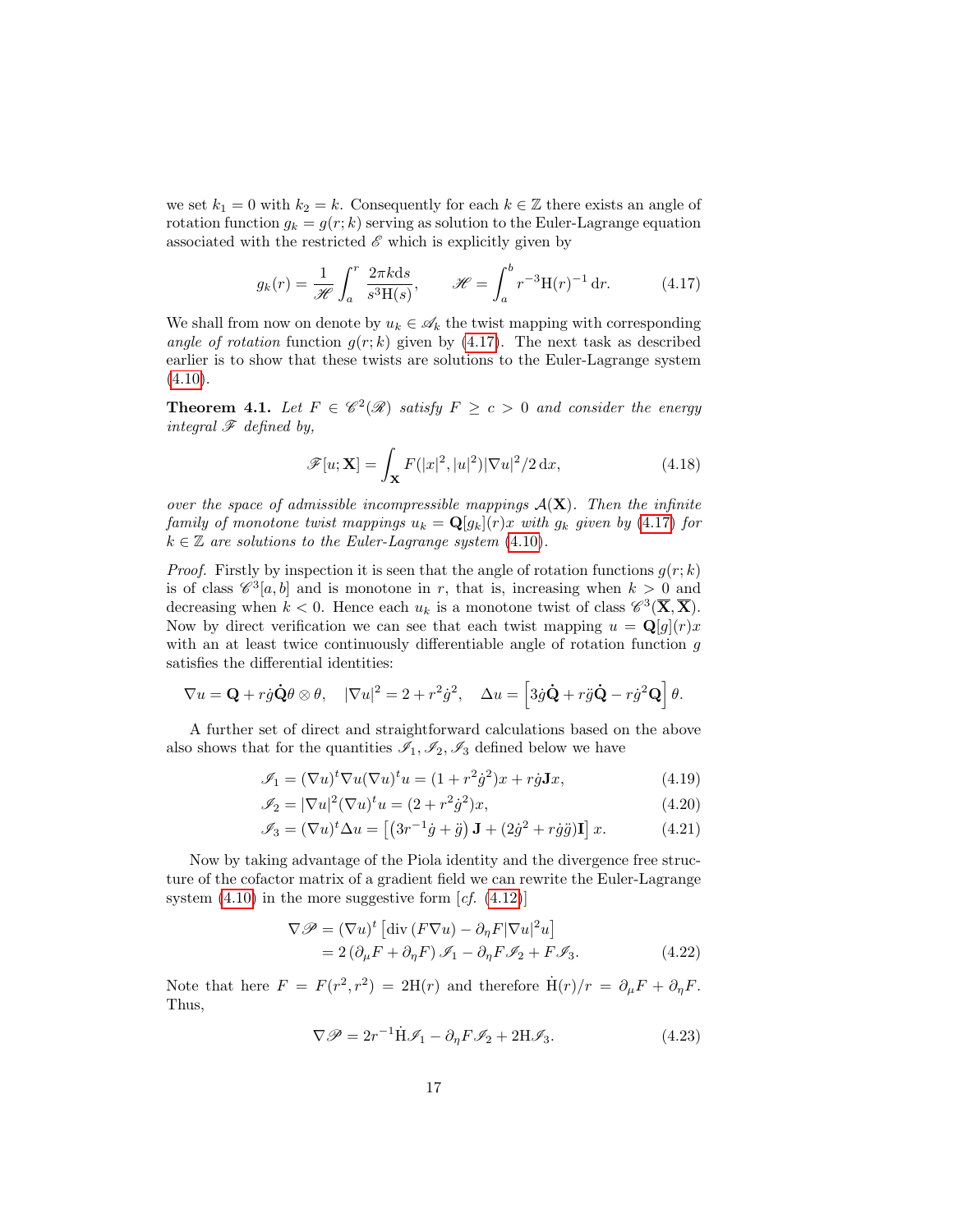Assuming now that the angle of rotation function  $g$  satisfies the ODE (4.[15\)](#page-16-0) it can be seen that  $H\mathscr{I}_3$  reduces to

$$
\mathbf{H}\mathcal{I}_3 = r^{-3} \left[ 3r^2 \mathbf{H}\dot{g} + r^3 \ddot{g} \mathbf{H} \right] \mathbf{J}x + (2\dot{g}^2 + r\dot{g}\ddot{g}) \mathbf{H}x = -\dot{g}\dot{\mathbf{H}}\mathbf{J}x + (2\dot{g}^2 + r\dot{g}\ddot{g})\mathbf{H}x.
$$
\n(4.24)

Moreover,

<span id="page-18-1"></span>
$$
r^{-1}\dot{H}\mathcal{I}_1 + H\mathcal{I}_3 = r^{-1}\dot{H}\left(1 + r^2\dot{g}^2\right)x + (2\dot{g}^2 + r\dot{g}\ddot{g})Hx.
$$
 (4.25)

Therefore substituting (4.[25\)](#page-18-1) into (4.[23\)](#page-17-2) and writing hereafter  $c = 2\pi k/\mathscr{H}$  for short and setting  $g$  from  $(4.17)$  $(4.17)$  gives

$$
\nabla \mathscr{P} = 2r^{-1} \dot{H} (1 + r^2 \dot{g}^2) x + 2(2\dot{g}^2 + r\dot{g}\ddot{g}) H x - \partial_{\eta} F (2 + r^2 \dot{g}^2) x
$$
  
=  $- 2c^2 r^{-6} H^{-2} (H + r \dot{H}) x + 2r^{-1} \dot{H} (1 + c^2 r^{-4} H^{-2}) x$   
 $- \partial_{\eta} F (2 + c^2 r^{-4} H^{-2}) x.$  (4.26)

As  $\nabla H(|x|) = \dot{H}x|x|^{-1}$  we are left to show that the vector fields  $2c^2r^{-6}H^{-2}(H+$  $r\dot{H}$ )x,  $2c^2r^{-5}\dot{H}H^{-2}x$  and  $\partial_\eta F(2+c^2r^{-4}H^{-2})x$  are gradients of suitable functions in **X** and thus conclude that  $u = \mathbf{Q}[g](r)x$  is a solution to (4.[10\)](#page-15-2). This can be done by letting for  $a \le r \le b$ ,

$$
G_1(r) = 2 \int_a^r c^2 s^{-4} H^{-2} \dot{H} ds,
$$
\n(4.27)

and noting that  $\nabla G_1(|x|) = 2c^2|x|^{-5}\dot{H}H^{-2}x$  and in a similar fashion letting

$$
G_2(r) = \int_a^r s \, \partial_\eta F \left( 2 + c^2 s^{-4} \mathcal{H}^{-2} \right) \, \mathrm{d}s, \qquad G_3(r) = \int_a^r 2c^2 s^{-5} \mathcal{H}^{-2} (\mathcal{H} + s\dot{\mathcal{H}}) \, \mathrm{d}s,\tag{4.28}
$$

giving  $\nabla G_2(|x|) = \partial_2 F(|x|^2, |x|^2)(2+c^2|x|^{-4}\mathcal{H}^{-2})x, \nabla G_3(|x|) = 2c^2|x|^{-6}\mathcal{H}^{-2}(\mathcal{H}^+$  $|x|H\rangle x$ . Thus by putting all the above together it follows that the twist  $u = u_k$ with the angle of rotation function  $g = g(r; k)$  as in (4.[17\)](#page-17-1) is a solution to the Euler-Lagrange system  $\mathbb{EL}[u, \mathscr{P}; \mathbf{X}]$  in [\(4.10\)](#page-15-2).  $\Box$ 

### <span id="page-18-0"></span>5 Unique minimality of twist mappings in the homotopy classes  $\mathscr{A}_k \subset \mathcal{A}(\mathbf{X})$

In this final section we prove the main result of the paper as announced earlier, namely, that each twist mapping  $u_k$  (with  $k \in \mathbb{Z}$ ), as formulated in Section [4,](#page-14-1) is the *unique* minimiser of  $\mathscr F$  in the homotopy class  $\mathscr A_k$ . Here the integrand F of  $\mathscr F$  is assumed to satisfy  $F \in \mathfrak F$  (a full description of  $\mathfrak F$  is given below).

Our approach here is to show that a symmetrisation  $R: u \in \mathscr{A}_k \mapsto \bar{u} \in \mathscr{A}_k$ strictly decreases the  $\mathscr F$  energy when u is not a twist mapping. To achieve this we rely on a lifting result for mappings  $u \in \mathcal{A}(\mathbf{X})$  given in Theorem [5.1.](#page-20-0) This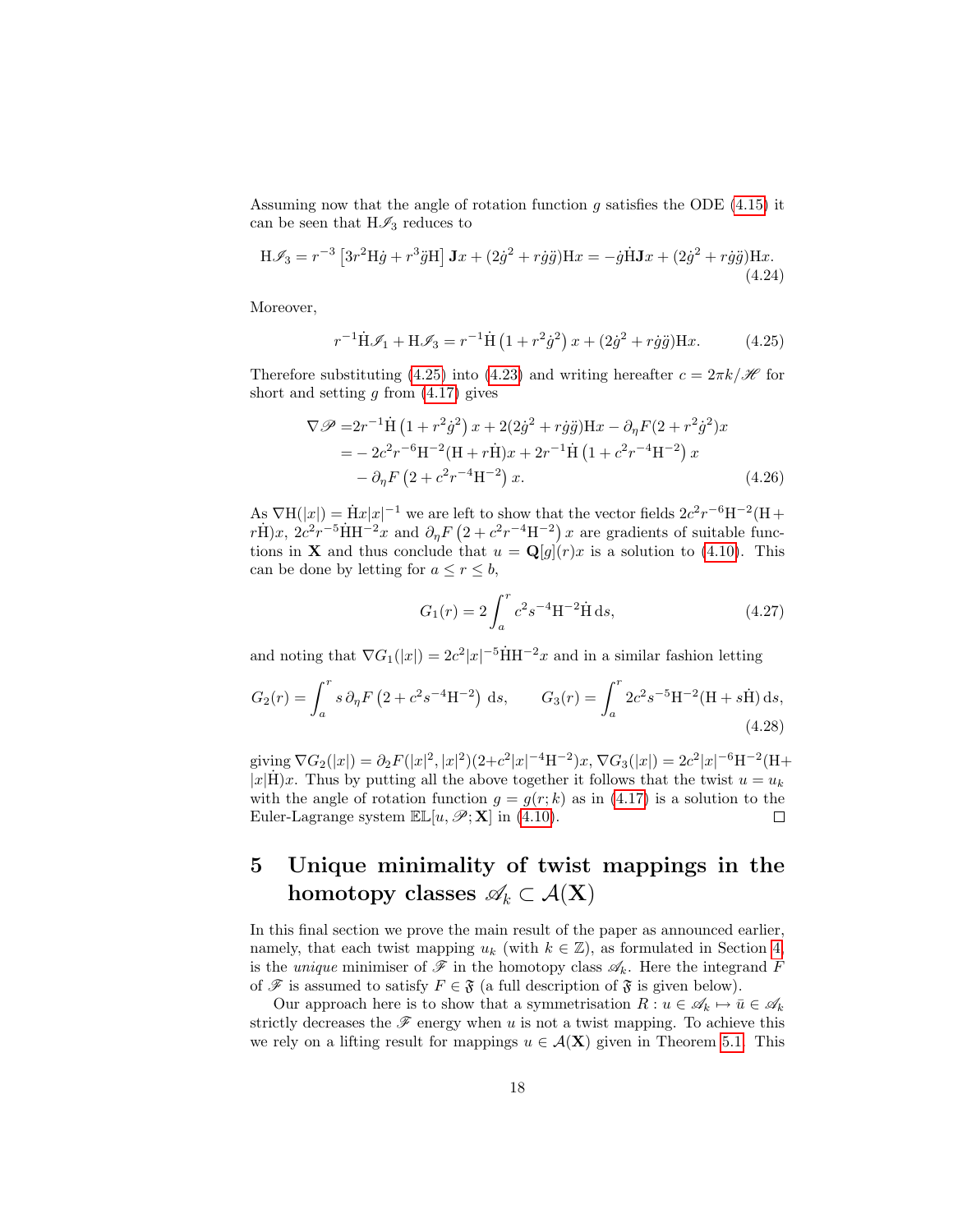result allows one to decompose the energy  $\mathscr{F}[u; \mathbf{X}]$  into distinct terms involving |u| and a function  $g \in \mathscr{W}^{1,2}(\mathbf{X}) \cap \mathscr{C}(\overline{\mathbf{X}})$  related to u (see below). Focusing on the terms containing  $|u|$  we prove, using the coarea formula, in Proposition [5.1](#page-19-0) and Proposition [5.2,](#page-20-1) that the associated part of the energy is smallest when  $|u| = |x|$ and the task is essentially reduced to proving energy inequalities between the two mappings |u| and |x| and over almost every circle. It is then a consequence of the incompressibility constraint that equality can occur only if  $u$  is a twist. The final stage of the proof is to show, via a suitable averaging and symmetrisation argument, that there exists a  $\bar{g} \in \mathscr{G}_k$  that lowers the part of the energy involving the g term. Therefore by combining the two fragments we conclude that the  $\mathscr{F}$ energy of the twist mapping  $\bar{u} = \mathbf{Q}[\bar{g}]x \in \mathscr{A}_k$  is strictly less than the  $\mathscr{F}$ -energy of  $u \in \mathscr{A}_k$ . A further consequence of this is that any minimiser of  $\mathscr{F}$  over  $\mathscr{A}_k$ must be a twist mapping. Hence we can deduce that  $u_k$  is the unique minimiser of  $\mathscr{F}$  in  $\mathscr{A}_k$  as  $u_k$  by formulation is the unique minimiser of the energy amongst twist mappings in  $\mathscr{A}_k$ .

Before we proceed to the main result let us firstly prove a preliminary result alluded to above which is needed in the proof of the symmetrisation argument. This show how the integral over the level set  $\{x \in \mathbf{X} : |u| = t\}$  for a  $u \in \mathcal{A}(\mathbf{X})$ and a.e.  $t \in [a, b]$  relates to an integral of the inverse mapping  $w = u^{-1}$ .

<span id="page-19-0"></span>**Proposition 5.1.** Let  $u \in \mathcal{A}(\mathbf{X})$  and let  $w = u^{-1} \in \mathcal{A}(\mathbf{X})$  denote the inverse mapping of u. Then for  $\varphi \in \mathscr{C}[a^2, b^2]$  and a.e.  $a < t < b$  we have the identity,

$$
\int_0^{2\pi} \varphi(|w|^2) \left| \frac{\partial w}{\partial \theta} \right| d\theta \Big|_{r=t} = \int_{\{|u|=t\}} \varphi(|x|^2) d\mathcal{H}^1,\tag{5.1}
$$

where  $\{|u|=t\} = \{x \in \mathbf{X} : |u|=t\}$  and  $\partial w/\partial \theta = \nabla w \, x^{\perp}$  with  $x^{\perp} = (-x_2, x_1)^t$ .

Proof. To prove this result we rely on a version of the coarea formula for Sobolev functions as in [\[7\]](#page-28-11) Proposition 2.1. Firstly let us fix a  $t \in (a, b)$  and let us also take  $0 < \delta < b - t$ . Now define the open set  $A = w(\mathbf{X}_{t}^{t+\delta}) \subset \mathbf{X}$  where  $w = u^{-1}$ is the inverse of some fixed  $u \in \mathcal{A}(\mathbf{X})$  (see Theorem [2.1\)](#page-5-0) and  $\mathbf{X}_{t}^{t+\delta} = \{x \in \mathbf{X} :$  $t < |x| < t + \delta$ . Furthermore we shall let  $\chi_A$  denote the characteristic function of A and therefore  $\varphi_A(x) = \varphi(|x|^2) \chi_A(x)$  is a Borel measurable function. Hence by an application of the coarea formula for Sobolev function we have

<span id="page-19-1"></span>
$$
\int_{\mathbf{X}} \varphi_A |\nabla |u| \, \mathrm{d}x = \int_a^b \int_{\{|u|=s\}} \varphi_A \, \mathrm{d} \mathcal{H}^1 \, \mathrm{d}s. \tag{5.2}
$$

Moreover focusing further we note that the left hand side of [\(5.2\)](#page-19-1) is given by,

$$
\int_{\mathbf{X}} \varphi_A |\nabla |u| \, \mathrm{d}x = \int_{w(\mathbf{X}_t^{t+\delta})} \varphi(|x|^2) |\nabla |u| \, \mathrm{d}x
$$
\n
$$
= \int_{\mathbf{X}_t^{t+\delta}} |y|^{-1} \varphi(|w|^2) |(\nabla w)^{-t} y| \, \mathrm{d}y. \tag{5.3}
$$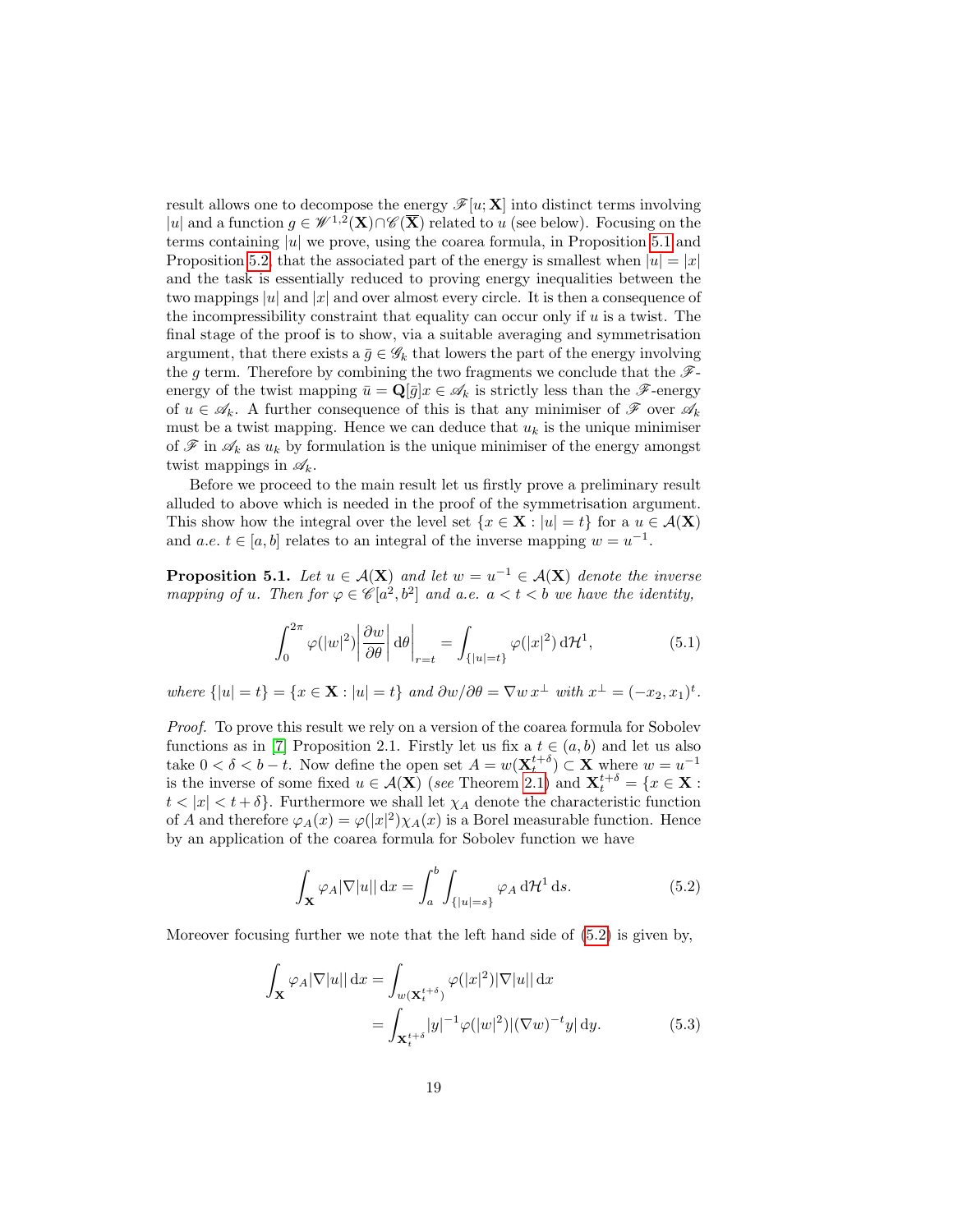Note that in the above the last equality results from an application of the change of variable formula given by [\(2.3\)](#page-5-1) and the fact that

<span id="page-20-3"></span>
$$
|u|(w(y)) = |y| \implies \nabla w(y)^t \nabla |u|(w) = |y|^{-1} y,\tag{5.4}
$$

for a.e.  $y \in \mathbf{X}$ . Furthermore specifically in two dimensions we have the identity  $|(\nabla w)^{-t}y| = |\partial w/\partial \theta|$  and when combined with [\(5.2\)](#page-19-1) this gives

$$
\int_{t}^{t+\delta} \int_{0}^{2\pi} \varphi(|w|^{2}) \left| \frac{\partial w}{\partial \theta} \right| d\theta dr = \int_{a}^{b} \int_{\{|u|=s\}} \varphi_{A} d\mathcal{H}^{1} ds. \tag{5.5}
$$

Now as by earlier considerations  $u$  is a homeomorphism we also have that  $\{|u|=s\}=w(\{|x|=s\})$  by virtue of  $\{x\in\mathbf{X}:|u|>s\}=w(\mathbf{X}_s)$  where we have set  $\mathbf{X}_s = \{x \in \mathbf{X} : |x| > s\}$ . Next from the uniform continuity of w on  $\overline{\mathbf{X}}_s$  it follows that

<span id="page-20-2"></span>
$$
w(\overline{\mathbf{X}}_s) = \overline{w(\mathbf{X}_s)}, \quad w(\partial \mathbf{X}_s) = \partial w(\mathbf{X}_s). \tag{5.6}
$$

This, therefore, upon invoking the identity boundary conditions, gives

$$
\partial \{x \in \mathbf{X} : |u| > s\} = \{x \in \mathbf{X} : |x| = b\} \cup w(\{x \in \mathbf{X} : |x| = s\}),\tag{5.7}
$$

and so in particular,

$$
w({x \in \mathbf{X} : |x| = s}) = {x \in \mathbf{X} : |u| = s}.
$$
\n(5.8)

Using this identity it follows that for any  $y \in \{|u| = t\}$  the characteristic function  $\chi_A$  is non-zero at y, i.e.,  $\chi_A(y) \neq 0$ , iff  $t < s < t + \delta$ . Hence [\(5.5\)](#page-20-2) becomes,

$$
\int_{t}^{t+\delta} \int_{0}^{2\pi} \varphi(|w|^{2}) \left| \frac{\partial w}{\partial \theta} \right| d\theta dr = \int_{t}^{t+\delta} \int_{\{|u|=s\}} \varphi d\mathcal{H}^{1} ds. \tag{5.9}
$$

As the integrands on both sides are  $L^1$ -summable on  $(a, b)$  the conclusion follows by an application of Lebesgue differentiation theorem.  $\Box$ 

In the proof of the main result we make use of the following proposition that was proved earlier by the authors (cf. Proposition 7.4 in [\[21\]](#page-29-2)).

<span id="page-20-1"></span>**Proposition 5.2.** Let  $\Gamma \in \mathscr{C}^2[a,b]$  be such that  $\dot{\Gamma}(s)/s$  is a monotone increasing function on [a, b]. Then for  $u \in \mathcal{A}(\mathbf{X})$  and almost every  $r \in [a, b]$  we have

$$
\int_0^{2\pi} \Gamma(|u|) \frac{u(r,\theta) \times u_\theta(r,\theta)}{|u|^2} d\theta \ge 2\pi \Gamma(r). \tag{5.10}
$$

<span id="page-20-0"></span>The final ingredient before moving on to the main theorem is the following lifting result for mappings  $u \in \mathcal{A}(\mathbf{X})$ .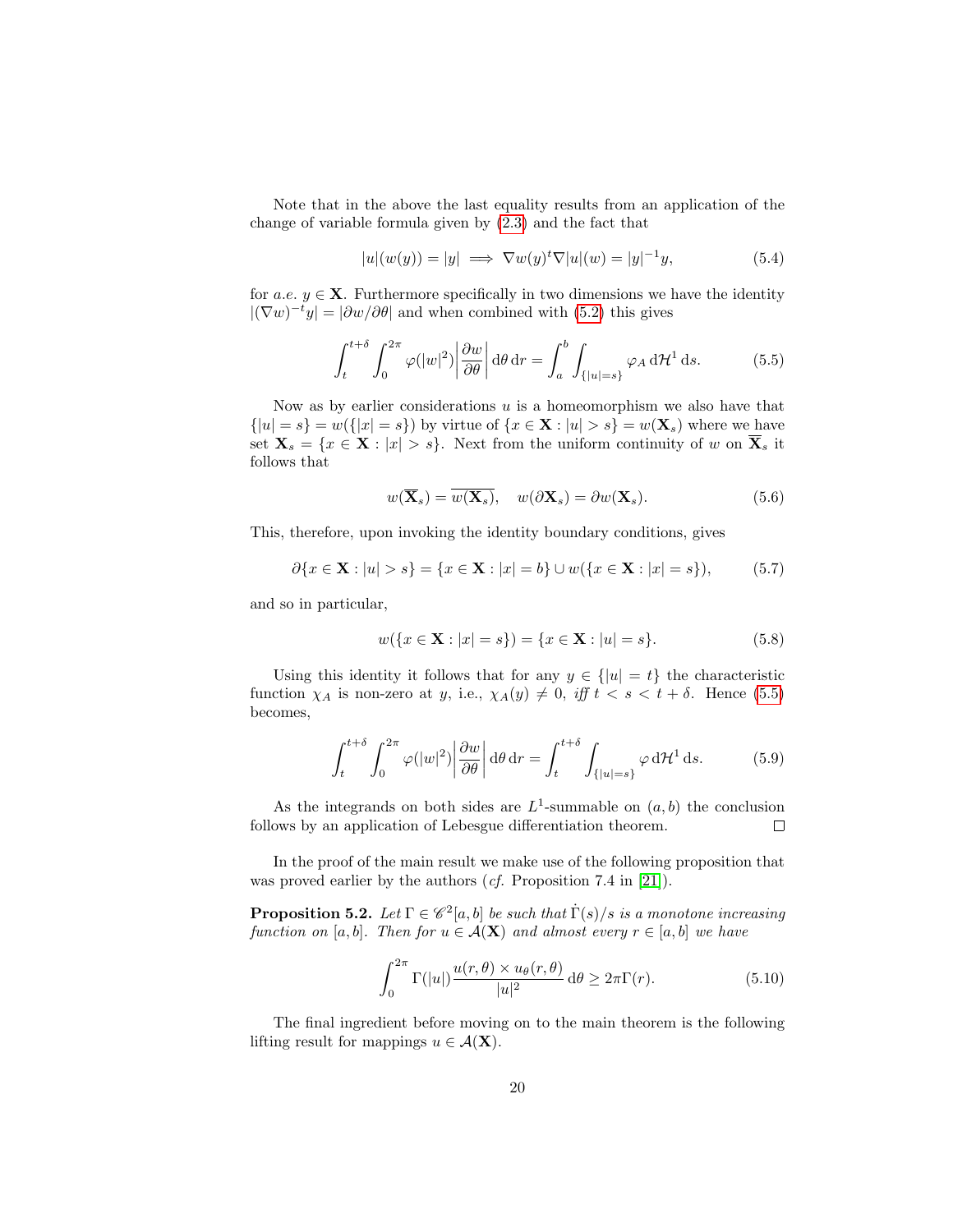**Theorem 5.1.** For each  $u \in \mathcal{A}_k$  with  $k \in \mathbb{Z}$  there exists a corresponding function  $g \in \mathscr{W}^{1,2}(\mathbf{X}) \cap \mathscr{C}(\overline{\mathbf{X}})$  such that u has the following lifting,

<span id="page-21-0"></span>
$$
u(x) = |u|(x)\mathbf{Q}[g]x|x|^{-1}, \qquad x \in \mathbf{X}.\tag{5.11}
$$

Here  $g = 0$  and  $g = 2\pi k$  on the boundary components  $\partial \mathbf{X}_a$  and  $\partial \mathbf{X}_b$  respectively. Furthermore we have

$$
|\nabla u|^2 = |\nabla |u||^2 + |x|^{-2}|u|^2 (1 + 2\partial_\theta g) + |u|^2 |\nabla g|^2, \tag{5.12}
$$

for almost every  $x \in \mathbf{X}$ . Note that here  $\partial_{\theta}g = \nabla g \cdot x^{\perp}$  with  $x^{\perp} = (-x_2, x_1)$ .

*Proof.* As  $u \in \mathcal{A}(\mathbf{X})$  it admits a representative  $u \in \mathcal{C}_{id}(\mathbf{X})$  and thus by basic considerations  $u|u|^{-1} \in \mathscr{W}^{1,2}(\mathbf{X}, \mathbb{S}^1) \cap \mathscr{C}(\overline{\mathbf{X}}, \mathbb{S}^1)$ . Now set

$$
v(r,\theta) = \frac{u}{|u|}(r\cos\theta, r\sin\theta) : [a, b] \times [0, 2\pi] \to \mathbb{S}^1.
$$
 (5.13)

Then in view of  $u/|u| \in \mathscr{W}^{1,2}(\mathbf{X}, \mathbb{S}^1) \cap \mathscr{C}(\overline{\mathbf{X}}, \mathbb{S}^1)$  it is plain that  $v \in \mathscr{W}^{1,2}(\mathcal{R}, \mathbb{S}^1) \cap$  $\mathscr{C}(\mathcal{R}, \mathbb{S}^1)$  where  $\mathcal{R} = [a, b] \times [0, 2\pi]$  and  $v(r, 0) = v(r, 2\pi)$ . Now since  $\mathcal{R} \subset \mathbb{R}^2$  is simply-connected from Theorem 3 in  $[6]$  it follows that v admits a lifting (with the same regularity), i.e.,  $\exists h \in \mathscr{W}^{1,2}(\mathcal{R}) \cap \mathscr{C}(\mathcal{R})$  such that  $v(r,\theta) = e^{i(h(r,\theta)+\theta)}$ . Since the fibre of  $z = 1$  under the covering map  $e^{ix} : \mathbb{R} \to \mathbb{S}^1 \subset \mathbb{C}$  is the lattice  $2\pi\mathbb{Z} \subset \mathbb{R}$  it follows by a basic continuity argument that  $h(r, 2\pi) - h(r, 0) = 2\pi m$ for all  $a \leq r \leq b$  and some  $m \in \mathbb{Z}$ . As a result for each fixed r, the plane curve  $\gamma_r(\theta) = v(r, \theta) = u|u|^{-1}(r \cos \theta, r \sin \theta)$  with  $0 \le \theta \le 2\pi$  has the winding number  $m+1$  about the origin. However since the winding number of either  $\gamma_a$  or  $\gamma_b$  is +1 due to  $\gamma_a(\theta) = \gamma_b(\theta) = (\cos \theta, \sin \theta)$  [recall  $u \equiv x$  on  $\partial \mathbf{X}$ ] it follows at once that  $m = 0$  and so  $h(r, 2\pi) = h(r, 0)$ . Now let  $g(x) = g(r \cos \theta, r \sin \theta) = h(r, \theta)$ which is well-defined by virtue of  $h(r, 2\pi) = h(r, 0)$ . Then,

$$
v(r,\theta) = e^{i(h(r,\theta) + \theta)} = \mathbf{Q}[g(r\cos\theta, r\sin\theta)]\frac{x}{|x|},
$$
\n(5.14)

and so  $u|u|^{-1} = \mathbf{Q}[g]x|x|^{-1}$  or  $u = |u|\mathbf{Q}[g]|x|^{-1}x$  where  $|u|, g \in \mathscr{W}^{1,2}(\mathbf{X}) \cap \mathscr{C}(\overline{\mathbf{X}})$ . Note also that  $u \equiv x$  on  $\partial X$  results in  $g = 2\pi k_a$  and  $g = 2\pi k_b$  on  $\partial X_a$  and  $\partial X_b$ respectively, where  $k_a, k_b \in \mathbb{Z}$  and  $k = k_b - k_a$ . Now without loss of generality we take  $k_a = 0$  and  $k_b = k$  as taking away an integer multiple of  $2\pi$  from g does not affect Q[g]. This in turn results in  $g \equiv 0$  on  $\partial \mathbf{X}_a$  and  $g \equiv 2\pi k$  on  $\partial \mathbf{X}_b$ respectively. Finally [\(5.12\)](#page-21-0) comes from a direct calculation which completes the proof.  $\Box$ 

The significance of this formulation for the purpose of proving the main result lies in the decomposition of  $|\nabla u|^2$ . Indeed this allows one to write the energy  $\mathscr F$  into a sum of of sub-energies which themselves are easier to tame. In particular, we are able to apply an averaging argument to the angle of rotation function g in order to obtain a corresponding radial function  $\bar{g}$ , which in turn defines a corresponding twist mapping  $\bar{u}$ . With these propositions now at our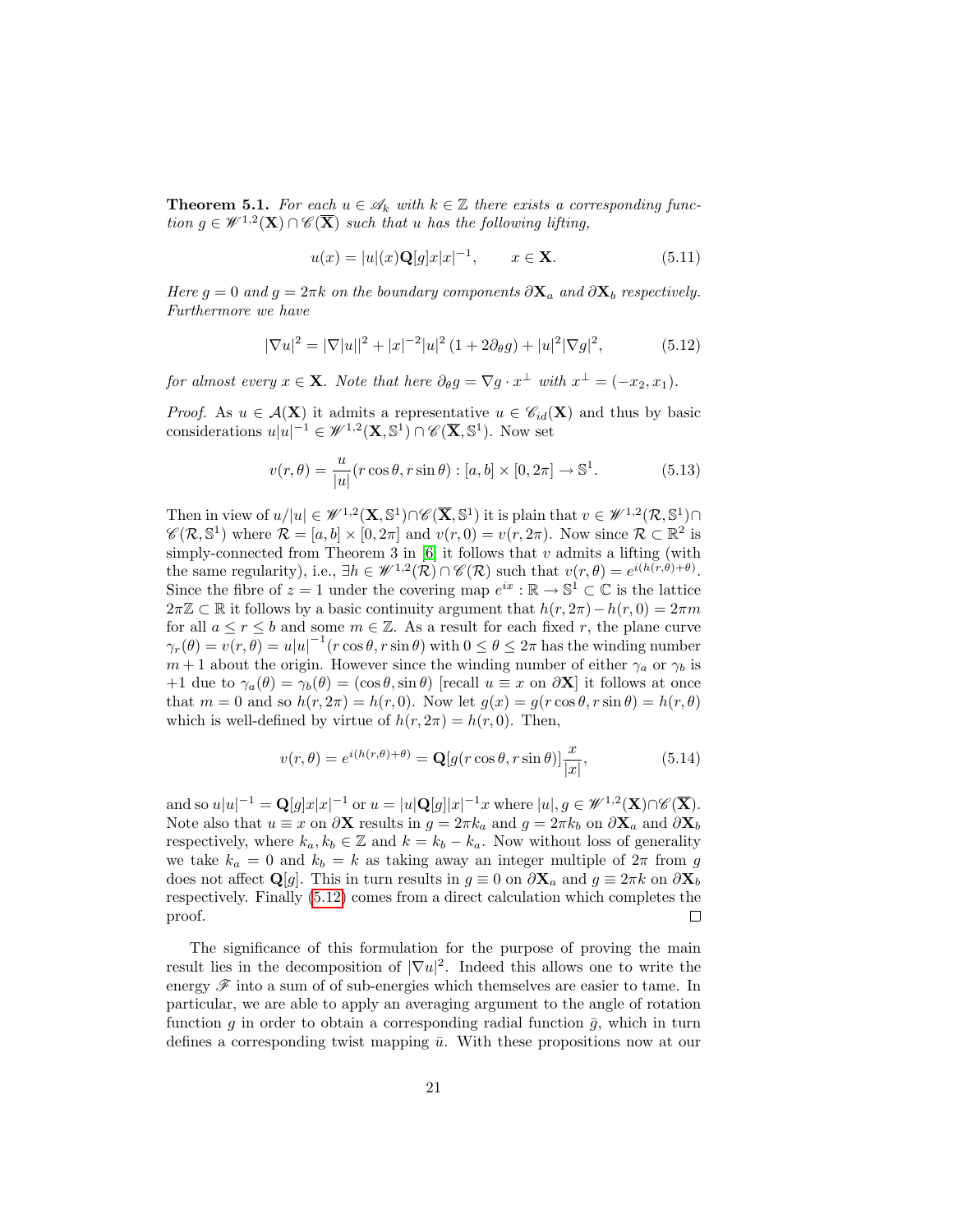disposal we are in a position to prove the main result of this section. However let us first state the assumption we place on F.

The class  $\mathfrak F$  and the integrand F. For the sake of clarity and convenience we recall the assumptions on the integrand F. Firstly we assume that  $F \in \mathscr{C}^2(\mathscr{R})$ and  $0 < c \le F$  where  $\mathscr{R} = [a^2, b^2] \times [a^2, b^2] \subset \mathbb{R}^2_+$ . Furthermore we assume that one of the following holds:

(H1) 
$$
F(x, y) = F(1, y)/x
$$
 and  $\partial_y^2[\sqrt{F}] + \partial_y[\sqrt{F}/y] \ge 0$  on *R* with  $F = F(x^2, y^2)$ .

(H2) 
$$
F(x,y) = F(x,1)/y
$$
 and  $\partial_x^2[\sqrt{F}] + \partial_x[\sqrt{F}/x] \ge 0$  on  $\mathcal{R}$  with  $F = F(x^2, y^2)$ .

The type of integrands we are considering here prompts us to introduce the class  $\mathfrak{F} = \{ F \in \mathscr{C}^2(\mathscr{R}) : F \geq c > 0 \text{ on } \mathscr{R} \text{ and satisfies either (H1) or (H2)} \}.$ <sup>[7](#page-22-0)</sup> In the remainder of this section we consider energy integrals in the form

$$
\mathscr{F}[u; \mathbf{X}] = \frac{1}{2} \int_{\mathbf{X}} F(|x|^2, |u|^2) |\nabla u|^2 \, \mathrm{d}x,\tag{5.15}
$$

where the integrand  $F$  lies in  $\mathfrak{F}$ .

**Theorem 5.2.** (Unique minimality) For any  $u \in \mathcal{A}_k$  (with  $k \in \mathbb{Z}$ ) there exists a twist mapping  $\bar{u} \in \mathscr{A}_k$  such that

<span id="page-22-2"></span>
$$
\mathscr{F}[\bar{u}; \mathbf{X}] \le \mathscr{F}[u; \mathbf{X}].\tag{5.16}
$$

Furthermore the inequality is strict iff u is not a twist itself. As a result for each  $k \in \mathbb{Z}$  the twist  $u = u_k = \mathbf{Q}[q_k](r)x$  from Section [4](#page-14-1) is the unique minimiser of  $\mathscr F$  over  $\mathscr A_k$  and an  $L^1$ -local minimiser of  $\mathscr F$  over  $\mathcal A(\mathbf X)$ .

Proof. Firstly note that in proving the theorem it is enough to assume only one of  $(H1)$  or  $(H2)$  as the result under the other assumption follows by invoking Theorem [2.1.](#page-5-0) Indeed in view of the latter if  $u \in \mathscr{A}_k$  then it's inverse exists and  $w = u^{-1} \in \mathscr{A}_{-k}$  where in particular

<span id="page-22-1"></span>
$$
|\nabla u(w(y))|^2 = |\nabla w(y)|^2,\tag{5.17}
$$

for almost every  $y \in \mathbf{X}$ . Therefore an application of Theorem 1.8 in [\[13\]](#page-28-9) gives

$$
2\mathscr{F}[u; \mathbf{X}] = \int_{\mathbf{X}} F(|x|^2, |u|^2) |\nabla u(x)|^2 dx
$$
  
= 
$$
\int_{\mathbf{X}} F(|w(y)|^2, |y|^2) |\nabla w(y)|^2 dy.
$$
 (5.18)

Now let us define  $F^*(\xi, \eta) = F(\eta, \xi)$ ; then clearly if F satisfies (H1) then  $F^*$  will satisfy (H2). Moreover upon denoting  $\mathscr{F}^*$  to be the energy integral

$$
\mathscr{F}^{\star}[w; \mathbf{X}] = \int_{\mathbf{X}} F^{\star}(|x|^2, |w|^2) |\nabla w(x)|^2 / 2 \, \mathrm{d}x. \tag{5.19}
$$

<span id="page-22-0"></span><sup>7</sup>For examples and further discussion see Section [1](#page-1-1) following the statement of the main theorem.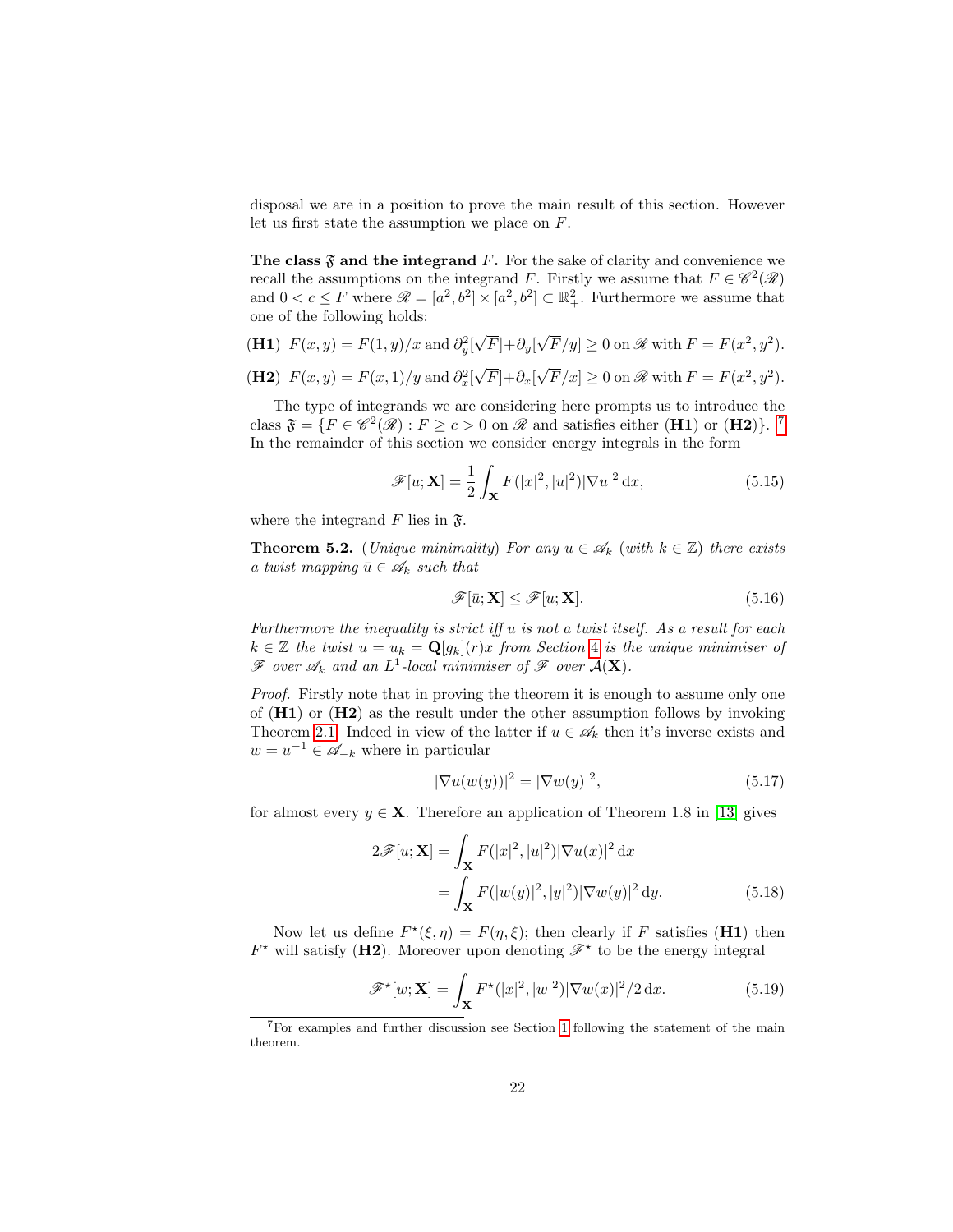it is seen using [\(5.18\)](#page-22-1) that  $\mathscr{F}[u; \mathbf{X}] = \mathscr{F}^{\star}[w; \mathbf{X}]$ . Hence proving (5.[16\)](#page-22-2) amounts to showing  $\mathscr{F}^{\star}[w; \mathbf{X}] \geq \mathscr{F}^{\star}[\bar{u}^{-1}; \mathbf{X}]$  that holds as  $\bar{u}^{-1}$  is a twist. In light of this we shall assume hereafter for the sake of definiteness that  $F \in \mathfrak{F}$  satisfies (H2) only. Now to proceed forward recall from Theorem [5.1](#page-20-0) that for any  $u \in \mathscr{A}_k$ there exists a corresponding  $g \in \mathscr{W}^{1,2}(\mathbf{X}) \cap \mathscr{C}(\overline{\mathbf{X}})$  such that

$$
|\nabla u|^2 = |\nabla |u||^2 + |x|^{-2}|u|^2 (1 + 2\partial_\theta g) + |u|^2 |\nabla g|^2.
$$
 (5.20)

By taking advantage of this formulation we can write the energy decomposition

$$
2\mathscr{F}[u; \mathbf{X}] = \int_{\mathbf{X}} F(|x|^2, |u|^2) |\nabla u(x)|^2 dx
$$
  
= 
$$
\int_{\mathbf{X}} F(|x|^2, 1) |u|^{-2} |\nabla u(x)|^2 dx
$$
  
= 
$$
\int_{\mathbf{X}} F(|x|^2, 1) (|u|^{-2} |\nabla |u||^2 + |x|^{-2} (1 + 2\partial_\theta g) + |\nabla g|^2) dx.
$$
 (5.21)

Clearly for the middle term in the last line the following identity is seen to hold

$$
\int_{\mathbf{X}} F(|x|^2, 1)|x|^{-2} (1 + 2\partial_{\theta}g) dx = \int_{\mathbf{X}} F(|x|^2, |x|^2) dx.
$$
 (5.22)

Therefore we are left with the following two terms to consider, that is,

$$
\mathbf{I} = \int_{\mathbf{X}} F(|x|^2, |u|^2) |\nabla |u||^2 \, \mathrm{d}x, \quad \mathbf{II} = \int_{\mathbf{X}} F(|x|^2, 1) |\nabla g|^2 \, \mathrm{d}x,\tag{5.23}
$$

which for the rest of the proof we shall deal with individually in three steps on the completion of which we shall conclude the uniqueness of twist minimiser  $u_k \in \mathscr{A}_k$  in one last strike.

Step 1. **Bounding I from below:** Here we are considering **I** with the aim of proving the inequality,

<span id="page-23-0"></span>
$$
\int_{\mathbf{X}} F(|x|^2, |x|^2) \, \mathrm{d}x \le \int_{\mathbf{X}} F(|x|^2, |u|^2) |\nabla |u||^2 \, \mathrm{d}x. \tag{5.24}
$$

The idea is to use the coarea formula which enables one to take advantage of the inequalities established earlier on the boundaries of the level sets. To this end for  $u \in \mathcal{A}(\mathbf{X})$  using the coarea formula for Sobolev functions (see, e.g., [\[7\]](#page-28-11)) we can write

$$
\int_{\mathbf{X}} F(|x|^2, |u|^2)^{1/2} |\nabla |u| | \, \mathrm{d}x = \int_a^b \int_{\{|u|=t\}} F(|x|^2, t^2)^{1/2} \, \mathrm{d}H^1 \, \mathrm{d}t. \tag{5.25}
$$

Now as  $u$  is a homeomorphism by Theorem [2](#page-5-0).1 upon denoting its inverse by  $w = u^{-1}$  and using Proposition [5.1](#page-19-0) we can write

$$
\int_0^{2\pi} F(|w|^2, t^2)^{1/2} \left| \frac{\partial w}{\partial \theta} \right| d\theta \Big|_{r=t} = \int_{\{|u|=t\}} F(|x|^2, t^2)^{1/2} d\mathcal{H}^1,\tag{5.26}
$$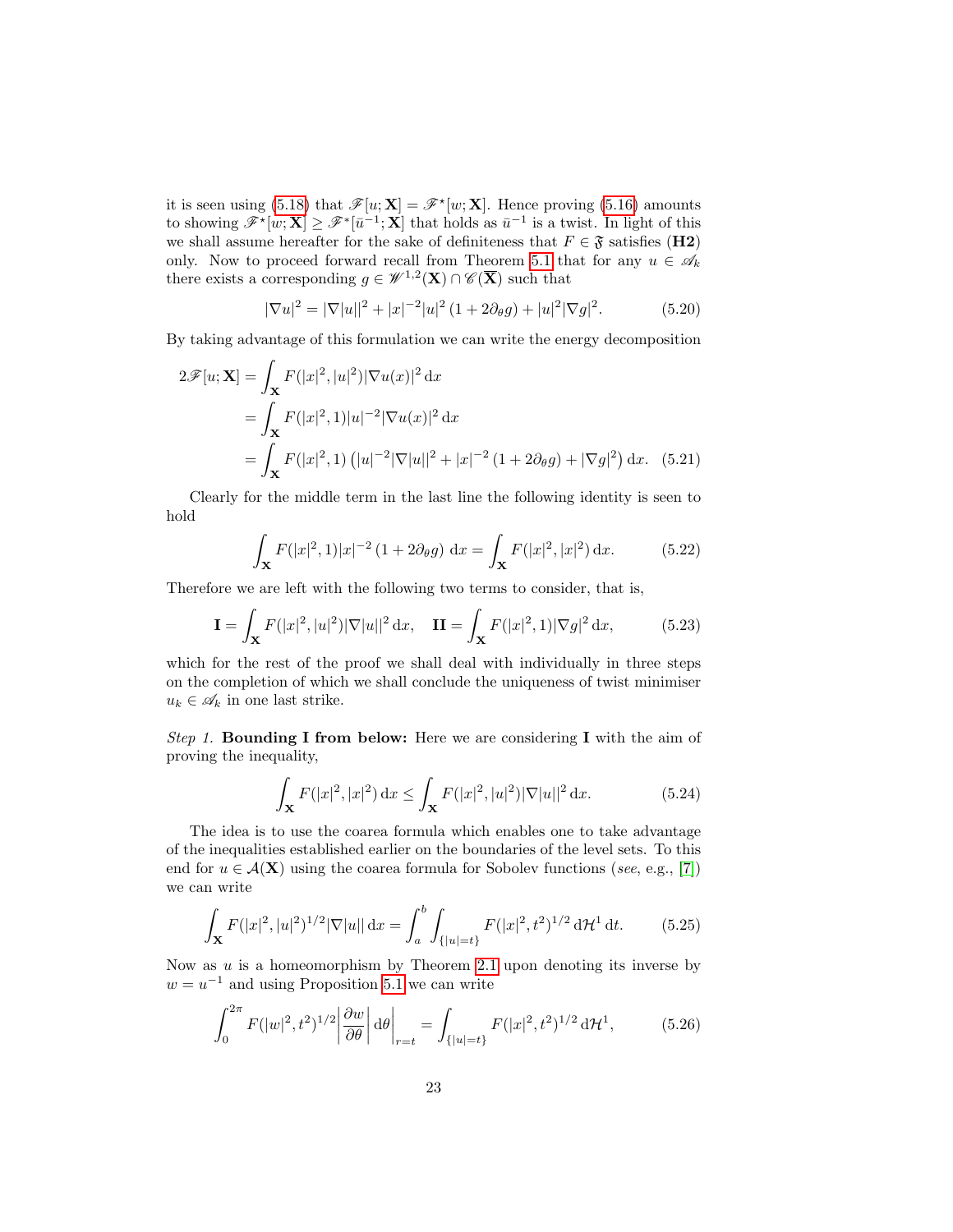for a.e.  $t \in [a, b]$ . Next a straightforward calculation shows that

<span id="page-24-0"></span>
$$
\left|\frac{\partial w}{\partial \theta}\right|^2 = \frac{(w \cdot \partial_\theta w)^2}{|w|^2} + \frac{(w \times \partial_\theta w)^2}{|w|^2},\tag{5.27}
$$

and so in particular  $|\partial_{\theta} w| \geq (w \times \partial_{\theta} w)/|w|$ . Therefore,

$$
\int_0^{2\pi} F(|w|^2, t^2)^{1/2} \frac{w \times \partial_\theta w}{|w|} d\theta \bigg|_{r=t} \le \int_{\{|u|=t\}} F(|x|^2, t^2)^{1/2} d\mathcal{H}^1,\tag{5.28}
$$

for a.e.  $t \in [a, b]$ . Now for  $t \in [a, b]$  fixed let us introduce  $\Gamma(s) = F(s^2, t^2)^{1/2} s$ . Then as a direct differentiation gives  $\dot{\Gamma}(s)/s = F(s^2, t^2)^{1/2}/s + \partial_s[F(s^2, t^2)^{1/2}]$ it follows without much difficulty and in light of the assumption (H2) that

$$
\frac{d}{ds}\left(\frac{\dot{\Gamma}}{s}\right) = \frac{d}{ds}\left(\frac{F(s^2, t^2)^{1/2}}{s} + \frac{d}{ds}\left[F(s^2, t^2)^{1/2}\right]\right)
$$
\n
$$
= \frac{d}{ds}\left(\frac{F(s^2, t^2)^{1/2}}{s}\right) + \frac{d^2}{ds^2}\left[F(s^2, t^2)^{1/2}\right] \ge 0. \tag{5.29}
$$

Thus in particular  $\dot{\Gamma}(s)/s$  is monotone increasing and as  $\Gamma \in \mathscr{C}^2[a, b]$  we have by Proposition [5.2](#page-20-1) that,

$$
\int_0^{2\pi} \Gamma(|w|) \frac{w \times \partial_\theta w}{|w|^2} d\theta \bigg|_{r=t} \ge 2\pi \Gamma(t) = 2\pi t F(t^2, t^2)^{1/2}, \tag{5.30}
$$

for a.e.  $t \in [a, b]$ . This therefore allows us to conclude from [\(5.28\)](#page-24-0) that for a.e.  $t \in [a, b]$  we have,

<span id="page-24-1"></span>
$$
2\pi t F(t^2, t^2)^{1/2} \le \int_{\{|u|=t\}} F(|x|^2, t^2)^{1/2} d\mathcal{H}^1. \tag{5.31}
$$

Let us denote by  $\alpha_{|u|}$  the classical distribution function of |u|. It is not hard to see that for  $a \le t \le b$  we have  $\alpha_{|u|}(t) = |\{x \in \mathbf{X} : |u(x)| > t\}| = \pi(b^2 - t^2)$ . Let us also recall the incompressibility constraint  $1 = \det \nabla u = \partial_1 u \times \partial_2 u$  for a.e.  $x \in \mathbf{X}$  where each weak derivative of u can be written as,

$$
\partial_1 u = \partial_1 |u| \frac{u}{|u|} + |u| \partial_1 \left( \frac{u}{|u|} \right), \quad \partial_2 u = \partial_2 |u| \frac{u}{|u|} + |u| \partial_2 \left( \frac{u}{|u|} \right). \tag{5.32}
$$

Then an explicit calculation shows that,

$$
\partial_1 u \times \partial_2 u = \left[ \partial_1 |u| \frac{u}{|u|} + |u| \partial_1 \left( \frac{u}{|u|} \right) \right] \times \left[ \partial_2 |u| \frac{u}{|u|} + |u| \partial_2 \left( \frac{u}{|u|} \right) \right]
$$

$$
= \partial_1 |u| \left[ u \times \partial_2 \left( \frac{u}{|u|} \right) \right] - \partial_2 |u| \left[ u \times \partial_1 \left( \frac{u}{|u|} \right) \right]
$$

$$
= \langle \left[ u \times \partial_2 \left( \frac{u}{|u|} \right), -u \times \partial_1 \left( \frac{u}{|u|} \right) \right], \nabla |u| \rangle, \tag{5.33}
$$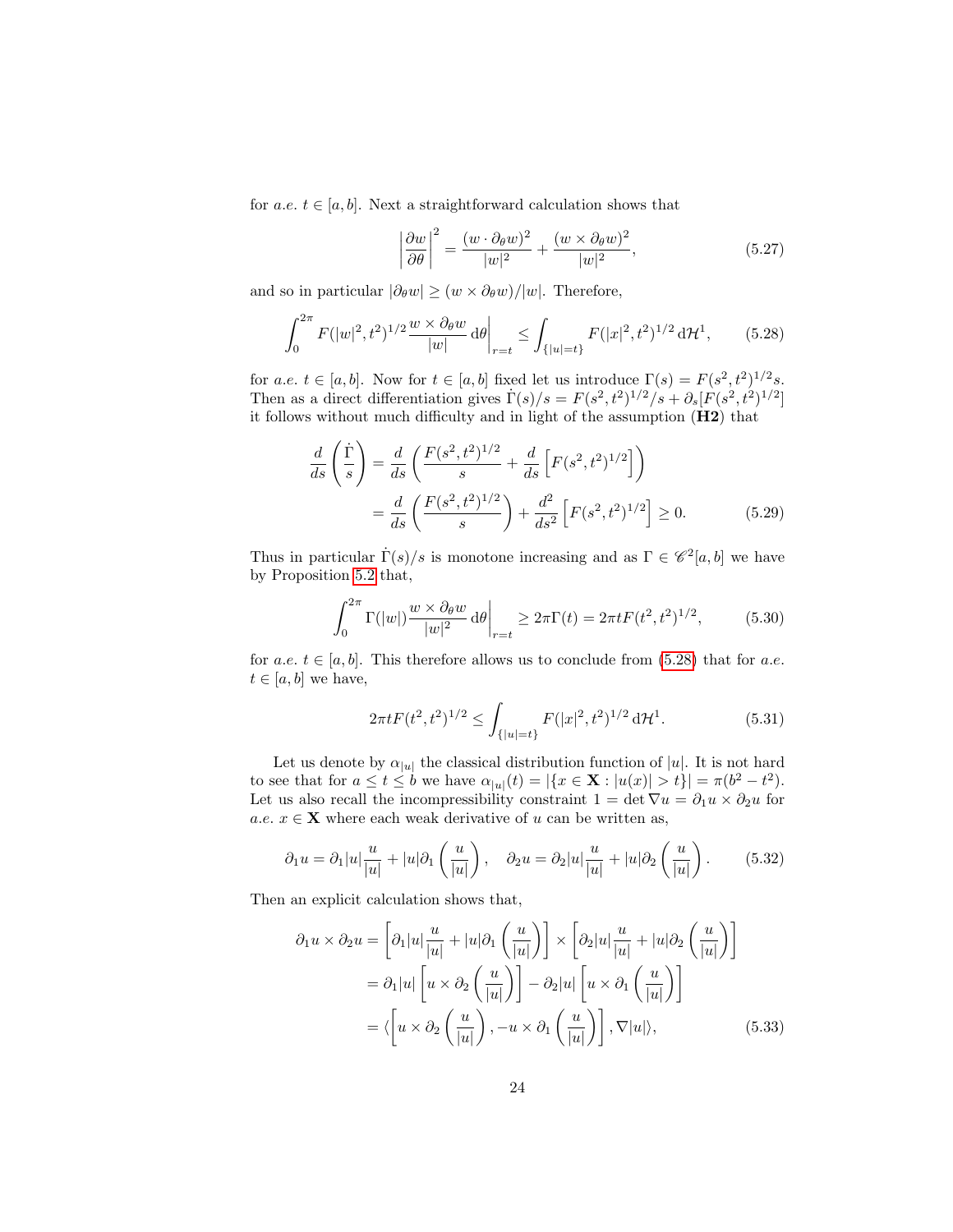for a.e.  $x \in \mathbf{X}$ . Thus in particular the constraint det  $\nabla u = 1$  a.e. in **X** implies that  $|\{x \in \mathbf{X} : |\nabla |u|| = 0\}| = 0$ . Therefore a further application of the coarea formula for Sobolev functions as in Lemma 2.3 of [\[7\]](#page-28-11) or Lemma 3.1 of [\[8\]](#page-28-13) gives

<span id="page-25-0"></span>
$$
\int_{\{x \in \mathbf{X}:|u|=t\}} \frac{\mathrm{d}\mathcal{H}^1}{|\nabla|u||} = -\frac{d}{dt}\alpha_{|u|}(t) = 2\pi t,\tag{5.34}
$$

for a.e.  $t \in [a, b]$ . (Note that a Sobolev function  $f \in W_{loc}^{1,p}(\mathbb{R}^n)$  for  $1 \le p \le \infty$  is approximately differentiable a.e. and its approximate derivative equals its weak derivative a.e. with this approximate derivative being a Borel function. Thus in the lines [\(5.34\)](#page-25-0) and [\(5.35\)](#page-25-1)  $\nabla |u|$  should, with a slight abuse of notation, be thought of as the approximate derivative.) Then by Holder's inequality and an application of (5.[31\)](#page-24-1) it follows that

<span id="page-25-1"></span>
$$
2\pi F(t^2, t^2)t \le \int_{\{x \in \mathbf{X} : |u|=t\}} F(|x|^2, t^2)|\nabla |u|| \, d\mathcal{H}^1,\tag{5.35}
$$

for almost every  $t \in [a, b]$ . A further application of the coarea formula together with [\(5.35\)](#page-25-1) now results in

$$
\int_{\mathbf{X}} F(|x|^2, |x|^2) dx = \int_a^b 2\pi F(t^2, t^2) t dt \le \int_{\mathbf{X}} F(|x|^2, |u|^2) |\nabla |u||^2 dx, \quad (5.36)
$$

and therefore [\(5.24\)](#page-23-0) follows at once.

Step 2. Case of equality with I: We now claim that equality in  $(5.24)$  can occur only if  $u$  is a twist mapping. The basic idea here is that the steps taken above necessitate that  $|u| = |x|$  a.e. on **X** if we have equality, which in virtue of the determinant constraint and the identity boundary conditions result in  $u$ being a twist. With this in mind we note that by the above calculations equality can only occur if

<span id="page-25-2"></span>
$$
\left|\frac{\partial w}{\partial \theta}\right| = \frac{w \times \partial_{\theta} w}{|w|},\tag{5.37}
$$

for a.e.  $x \in \mathbf{X}$ , which in turn implies that for almost every  $x \in \mathbf{X}$  it must be that,

$$
\frac{\partial}{\partial \theta}|w|^2 = 2w \cdot \frac{\partial w}{\partial \theta} = 0.
$$
\n(5.38)

Now recall from [\(5.4\)](#page-20-3) that

$$
\frac{\partial w}{\partial \theta}(y) = |y| \mathbf{J} \nabla |u|(w), \quad \mathbf{J} = \begin{bmatrix} 0 & -1 \\ 1 & 0 \end{bmatrix},
$$
\n(5.39)

which by an application of [\(5.38\)](#page-25-2) results in

$$
2w \cdot \mathbf{J} \nabla |u|(w) = 0 \implies \frac{\partial}{\partial \theta} |u|(x) = 0,
$$
\n(5.40)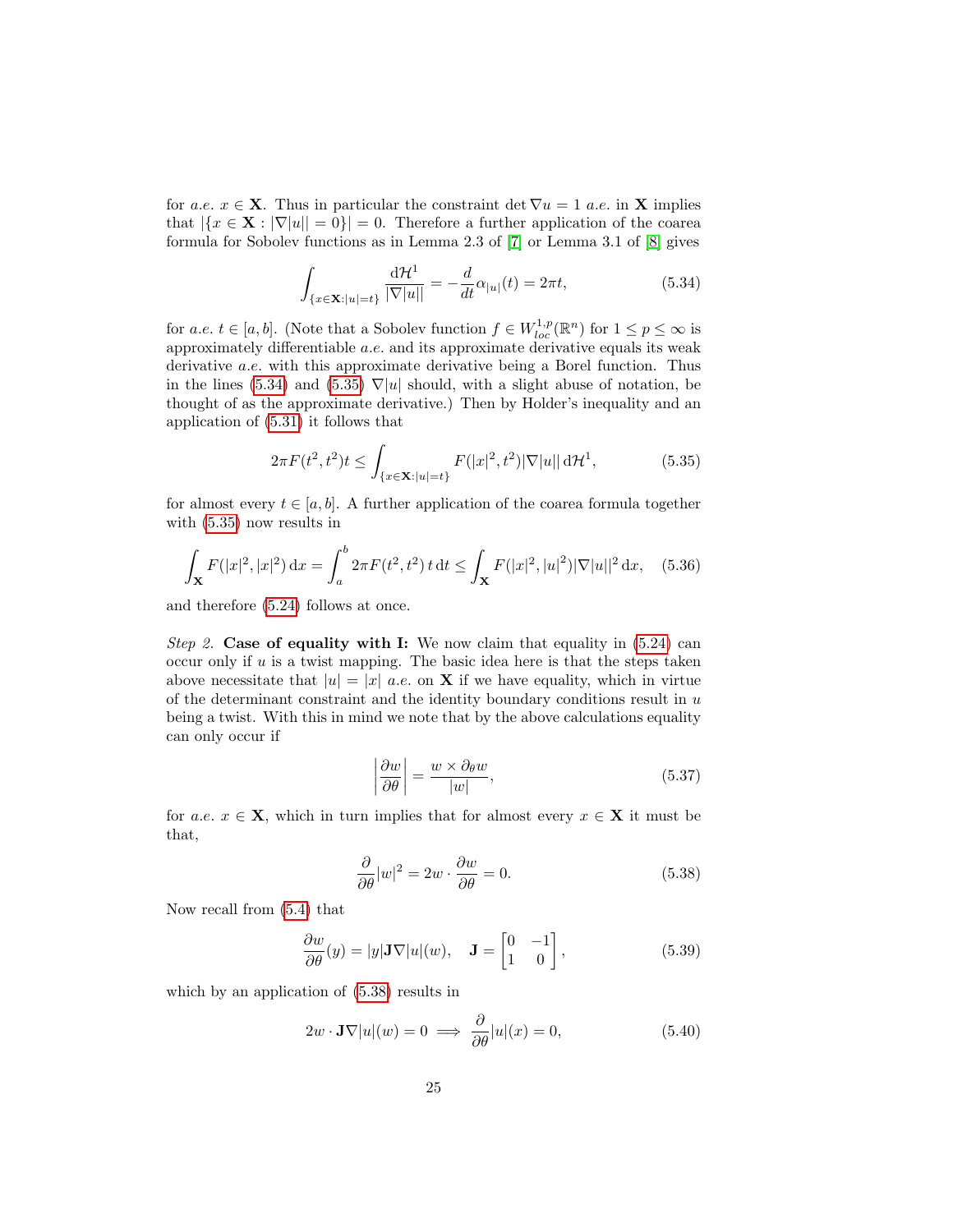for a.e.  $x \in \mathbf{X}$ . Note that the last equality uses  $w = u^{-1}$  and  $y = u(x)$ . We now deduce from this that  $|u|(x) = h(|x|)$  for some  $h \in L^2[a, b]$  and  $\partial_r |u| = l(|x|)$  for some  $l \in L^2[a, b]$ . Indeed to see this we first transfer into polar co-ordinates by letting  $f(r, \theta) = |u|(r \cos \theta, r \sin \theta)$ . Then  $f \in W^{1,2}(\mathcal{R})$  where  $\mathcal{R} = [a, b] \times [0, 2\pi]$ whilst

$$
\frac{\partial f}{\partial r} = \frac{\partial |u|}{\partial r}, \qquad \frac{\partial f}{\partial \theta} = \frac{\partial |u|}{\partial \theta} = 0,
$$
\n(5.41)

for almost every  $(r, \theta) \in \mathcal{R}$ . From this it is straightforward to conclude, using the definition of weak derivative, that  $f(r, \theta) = h(r)$  for almost every  $(r, \theta) \in \mathcal{R}$ and  $\partial_r f = l(r)$  for some  $l \in L^2(a, b)$  and almost every  $(r, \theta) \in \mathcal{R}$  that we abbreviate. Next let us note that

$$
\partial_r u \times \partial_\theta u = |x| \det \nabla u = |x|,\tag{5.42}
$$

for almost every  $x \in \mathbf{X}$  where additionally the partial derivatives can be further expressed as

$$
\partial_r u = \partial_r |u| \frac{u}{|u|} + |u| \partial_r \left( \frac{u}{|u|} \right), \tag{5.43}
$$

$$
\partial_{\theta} u = \partial_{\theta} |u| \frac{u}{|u|} + |u| \partial_{\theta} \left( \frac{u}{|u|} \right) = |u| \partial_{\theta} \left( \frac{u}{|u|} \right). \tag{5.44}
$$

Therefore using the lifting result of Theorem [5.1](#page-20-0) for  $u \in \mathcal{A}(\mathbf{X})$  we can write the determinant constraint as,

<span id="page-26-0"></span>
$$
2r = \frac{\partial |u|^2}{\partial r} \left( 1 + \frac{\partial g}{\partial \theta} \right) \tag{5.45}
$$

for a.e.  $x \in \mathbf{X}$ . Integrating both sides over  $\mathbf{X}_r^{r+\delta}$  and using the fact that  $\partial_r |u|^2$ is constant with respect to  $\theta$  leads to

$$
\frac{4\pi}{3}[(r+\delta)^3 - r^3] = \int_r^{r+\delta} r\partial_r|u|^2 \int_0^{2\pi} \left(1 + \frac{\partial g}{\partial \theta}\right) d\theta dr
$$

$$
= 2\pi \int_r^{r+\delta} r\partial_r|u|^2 dr. \tag{5.46}
$$

An application of Lebesgue's differentiation theorem gives  $\partial_r |u|^2 = 2r$  for almost every  $r \in [a, b]$  and so  $\partial_r |u|^2 = 2|x|$  for  $a.e. x \in \mathbf{X}$ . Now by invoking the boundary conditions on u this gives that  $|u| = |x|$  for all  $x \in \mathbf{X}$  as  $|u|$  and  $|x|$ agree almost everywhere and are both continuous. Thus by  $(5.45)$  and for a.e.  $x \in \mathbf{X}$  we have  $\partial g / \partial \theta = 0$  from which it is possible to conclude, similar to what was done earlier, that  $g(x) = g(|x|)$  where  $g \in W^{1,2}[a, b] \cap \mathscr{C}[a, b]$ . Hence we have shown for equality to occur it must be that  $u(x) = \mathbf{Q}[g(|x|)]x$  or in other words that  $u$  must be a twist mapping. In conclusion we have shown that if  $u \in \mathcal{A}(\mathbf{X})$  is not a twist mapping then

<span id="page-26-1"></span>
$$
\int_{\mathbf{X}} F(|x|^2, |x|^2) \, \mathrm{d}x < \int_{\mathbf{X}} F(|x|^2, |u|^2) |\nabla |u||^2 \, \mathrm{d}x. \tag{5.47}
$$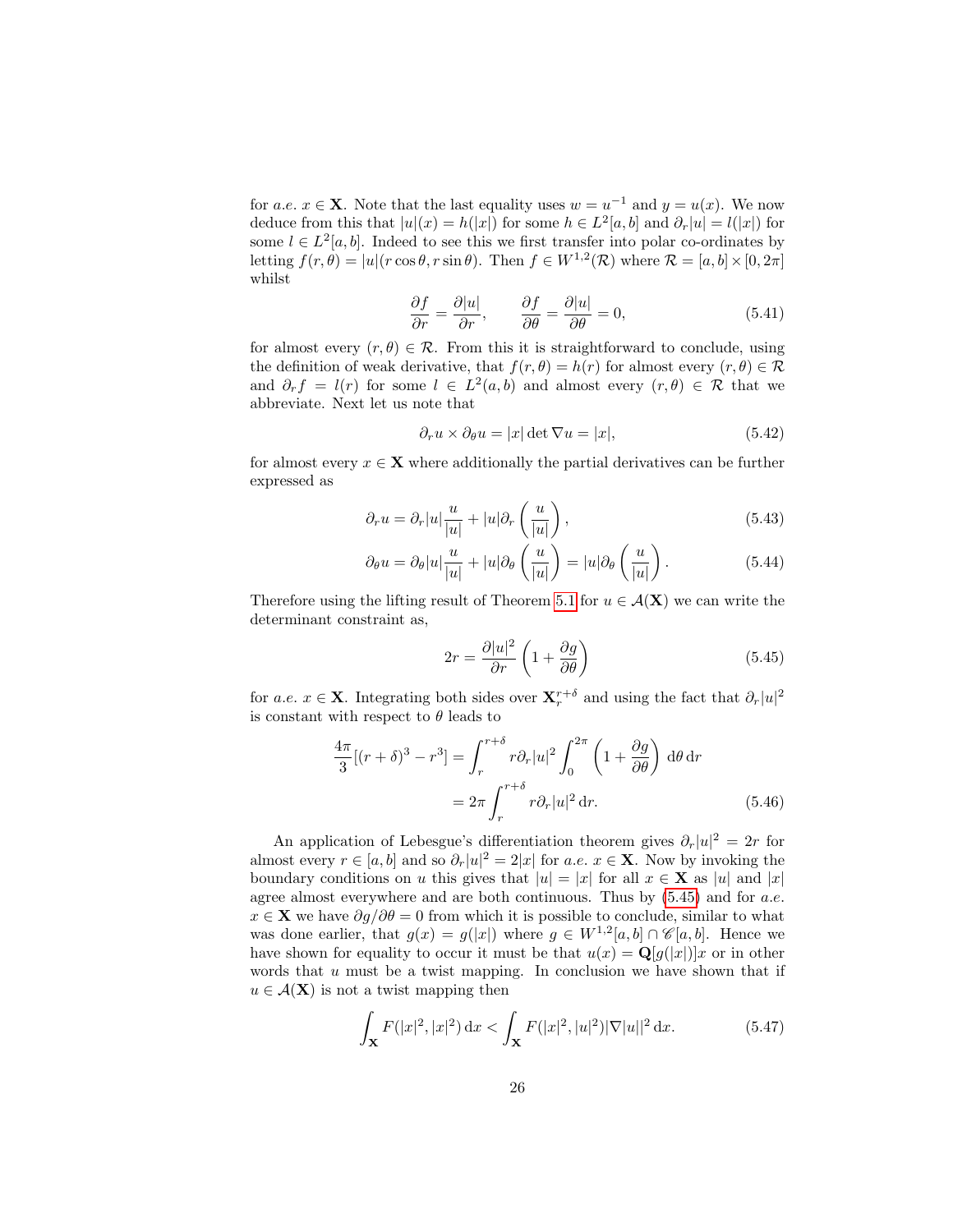Step 3. Bounding II from below: We are now left to deal with the II term. Towards this end we aim to show that,

$$
\int_{\mathbf{X}} F(|x|^2,1) |\nabla \bar{g}|^2 \,dx \le \int_{\mathbf{X}} F(|x|^2,1) |\nabla g|^2 \,dx,
$$

for some  $\bar{g} \in \mathscr{W}^{1,2}(a,b)$  with  $\bar{g}(a) = 0$  and  $\bar{g}(b) = 2\pi k$ . To achieve this we use an averaging argument. Indeed let us define for  $r \in (a, b)$ ,

$$
\bar{g}(r) = \frac{1}{2\pi} \int_{a}^{r} \int_{0}^{2\pi} \frac{\partial g}{\partial r}(s,\theta) \,d\theta \,ds,\tag{5.48}
$$

where here we have written  $q$  in polar co-ordinates. It is straightforward to see that  $\bar{g}(a) = 0$ ,  $\bar{g}(b) = 2\pi k$  and  $\bar{g} \in \mathcal{W}^{1,2}(a, b)$  since g satisfies these boundary conditions and  $g \in \mathscr{W}^{1,2}(\mathbf{X})$ . Moreover by an application of Jensen's inequality we have

$$
|\nabla \bar{g}|^2 = \left| \frac{d\bar{g}}{dr} \right|^2 \le \frac{1}{2\pi} \int_0^{2\pi} |\nabla g|^2 \, d\theta,\tag{5.49}
$$

for almost every  $r \in (a, b)$ . Thus we have that,

$$
\int_{\mathbf{X}} F(|x|^2, 1) |\nabla \bar{g}|^2 \, dx \le \int_{\mathbf{X}} F(|x|^2, 1) |\nabla g|^2 \, dx. \tag{5.50}
$$

Hence by combining together all the estimates we have proved so far we arrive at the energy inequality

$$
\mathscr{F}[u; \mathbf{X}] = \int_{\mathbf{X}} F(|x|^2, 1)[|u|^{-2}|\nabla|u||^2 + |x|^{-2} (1 + 2g_\theta) + |\nabla g|^2]/2 \, dx
$$
  
\n
$$
\geq \int_{\mathbf{X}} F(|x|^2, |x|^2) |\nabla \bar{u}|^2 / 2 \, dx = \mathscr{F}[\bar{u}; \mathbf{X}], \tag{5.51}
$$

where due to  $(5.47)$  the inequality is strict if u is a non-twist mapping. Moreover by recalling  $\bar{g}$  satisfies  $\bar{g}(a) = 0$ ,  $\bar{g}(b) = 2\pi k$  and  $\bar{g} \in \mathscr{W}^{1,2}(a, b)$  implies that the twist mapping  $\bar{u} = \mathbf{Q}[\bar{g}]x \in \mathscr{A}_k$ .

Step 4. Uniqueness of twist minimisers: Finally to conclude the proof we need to show that  $u_k$  is the unique minimiser of  $\mathscr F$  in  $\mathscr A_k$ . To do this we argue indirectly and for the sake of a contradiction assume this not to be the case, i.e., that  $\exists u \in \mathscr{A}_k$  with  $u \neq u_k$  such that  $\mathscr{F}[u_k] = \mathscr{F}[u]$ . Then as by construction and a basic convexity argument  $u_k$  is the unique minimiser of  $\mathscr F$  amongst twist mapping in  $\mathscr{A}_k$  [cf. [\(4.13\)](#page-16-2)-[\(4.14\)](#page-16-3)] it must be that u is not a twist. However by the above, the symmetrisation of u denoted  $\bar{u} \in \mathscr{A}_k$ , satisfies

$$
\mathscr{F}[u_k] \le \mathscr{F}[\bar{u}] < \mathscr{F}[u] = \mathscr{F}[u_k],\tag{5.52}
$$

where the strict inequality in the middle is a consequence of the first part of the proof and u not being twist. Therefore we have reached the desired contradiction and this finishes the proof.  $\Box$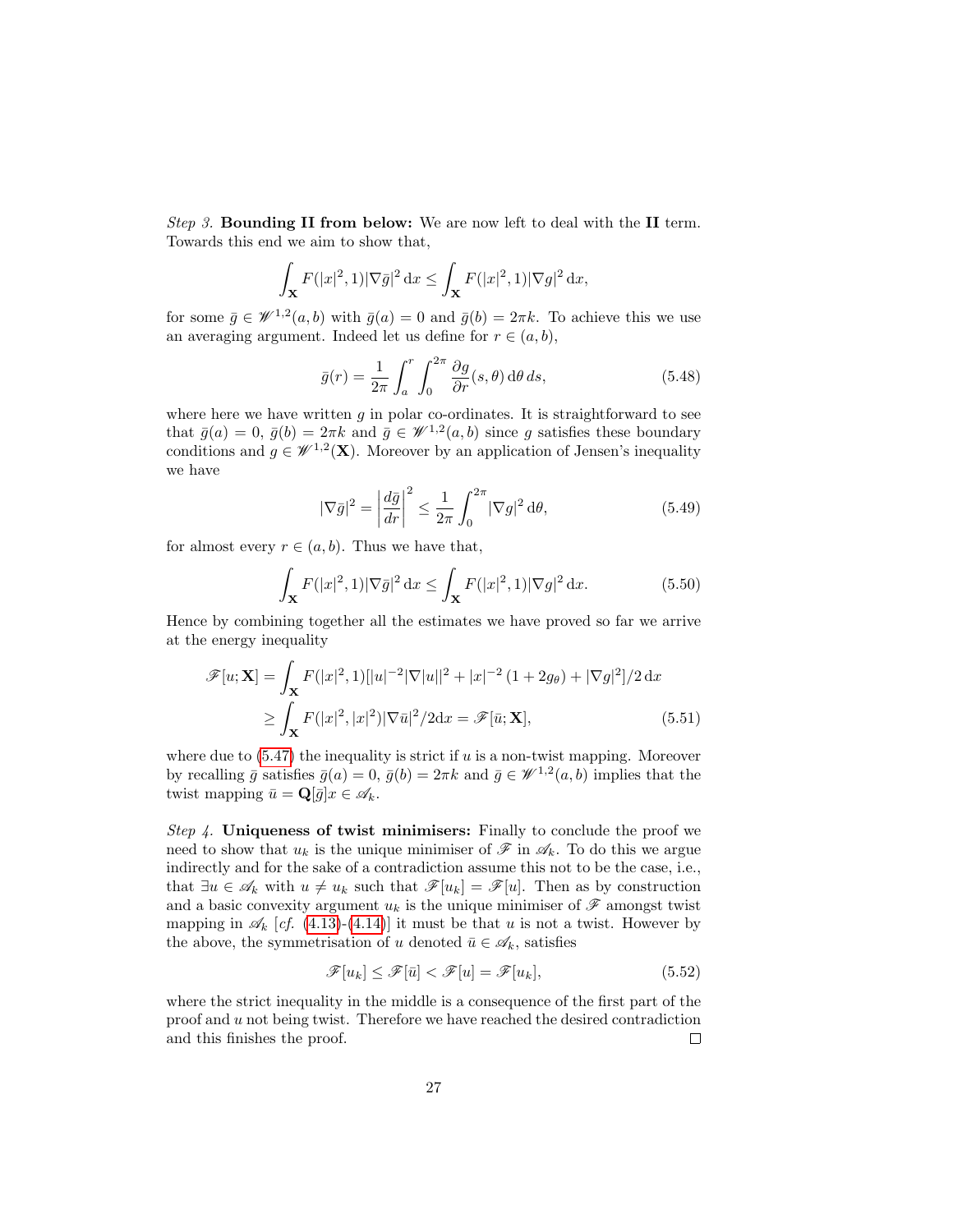#### References

- <span id="page-28-0"></span>[1] K. Astala, T. Iwaniec, G. Martin, J. Onninen, Extremal Mappings of Finite Distortion, Proc. Lond. Math. Soc., Vol. 91, 2005, pp. 655-702.
- [2] J.M. Ball, Convexity conditions and existence theorems in nonlinear elasticity, Arch. Ration. Mech. Anal., Vol. 63, pp. 337-403, 1977.
- <span id="page-28-7"></span>[3] J.M. Ball, Global invertibility of Sobolev functions and the interpenetration of matter, Proc. Roy. Soc. Edin. A, Vol. 88, 1981, pp. 315-328.
- <span id="page-28-1"></span>[4] J.M. Ball, Some open problems in elasticity, In: Geometry, mechanics and dynamics, Springer, New York, pp. 3-59, 2002.
- <span id="page-28-3"></span>[5] J. Bevan, On double covering stationary points of a constrained Dirichlet energy, Analyes Non Linéaire, Vol. 31, 2014, pp. 391-411.
- <span id="page-28-12"></span>[6] J. Bourgain, H. Brezis, P. Mironescu, Lifting in Sobolev spaces, J. Anal. Math., 2000, pp. 37-86.
- <span id="page-28-11"></span>[7] J.E. Brothers, W.P. Ziemer, Minimal rearrangements of Sobolev functions, Acta Univ. Carolin. Math. Phys., Vol. 28, 1987, pp. 13-24.
- <span id="page-28-13"></span>[8] A. Cianchi, N. Fusco, Functions of Bounded Variation and Rearrangements, Arch. Rational Mech. Anal. Vol. 165, 2002, pp. 1-40.
- <span id="page-28-2"></span>[9] P. Ciarlet, Mathematical Elasticity: Three dimensional elasticity, Vol. 1, Elsevier, 1988.
- <span id="page-28-4"></span>[10] L.C. Evans, R.F. Gariepy, On the partial regularity of energy minimizing area preserving maps, Calc. Var. & PDEs, Vol. 63, 1999, pp. 357-372.
- [11] I. Fonseca, W Gangbo, Local invertibility of Sobolev functions, SIAM J. Math. Anal., Vol. 26, 1995, pp. 280-304.
- <span id="page-28-8"></span>[12] I. Fonseca, W. Gangbo, Degree theory in analysis and applications, Oxford University Press, 1995.
- <span id="page-28-9"></span>[13] V.M. Goldshtein, Y. Reshetnyak, Quasiconformal mappings and Sobolev spaces, Kluwer Academic Publishers, 1990.
- <span id="page-28-5"></span>[14] T. Iwaniec, J. Onninen, n-harmonic mappings between annuli: the art of integrating free Lagrangians, Memoirs AMS, Vol. 218, 2012.
- <span id="page-28-10"></span>[15] T. Iwaniec, V. Šverák, On mappings with integrable dilatation, *Proc.* Amer. Math. Soc., Vol. 118, 1993, pp. 181-188.
- <span id="page-28-6"></span>[16] F. John, Uniqueness of non-linear elastic equilibrium for prescribed boundary displacements and sufficiently small strains, Comm. Pure Appl. Math., Vol. 25, 1972, pp. 617-634.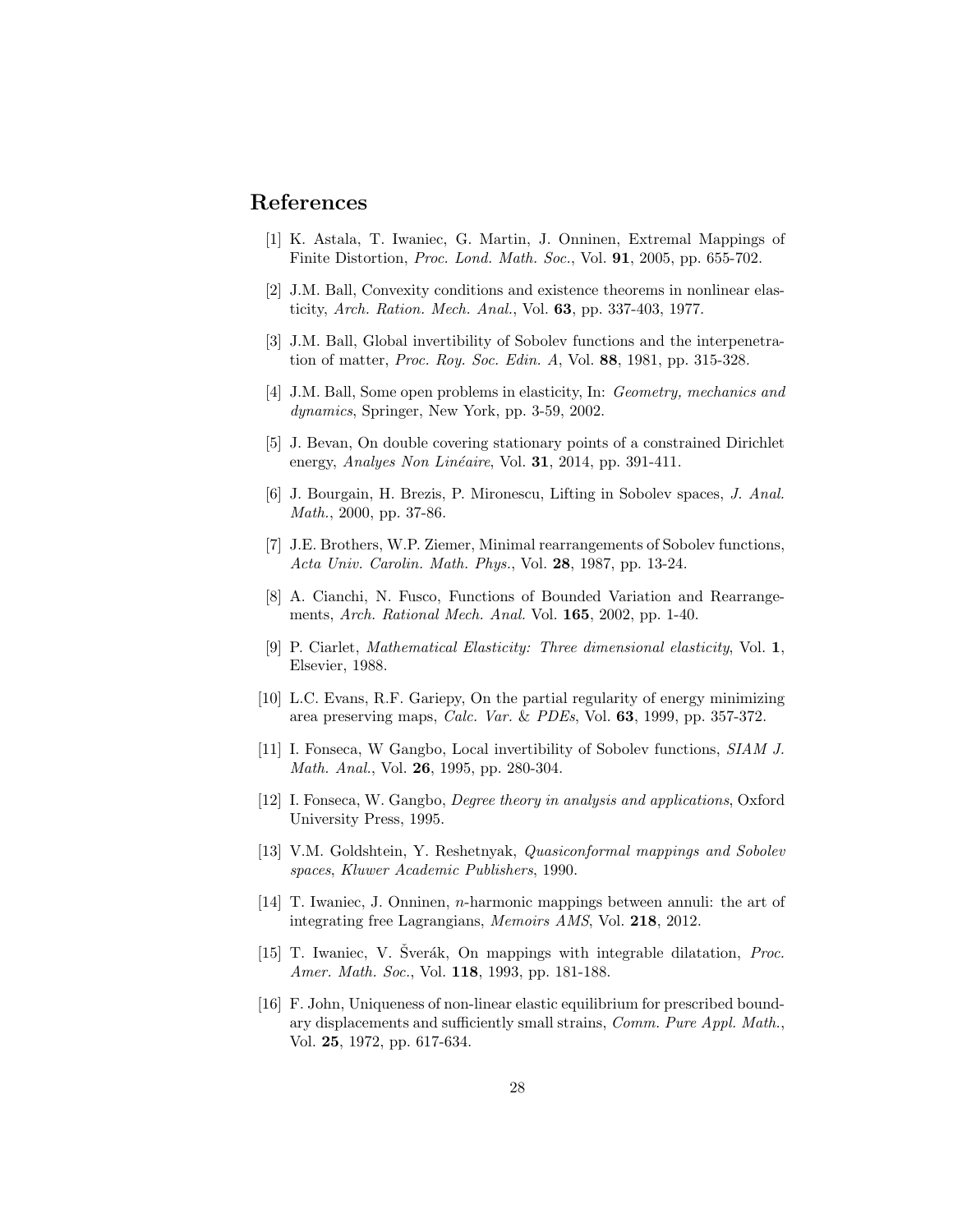- <span id="page-29-5"></span>[17] R.J. Knops, C.A. Stuart, Quasiconvexity and uniqueness of equilibrium solutions in nonlinear elasticity, Arch. Rational Mech. Anal., Vol. 86, 1984, pp. 233-249.
- <span id="page-29-10"></span>[18] J. Manfredi, Weakly montone functions, *J. Geom. Anal.*, Vol. 4, 1994, pp. 393-402.
- <span id="page-29-12"></span>[19] G. Meisters, C. Olech, Locally one-to-one mappings and a classical theorem on Schlicht functions, Duke Math. J., Vol. 30, 1963, pp. 63-80.
- <span id="page-29-9"></span>[20] C.B. Morrey. Multiple Integrals in the Calculus of Variations, Classics in Mathematics, Vol. 130, Springer, 1966.
- <span id="page-29-2"></span>[21] C. Morris, A. Taheri, Twists as energy minimisers in homotopy classes: symmetrisation and the co-area formula, *Nonlinear Anal.*, Vol. **152**, 2017, pp. 250-275.
- <span id="page-29-3"></span>[22] C. Morris, A. Taheri, Annular Rearrangements, Incompressible Axisymmetric Whirls and  $L^1$ -Local Minimisers of the Distortion Energy, Nonlin. Diff. Equ. Appl., NoDEA, 2018.
- <span id="page-29-4"></span>[23] C. Morris, A. Taheri, Whirl Mappings on Generalised Annuli and Incompressible Symmetric Equilibria of the Dirichlet Energy, To appear in J. Elasticity, 2018.
- <span id="page-29-1"></span>[24] K. Post, J. Sivaloganathan, On homotopy conditions and the existence of multiple equilibria in finite elasticity, Proc. Roy. Soc. Edin. A, Vol. 127, 1997, pp. 595-614.
- <span id="page-29-13"></span>[25] M.S. Shahrokhi-Dehkordi, A.Taheri, Generalised twists, stationary loops and the Dirichlet energy over a space of measure preserving maps, Calc. Var. & PDEs, Vol. 35, 2009, pp. 191-213.
- <span id="page-29-6"></span>[26] M.S. Shahrokhi-Dehkordi, A. Taheri, Quasiconvexity and uniqueness of stationary points on a space of measure preserving maps, J. Convex Anal. Vol. 17, 2010, pp. 69-79.
- <span id="page-29-7"></span>[27] J. Sivaloganathan, S. Spector, On the uniqueness of energy minimizers in finite elasticity, To appear in J. Elasticity 2018.
- <span id="page-29-11"></span>[28] V. Sverák, Regularity properties of deformations with finite energy,  $Arch.$ Rational Mech. Anal., Vol. 100, 1988, pp. 105-127.
- <span id="page-29-8"></span>[29] A. Taheri, Quasiconvexity and uniqueness of stationary points in the multi-dimensional calculus of variations, Proc. Amer. Math. Soc., Vol. 131, 2003, pp. 3101-3107.
- <span id="page-29-0"></span>[30] A. Taheri, On Artin's braid group and polyconvexity in the calculus of variations, *J. London Math. Soc.*, Vol. 67, 2003, pp. 752-768.